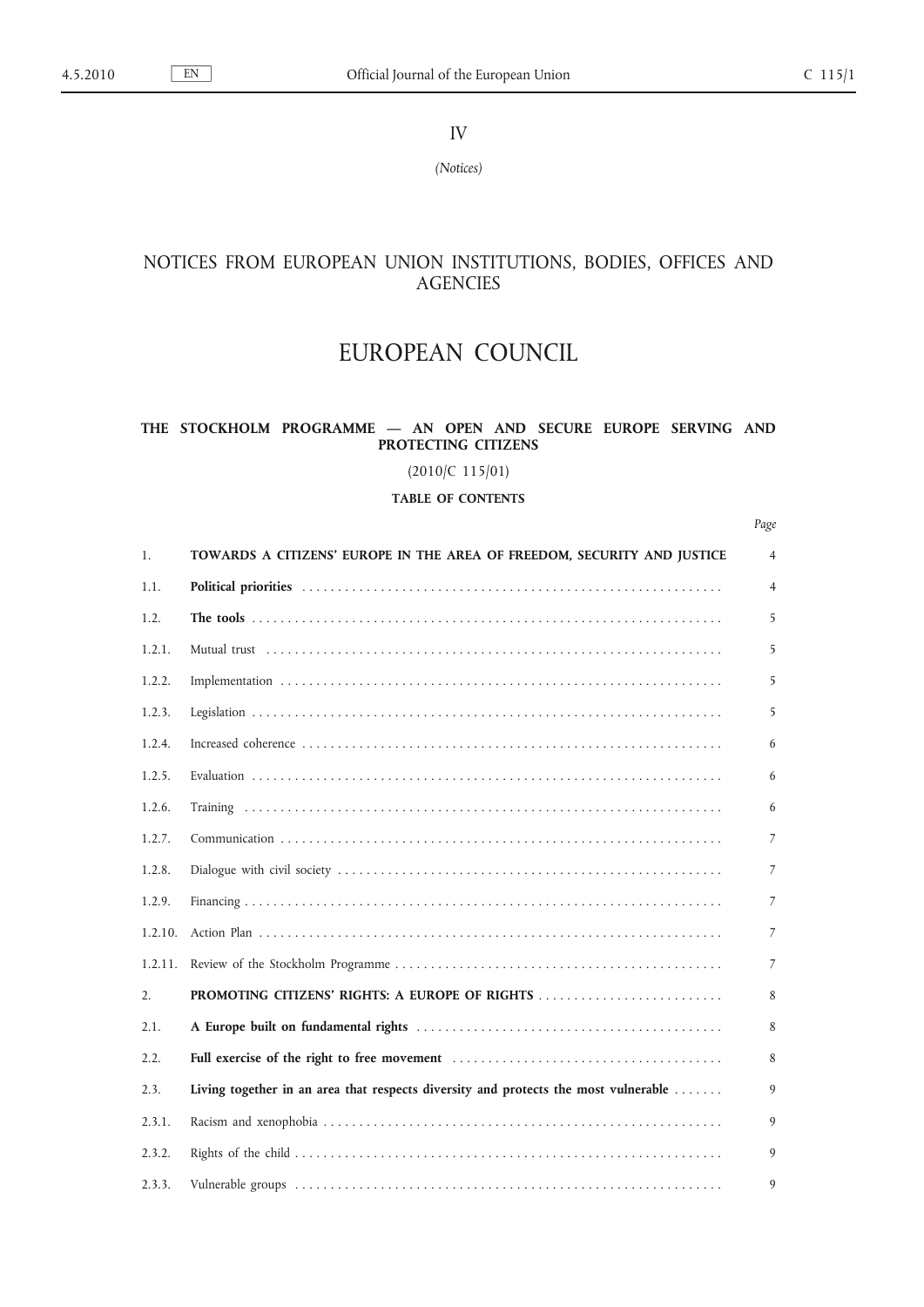| 2.3.4. |                                                                  | 10 |
|--------|------------------------------------------------------------------|----|
| 2.4.   |                                                                  | 10 |
| 2.5.   | Protecting citizen's rights in the information society           | 10 |
| 2.6.   |                                                                  | 11 |
| 2.7.   |                                                                  | 11 |
| 3.     | MAKING PEOPLE'S LIVES EASIER: A EUROPE OF LAW AND JUSTICE        | 11 |
| 3.1.   | Furthering the implementation of mutual recognition              | 12 |
| 3.1.1. |                                                                  | 12 |
| 3.1.2. |                                                                  | 13 |
| 3.2.   |                                                                  | 13 |
| 3.2.1. |                                                                  | 13 |
| 3.2.2. |                                                                  | 14 |
| 3.2.3. |                                                                  | 14 |
| 3.2.4. |                                                                  | 14 |
| 3.2.5. |                                                                  | 14 |
| 3.2.6. |                                                                  | 14 |
| 3.3.   |                                                                  | 14 |
| 3.3.1. |                                                                  | 15 |
| 3.3.2. |                                                                  | 15 |
| 3.4.   |                                                                  | 15 |
| 3.4.1. |                                                                  | 15 |
| 3.4.2. |                                                                  | 16 |
| 3.5.   | Increasing the Union's international presence in the legal field | 17 |
| 3.5.1. |                                                                  | 17 |
| 3.5.2. |                                                                  | 17 |
| 4.     |                                                                  | 17 |
| 4.1.   |                                                                  | 17 |
| 4.2.   |                                                                  | 18 |
| 4.2.1. |                                                                  | 18 |
| 4.2.2. |                                                                  | 18 |
| 4.2.3. |                                                                  | 19 |
| 4.3.   |                                                                  | 20 |
| 4.3.1. | More effective European law enforcement cooperation              | 20 |
| 4.3.2. |                                                                  | 20 |
| 4.3.3. |                                                                  | 21 |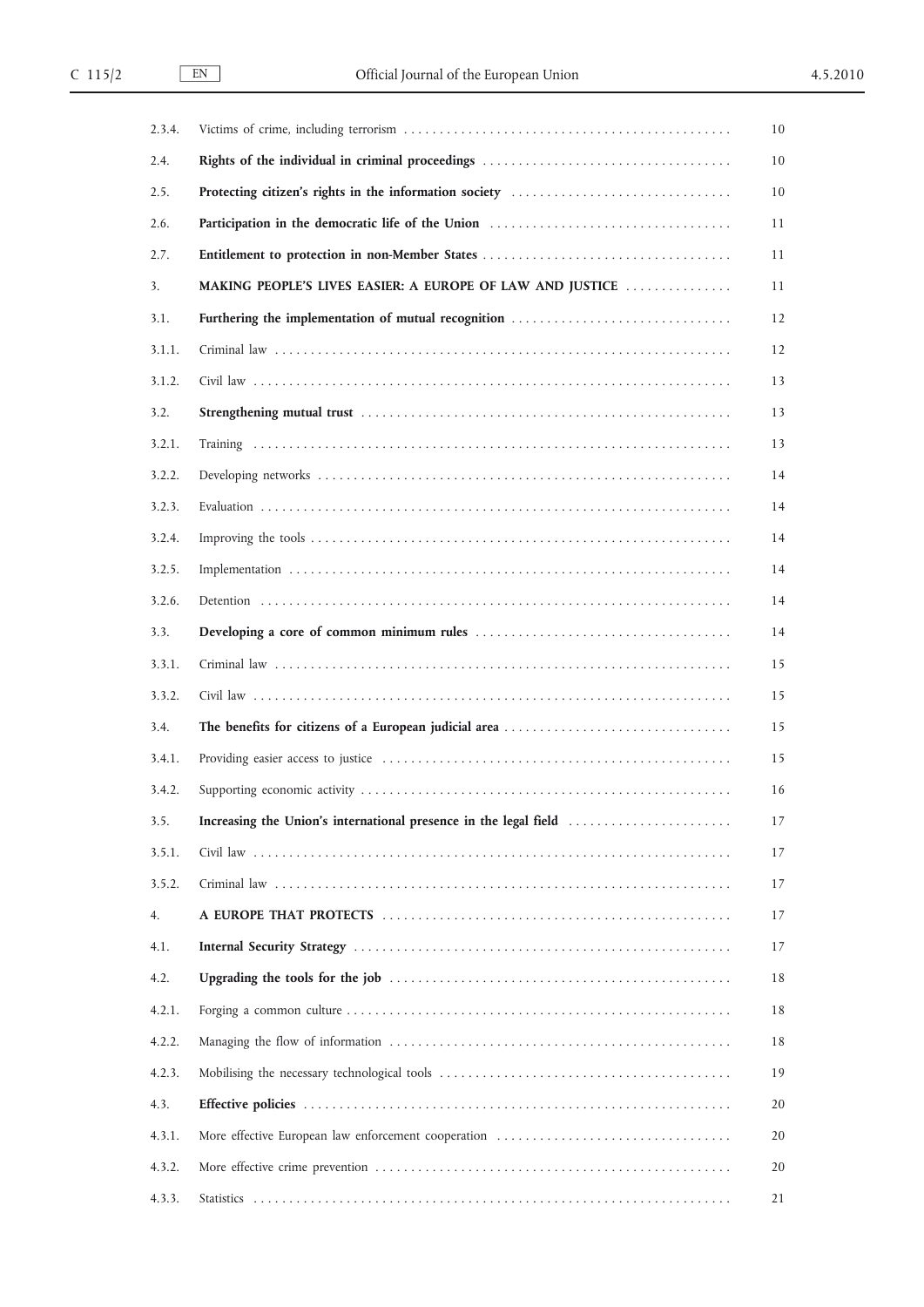| 4.4.   |                                                                                                                                                            | 21 |
|--------|------------------------------------------------------------------------------------------------------------------------------------------------------------|----|
| 4.4.1. |                                                                                                                                                            | 21 |
| 4.4.2. |                                                                                                                                                            | 21 |
| 4.4.3. |                                                                                                                                                            | 22 |
| 4.4.4. |                                                                                                                                                            | 22 |
| 4.4.5. |                                                                                                                                                            | 23 |
| 4.4.6. |                                                                                                                                                            | 24 |
| 4.5.   |                                                                                                                                                            | 24 |
| 4.6.   | Comprehensive and effective Union Disaster Management: reinforcing the Union's capacities<br>to prevent, prepare for and respond to all kinds of disasters | 25 |
| 5.     |                                                                                                                                                            | 26 |
| 5.1.   |                                                                                                                                                            | 26 |
| 5.2.   |                                                                                                                                                            | 27 |
| 6.     | A EUROPE OF RESPONSIBILITY, SOLIDARITY AND PARTNERSHIP IN MIGRATION AND                                                                                    | 27 |
| 6.1.   | A dynamic and comprehensive migration policy                                                                                                               | 28 |
| 6.1.1. | Consolidating, developing and implementing the Global Approach to Migration                                                                                | 28 |
| 6.1.2. |                                                                                                                                                            | 29 |
| 6.1.3. |                                                                                                                                                            | 29 |
| 6.1.4. |                                                                                                                                                            | 30 |
| 6.1.5. |                                                                                                                                                            | 30 |
| 6.1.6. |                                                                                                                                                            | 30 |
| 6.1.7. |                                                                                                                                                            | 31 |
| 6.2.   | Asylum: a common area of protection and solidarity                                                                                                         | 32 |
| 6.2.1. |                                                                                                                                                            | 32 |
| 6.2.2. | Sharing of responsibilities and solidarity between the Member States                                                                                       | 32 |
| 6.2.3. |                                                                                                                                                            | 33 |
| 7.     | EUROPE IN A GLOBALISED WORLD - THE EXTERNAL DIMENSION OF FREEDOM,                                                                                          | 33 |
| 7.1.   |                                                                                                                                                            | 33 |
| 7.2.   |                                                                                                                                                            | 34 |
| 7.3.   |                                                                                                                                                            | 34 |
| 7.4.   |                                                                                                                                                            | 35 |
| 7.5.   |                                                                                                                                                            | 35 |
| 7.6.   | International organisations and promotion of European and international standards                                                                          | 37 |
|        |                                                                                                                                                            | 38 |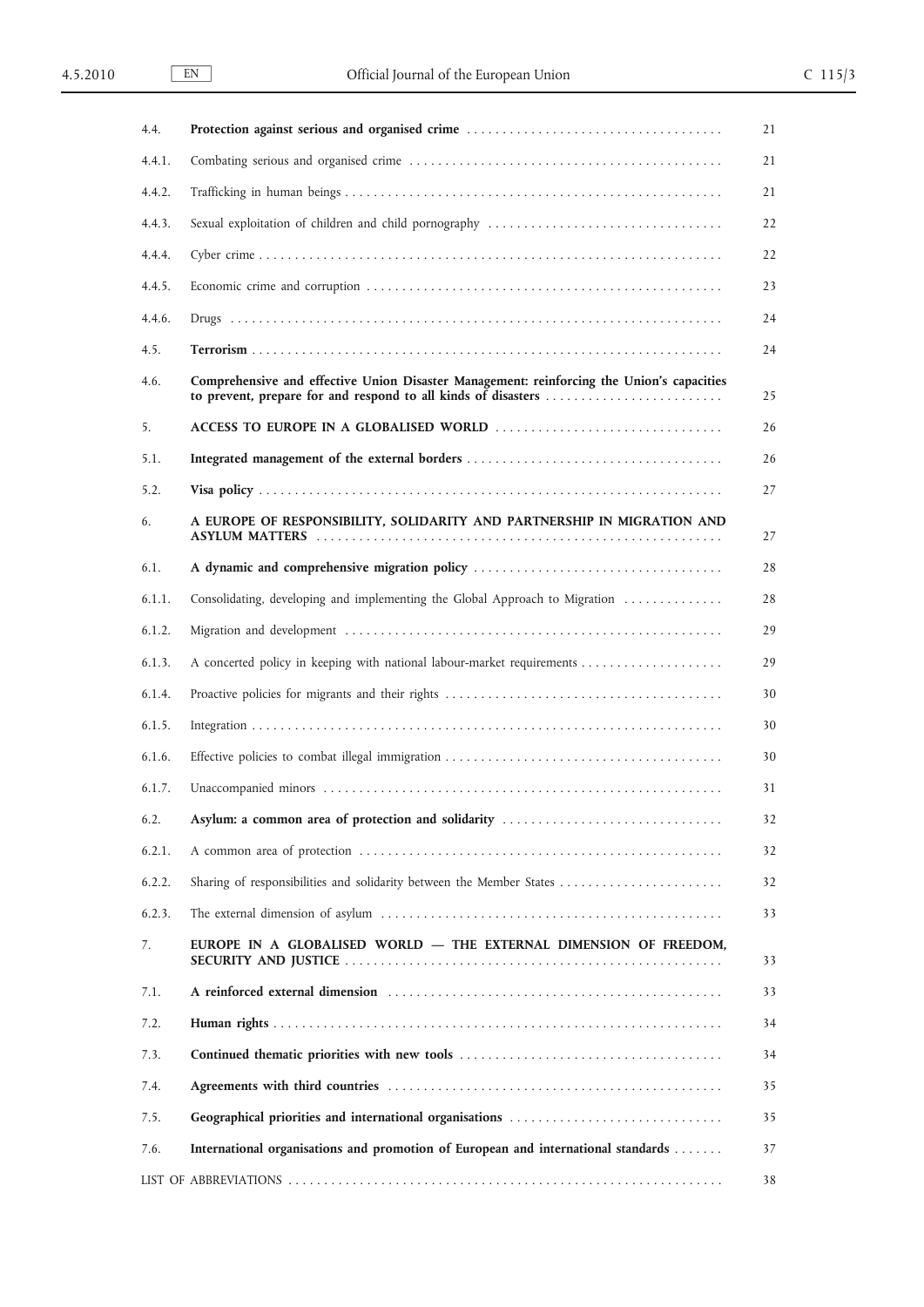### 1. **TOWARDS A CITIZENS' EUROPE IN THE AREA OF FREEDOM, SECURITY AND JUSTICE**

The European Council reaffirms the priority it attaches to the development of an area of freedom, security and justice, responding to a central concern of the peoples of the States brought together in the Union.

Building on the achievements of the Tampere and Hague Programmes, significant progress has been achieved to date in this field. Internal border controls have been removed in the Schengen area and the external borders of the Union are now managed in a more coherent manner. Through the development of the Global Approach to Migration, the external dimension of the Union's migration policy focuses on dialogue and partnerships with third countries, based on mutual interests. Significant steps have been taken towards the creation of a European Asylum System. European agencies such as Europol, Eurojust, the European Union Agency for Fundamental Rights and Frontex have reached operational maturity in their respective fields of activity. Cooperation in civil matters is facilitating the everyday life of citizens and cooperation in law enforcement provides enhanced security.

In spite of these and other important achievements in the area of freedom, security and justice Europe still faces challenges. These challenges must be addressed in a comprehensive manner. Further efforts are thus needed in order to improve coherence between policy areas. In addition, cooperation with partner countries should be intensified.

It is therefore time for a new agenda to enable the Union and its Member-States to build on these achievements and to meet future challenges. To this end the European Council has adopted this new multiannual programme to be known as the Stockholm Programme, for the period 2010-2014.

The European Council welcomes the increased role that the European Parliament and National Parliaments will play following the entry into force of the Lisbon Treaty  $(1)$ . Citizens and representative associations will have greater opportunity to make known and publicly exchange their views in all areas of Union action in accordance with Article 11 TEU. This will reinforce the open and democratic character of the Union for the benefit of its people.

The Treaty facilitates the process of reaching the goals outlined in this programme, both for the Union institutions and for the Member States. The role of the Commission in preparing initiatives is confirmed, as is the right for a group of at least seven Member States to submit legislative proposals. The legislative process is improved by the use, in most sectors, of the codecision procedure, thereby granting full involvement of the European Parliament. National Parliaments will play an increasing role in the legislative process. By enhancing also the role of the Court of Justice, the Treaty will improve Europe's ability to fully implement policy in this area and ensure the consistency of interpretation.

All opportunities offered by the Lisbon Treaty to strengthen the European area of freedom, security and justice for the benefit of the citizens of the Union should be used by the Union institutions.

This programme defines strategic guidelines for legislative and operational planning within the area of freedom, security and justice in accordance with Article 68 TFEU.

### 1.1. **Political priorities**

The European Council considers that the priority for the coming years will be to focus on the interests and needs of citizens. The challenge will be to ensure respect for fundamental rights and freedoms and integrity of the person while guaranteeing security in Europe. It is of paramount importance that law enforcement measures, on the one hand, and measures to safeguard individual rights, the rule of law and international protection rules, on the other, go hand in hand in the same direction and are mutually reinforced.

All actions taken in the future should be centred on the citizen of the Union and other persons for whom the Union has a responsibility. The Union should, in the years to come, work on the following main priorities:

*Promoting citizenship and fundamental rights:* European citizenship must become a tangible reality. The area of freedom, security and justice must, above all, be a single area in which fundamental rights and freedoms are protected. The enlargement of the Schengen area must continue. Respect for the human person and human dignity and for the other rights set out in the Charter of Fundamental Rights of the European Union and the European Convention for the protection of Human Rights and fundamental freedoms are core values. For example, the exercise of these rights and freedoms, in particular citizens' privacy, must be preserved beyond national borders, especially by protecting personal data. Allowance must be made for the special needs of vulnerable people. Citizens of the Union and other persons must be able to exercise their specific rights to the fullest extent within, and even, where relevant, outside the Union.

*A Europe of law and justice:* The achievement of a European area of justice must be consolidated so as to move beyond the current fragmentation. Priority should be given to mechanisms that facilitate access to justice, so that people can enforce their rights throughout the Union. Training of and cooperation between public professionals should also be improved, and resources should be mobilised to eliminate barriers to the recognition of legal decisions in other Member States.

<sup>(</sup> 1) As it is commonly known. The Union is actually founded on two Treaties: the Treaty on European Union (TEU) and the Treaty of the Functioning of the European Union (TFEU). For ease of reading, the 'Lisbon Treaty' or 'the Treaty' will sometimes be used in the Programme.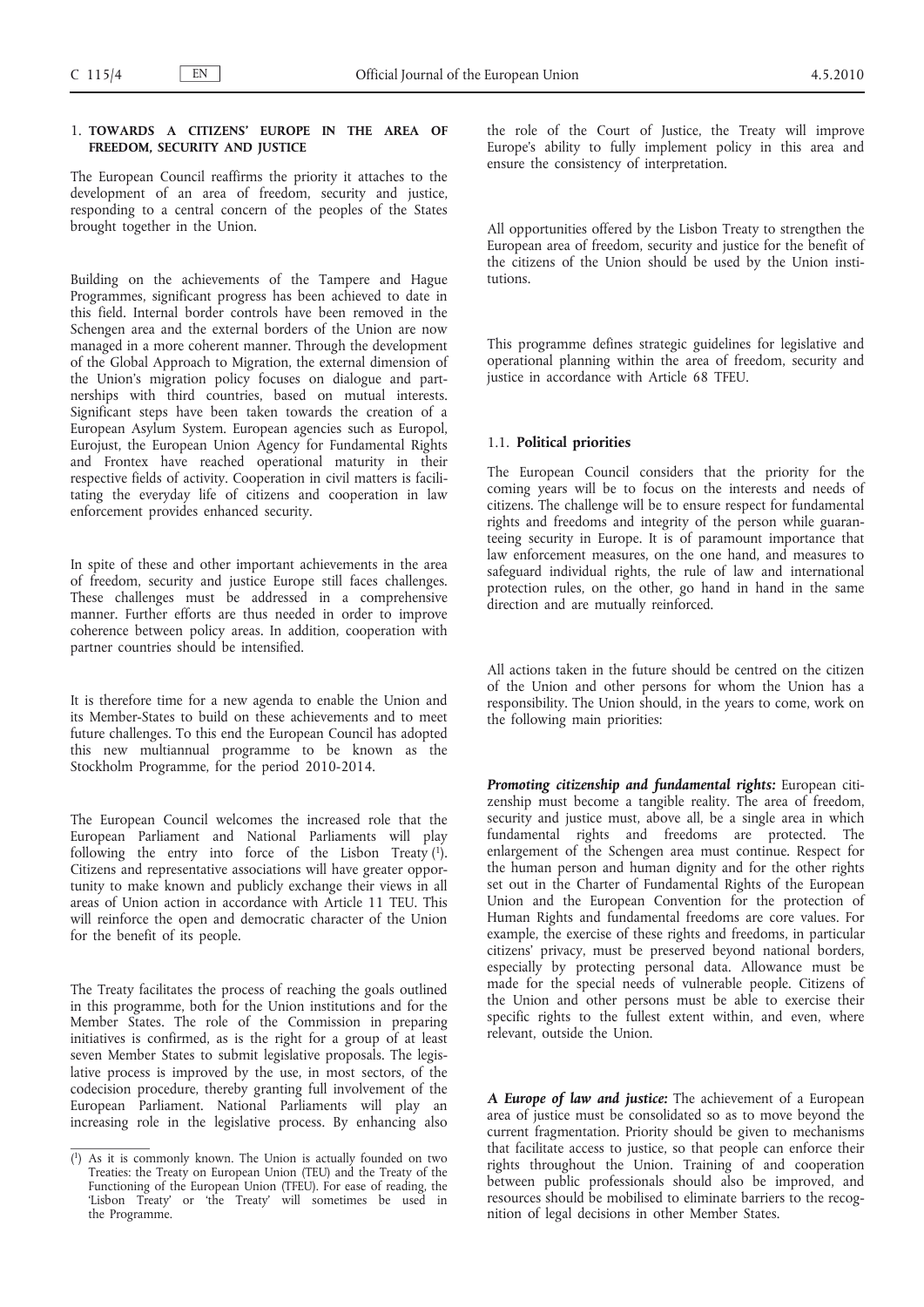*A Europe that protects:* An internal security strategy should be developed in order to further improve security in the Union and thus protect the lives and safety of citizens of the Union and to tackle organised crime, terrorism and other threats. The strategy should be aimed at strengthening cooperation in law enforcement, border management, civil protection, disaster management as well as judicial cooperation in criminal matters in order to make Europe more secure. Moreover, the Union needs to base its work on solidarity between Member States and make full use of Article 222 TFEU.

*Access to Europe in a globalised world:* Access to Europe for businessmen, tourists, students, scientists, workers, persons in need of international protection and others having a legitimate interest to access the Union's territory has to be made more effective and efficient. At the same time, the Union and its Member States have to guarantee security for their citizens. Integrated border management and visa policies should be construed to serve these goals.

*A Europe of responsibility, solidarity and partnership in migration and asylum matters:* The development of a forward-looking and comprehensive Union migration policy, based on solidarity and responsibility, remains a key policy objective for the Union. Effective implementation of all relevant legal instruments needs to be undertaken and full use should be made of relevant Agencies and Offices operating in this field. Well-managed migration can be beneficial to all stakeholders. The European Pact on Immigration and Asylum provides a clear basis for further development in this field. Europe will need a flexible policy which is responsive to the priorities and needs of Member States and enables migrants to take full advantage of their potential. The objective of establishing a common asylum system in 2012 remains and people in need of international protection must be ensured access to legally safe and efficient asylum procedures. Moreover, in order to maintain credible and sustainable immigration and asylum systems in the Union, it is necessary to prevent, control and combat illegal immigration as the Union faces increasing pressure from illegal migration flows, and particularly the Member States at its external borders, including at its Southern borders in line with the conclusions of the European Council of October 2009.

*The role of Europe in a globalised world — the external dimension:* The importance of the external dimension of the Union's policy in the area of freedom, security and justice underlines the need for increased integration of these policies into the general policies of the Union. This external dimension is essential to address the key challenges we face and to provide greater opportunities for citizens of the Union to work and do business with countries across the world. This external dimension is crucial to the successful implementation of the objectives of this programme and should in particular be taken into account in, and be fully coherent with all other aspects of the Union's foreign policy.

#### 1.2. **The tools**

If the next multiannual programme is to be implemented successfully, the following tools are important.

### 1.2.1. *Mutual trust*

*Mutual trust* between authorities and services in the different Member States and decision-makers is the basis for efficient cooperation in this area. Ensuring trust and finding new ways to increase reliance on, and mutual understanding between, the different legal systems in the Member States will thus be one of the main challenges for the future.

### 1.2.2. *Implementation*

Increased attention needs to be paid in the coming years to the full and effective implementation, enforcement and evaluation of existing instruments. Legal transposition should be ensured using, to their fullest extent, wherever necessary, existing institutional tools.

The time taken to respond to the needs of citizens and businesses must also be shorter in the future. The Union should focus on identifying the needs of citizens and practitioners and the appropriate responses. The development of action at Union level should involve Member States' expertise and consider a range of measures, including non-legislative solutions such as agreed handbooks, sharing of best practice (*inter alia*, making best use of the European Judicial Networks) and regional projects that address those needs, in particular where they can produce a fast response.

#### 1.2.3. *Legislation*

In general, new legislative initiatives, by the Commission or by Member States where the Treaty so provides (1), should be tabled only after verification of the respect for the principles of proportionality and subsidiarity, a thorough preparation, including prior impact assessments, also involving identifying needs and financial consequences and using Member States' expertise. It is crucial to evaluate the implications of new legislative initiatives on the four freedoms under the Treaty and to ensure that such initiatives are fully compatible with internal market principles.

The European Council considers that the development of legislation in the area of freedom, security and justice is impressive, but it has shortcomings in terms of overlapping and a certain lack of coherence. At the same time, the quality of legislation including the language used in some of the legal acts could be improved.

<sup>(</sup> 1) For ease of reading, the Programme only attributes the Commission the right of initiative. This is without prejudice to the possibility that Member States take initiatives in accordance with Article 76 TFEU.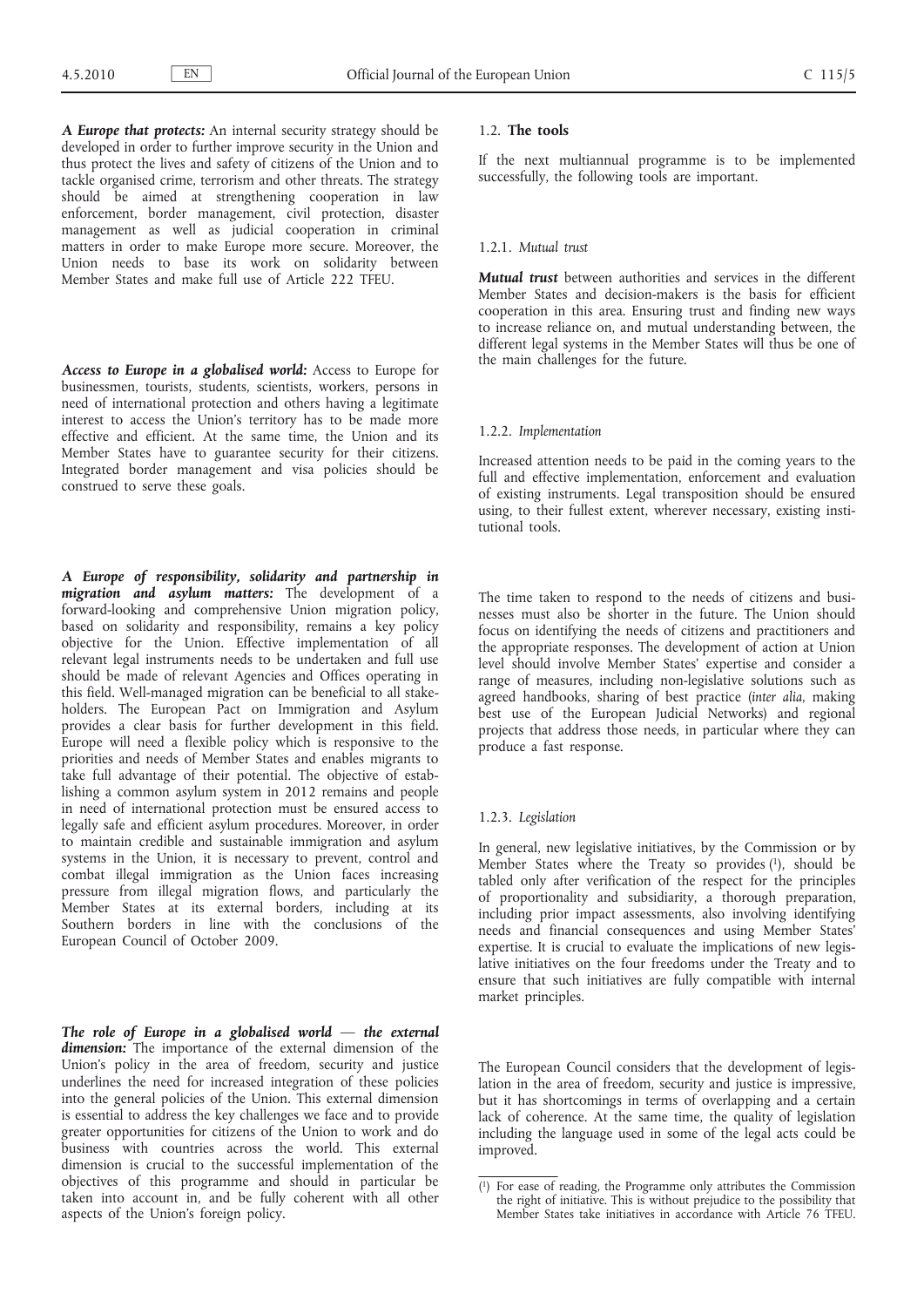A horizontal review of the adopted instruments should be considered, where appropriate, in order to improve consistency and consolidation of legislation. Legal coherence and ease of accessibility is particularly important. Better regulation and better law-making principles should be strengthened throughout the decision-making procedure. The interinstitutional agreement on better law-making between the European Parliament, the Council and the Commission (1) should be fully applied. All Union institutions at all stages of the interinstitutional procedure should make an effort to draft Union legislation in clear and comprehensible language.

#### 1.2.4. *Increased coherence*

The European Council invites the Council and the Commission to enhance the internal coordination in order to achieve greater coherence between external and internal elements of the work in the area of freedom, security and justice. The same need for coherence and improved coordination applies to the Union agencies (Europol, Eurojust, Frontex, European Police College (CEPOL), the European Monitoring Centre for Drugs and Drug Addiction (EMCDDA), the future European Asylum Support Office (EASO) and the European Union Agency for Fundamental Rights). The Council should exercise more political oversight over the agencies, for example, by drawing conclusions on annual reports. Special rules in relation to some agencies apply as regards oversight by the European Parliament.

### 1.2.5. *Evaluation*

The Lisbon Treaty provides that measures may be taken so that the Member States, in cooperation with the Commission, shall undertake an objective and impartial evaluation of the implementation of the policies in the area of freedom, security and justice, in particular to promote the full application of the principle of mutual recognition. The European Parliament and the national parliaments are to be informed of the content and results of the evaluations. The European Council considers that such evaluation mechanisms should avoid duplication and, in the long term, encompass all policies in that area. There should also be an efficient system of follow-up to such evaluations.

There has to be an evaluation of the effectiveness of the legal instruments adopted at Union level. Evaluation is also necessary to determine any obstacles to the proper functioning of the European judicial area. It should focus on specific problems and therefore facilitate full application of the mutual recognition principle. Judicial cooperation in criminal matters should be pursued as the first policy for evaluation. However other policies will have to follow such as respect for asylum procedures in relevant legislation. Evaluation procedures should be adapted to the policy in question where necessary.

The European Council invites the Commission to:

— submit one or several proposals under Article 70 TFEU concerning the evaluation of the Union policies referred to in Title V of TFEU. That proposal (or proposals) should, where appropriate, include an evaluation mechanism based on the well-established system of peer-evaluation. Evaluation should be carried out periodically, should include an efficient follow-up system, and should facilitate better understanding of national systems in order to identify best practice and obstacles to cooperation. Professionals should be able to contribute to the evaluations. The Council should, in principle, have a leading role in the evaluation process, and in particular in its follow-up.

Duplication with other evaluation mechanisms should be avoided, but synergies and cooperation should be sought, in particular with the work of the Council of Europe. The Union should take an active part in and should contribute to the work of the monitoring bodies of the Council of Europe.

### 1.2.6. *Training*

In order to foster a genuine European judicial and law enforcement culture, it is essential to step up training on Union-related issues and make it systematically accessible for all professions involved in the implementation of the area of freedom, security and justice. This will include judges, prosecutors, judicial staff, police and customs officers and border guards.

The objective of systematic European Training Schemes offered to all persons involved should be pursued. The ambition for the Union and its Member States should be that a substantive number of professionals by 2015 will have participated in a European Training Scheme or in an exchange programme with another Member State, which might be part of training schemes that are already in place. For this purpose existing training institutions should in particular be used.

Member States have the primary responsibility in this respect, but the Union must give their efforts support and financial backing and also be able to have its own mechanisms to supplement national efforts. The European Council considers that EU and international cooperation aspects should be part of national curricula. For training of judges, prosecutors and judicial staff it is important to safeguard judicial independence while at the same time the emphasis should be placed on the European dimension for professionals that use European instruments frequently. CEPOL and Frontex should play a key role in training of law enforcement personnel and border guards with a view to ensuring a European dimension in training. Training of border guards and customs officers is of special importance with a view to fostering a common approach to an integrated border management. Solutions at European level could be sought, with a view to strengthening

<sup>(</sup> 1) OJ C 321, 31.12.2003, p. 1.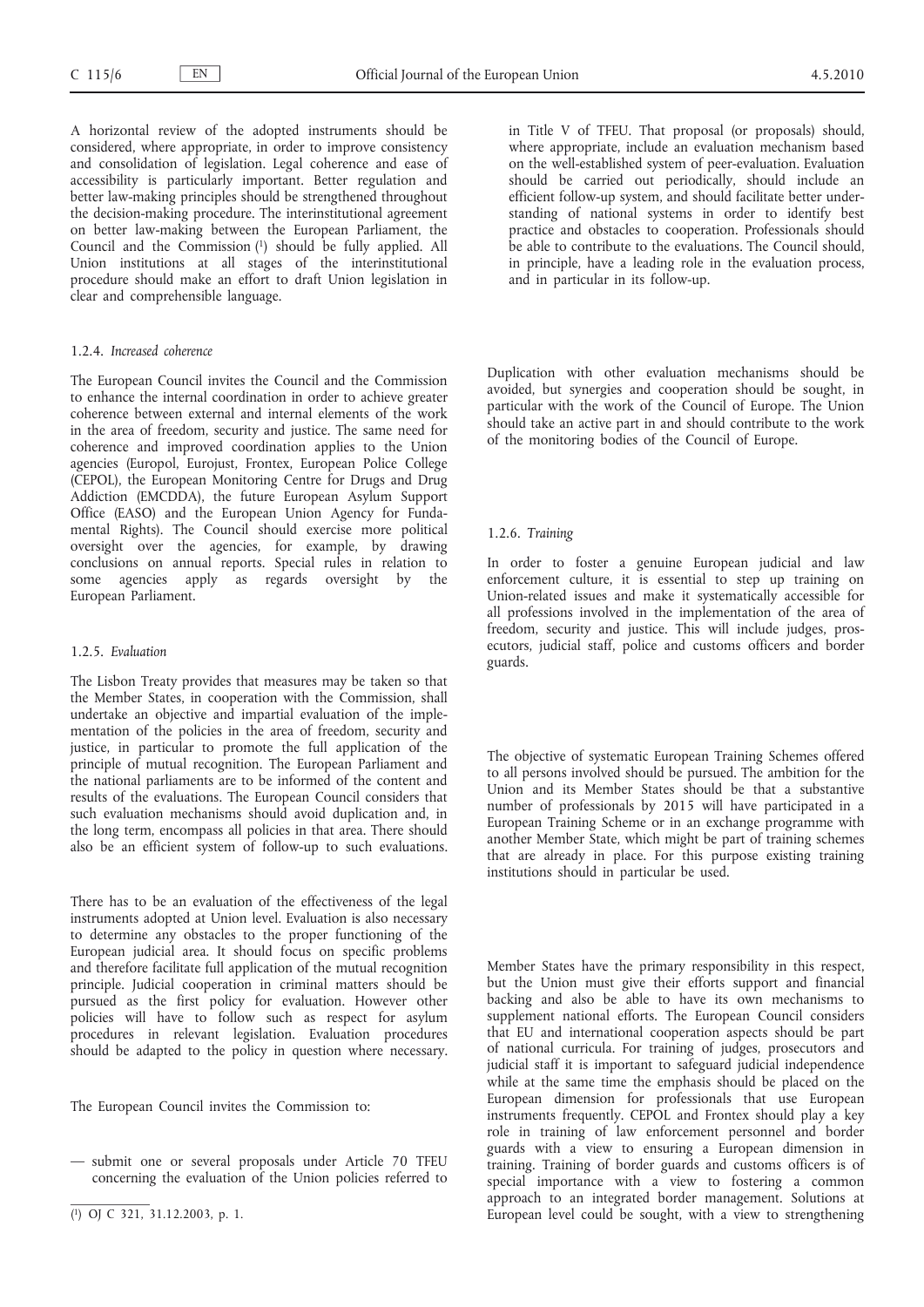European Training Schemes. E-learning programmes and common training materials must also be developed to train professionals in the European mechanisms.

The European Council invites the Commission to:

- propose an Action Plan for raising substantially the level of European training schemes and exchange programmes systematically in the Union. The Plan should propose how to ensure that one third of all police involved in European police cooperation and half of the judges, prosecutors and judicial staff involved in European judicial cooperation as well as half of other professionals involved in European cooperation could be offered European Training Schemes,
- examine what could be defined as a European Training Scheme, and to suggest in the Action Plan how to develop this idea with a view to giving it a European dimension,
- set up specific 'Erasmus'-style exchange programmes, which could involve non-Member States and in particular candidate countries and countries with which the Union has concluded Partnership and Cooperation Agreements,
- ensure that participation in joint courses, exercises and exchange programmes is decided on the basis of tasks and is not dependent on sector-specific criteria.

#### 1.2.7. *Communication*

The achievements in the area of freedom, security and justice are generally of great importance to citizens, businesses and professionals. The European Council therefore calls on all Union institutions, in particular the Commission as well as on the Member States, to consider ways to better communicate to citizens and practitioners the concrete results of the policy in the area of freedom, security and justice. It asks the Commission to devise a strategy on how best to explain to citizens how they can benefit from the new tools and legal frameworks, for instance through the use of e-Justice and the e-Justice Portal.

#### 1.2.8. *Dialogue with civil society*

The European Council encourages the Union institutions, within the framework of their competences, to hold an open, transparent and regular dialogue with representative associations and civil society. The Commission should put in place specific mechanisms, such as the European Justice Forum, to step up dialogue in areas where such mechanisms are appropriate.

#### 1.2.9. *Financing*

The European Council emphasises that the Stockholm Programme should be financed within the headings and ceilings of the current financial framework. Many of the measures and actions in this programme can be implemented through a more effective use of existing instruments and funds.

The European Council notes that the current financial perspectives expire at the end of 2013. It underlines its intention to reflect the goals of the Stockholm Programme. This programme does not however prejudge the negotiations on the next financial perspective.

The European Council also considers that procedures for application to the financing programmes should, while taking account of the experience of Member States, be transparent, flexible, coherent and streamlined and made more easily accessible to administrations, established partners and practitioners through the active dissemination of clear guidelines, a mechanism for identifying partners and accurate programming. The European Council requests the Commission to examine appropriate means of achieving that goal.

Within the next financial perspectives, it should be examined how best to design the financial instruments in order to ensure a suitable support for operational projects developed outside the Union which enhance the Union's security, in particular in the field of fighting against organised crime and terrorism. Careful consideration should be given to ways and means to speed up the Union's reaction to urgent events in this area in terms of financial assistance and how to provide technical assistance for the global implementation of international conventions, such as those relating to terrorism.

### 1.2.10. *Action Plan*

In light of the Stockholm Programme, the European Council invites the Commission to present promptly an Action Plan in the first 6 months of  $2010$  to be adopted by the Council. This Action Plan will translate the aims and priorities of the Stockholm Programme into concrete actions with a clear timetable for adoption and implementation. It should include a proposal for a timetable for the transformation of instruments with a new legal basis.

#### 1.2.11. *Review of the Stockholm Programme*

The European Council invites the Commission to submit a midterm review before June 2012 of the implementation of the Stockholm Programme. Trio Presidency programmes and Commission legislative programmes should be published as soon as possible so as to enable national parliaments to have early sight of proposals.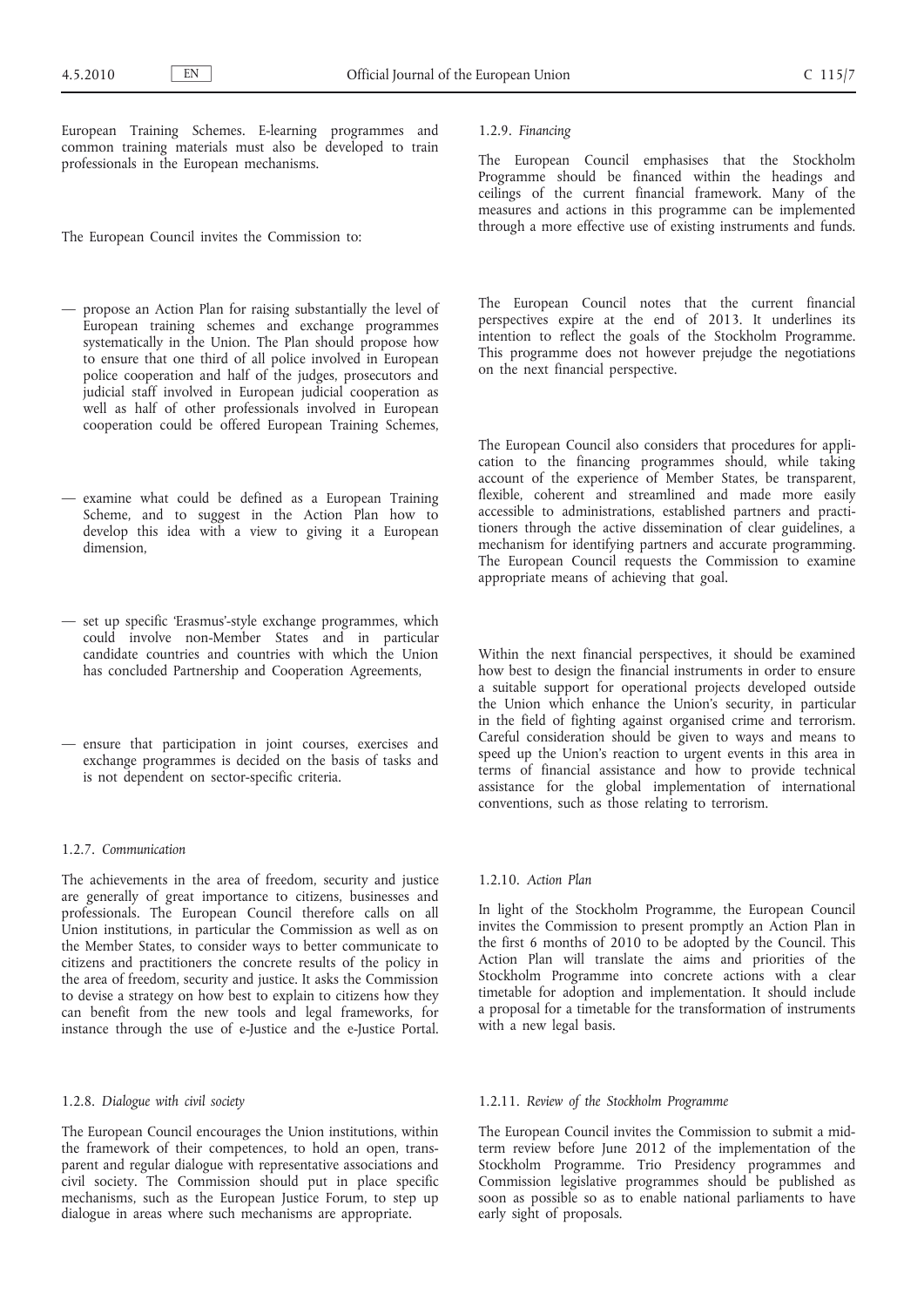### 2. **PROMOTING CITIZENS' RIGHTS: A EUROPE OF RIGHTS**

### 2.1. **A Europe built on fundamental rights**

The Union is based on common values and respect for fundamental rights. After the entry into force of the Lisbon Treaty, the rapid accession of the Union to the European Convention for the Protection of Human Rights and Fundamental Freedoms is of key importance. This will reinforce the obligation of the Union, including its institutions, to ensure that in all its areas of activity, fundamental rights and freedoms, are actively promoted. The case-law of the Court of Justice of the European Union and the European Court of Human Rights will be able to continue to develop in step, reinforcing the creation of a uniform European fundamental and human rights system based on the European Convention and those set out in the Charter of Fundamental Rights of the European Union.

The European Council invites:

- the Commission to submit a proposal on the accession of the Union to the European Convention for Protection of Human Rights and Fundamental Freedoms as a matter of urgency,
- the Union institutions and the Member States to ensure that legal initiatives are and remain consistent with fundamental rights and freedoms throughout the legislative process by way of strengthening the application of the methodology for a systematic and rigorous monitoring of compliance with the European Convention and the rights and freedoms set out in the Charter of Fundamental Rights.

The European Council invites the Union institutions to:

- make full use of the expertise of the European Union Agency for Fundamental Rights and to consult, where appropriate, with the Agency, in line with its mandate, on the development of policies and legislation with implications for fundamental rights, and to use it for the communication to citizens of human rights issues affecting them in their everyday life,
- pursue the Union's efforts to bring about the abolition of the death penalty, torture and other inhuman and degrading treatment,
- continue to support and promote Union and Member States' activity against impunity and fight against crimes of genocide, crimes against humanity and war crimes; in that context, promote cooperation between the Member States, third countries and the international tribunals in this field, and in particular the International Criminal Court (ICC), and develop exchange of judicial information and best practices in relation to the prosecution of such crimes through the European Network of Contact Points in respect of persons responsible for crimes of genocide, crimes against humanity and war crimes.

The Union is an area of shared values, values which are incompatible with crimes of genocide, crimes against humanity and war crimes, including crimes committed by totalitarian regimes. Each Member State has its own approach to this issue but, in the interests of reconciliation, the memory of those crimes must be a collective memory, shared and promoted, where possible, by us all. The Union must play the role of facilitator.

The European Council invites the Commission:

— to examine and to report to the Council in 2010 whether there is a need for additional proposals covering publicly condoning, denying or grossly trivialising crimes of genocide, crimes against humanity and war crimes directed against a group of persons defined by reference to criteria other than race, colour, religion, descent or national or ethnic origin, such as social status or political convictions.

#### 2.2. **Full exercise of the right to free movement**

The right to free movement of citizens and their family members within the Union is one of the fundamental principles on which the Union is based and of European citizenship. Citizens of the Union have the right to move and reside freely within the territory of the Member States, the right to vote and stand as candidates in elections to the European Parliament and in municipal elections in their Member State of residence, protection of diplomatic and consular authorities of other Member States etc. When exercising their rights, citizens are ensured equal treatment to nationals under the conditions set by Union law. The effective implementation of relevant Union legislation is therefore a priority.

As noted by the European Parliament, Schengen cooperation, which has removed internal border controls within much of the Union, is a major achievement in the area of freedom, security and justice. The European Council recalls its attachment to the further enlargement of the Schengen area. Provided that all requirements to apply the Schengen *acquis* have been fulfilled, the European Council calls on the Council, the European Parliament and the Commission to take all necessary measures to allow for the abolition of controls at internal borders with the remaining Member States that have declared their readiness to join the Schengen area without delay.

Citizens of the Union must be assisted in administrative and legal procedures they are faced with when exercising the right to free movement. Within the framework of the Treaty, obstacles restricting that right in everyday life should be removed.

The European Council invites the Commission to:

— monitor the implementation and application of these rules in order to guarantee the right to free movement.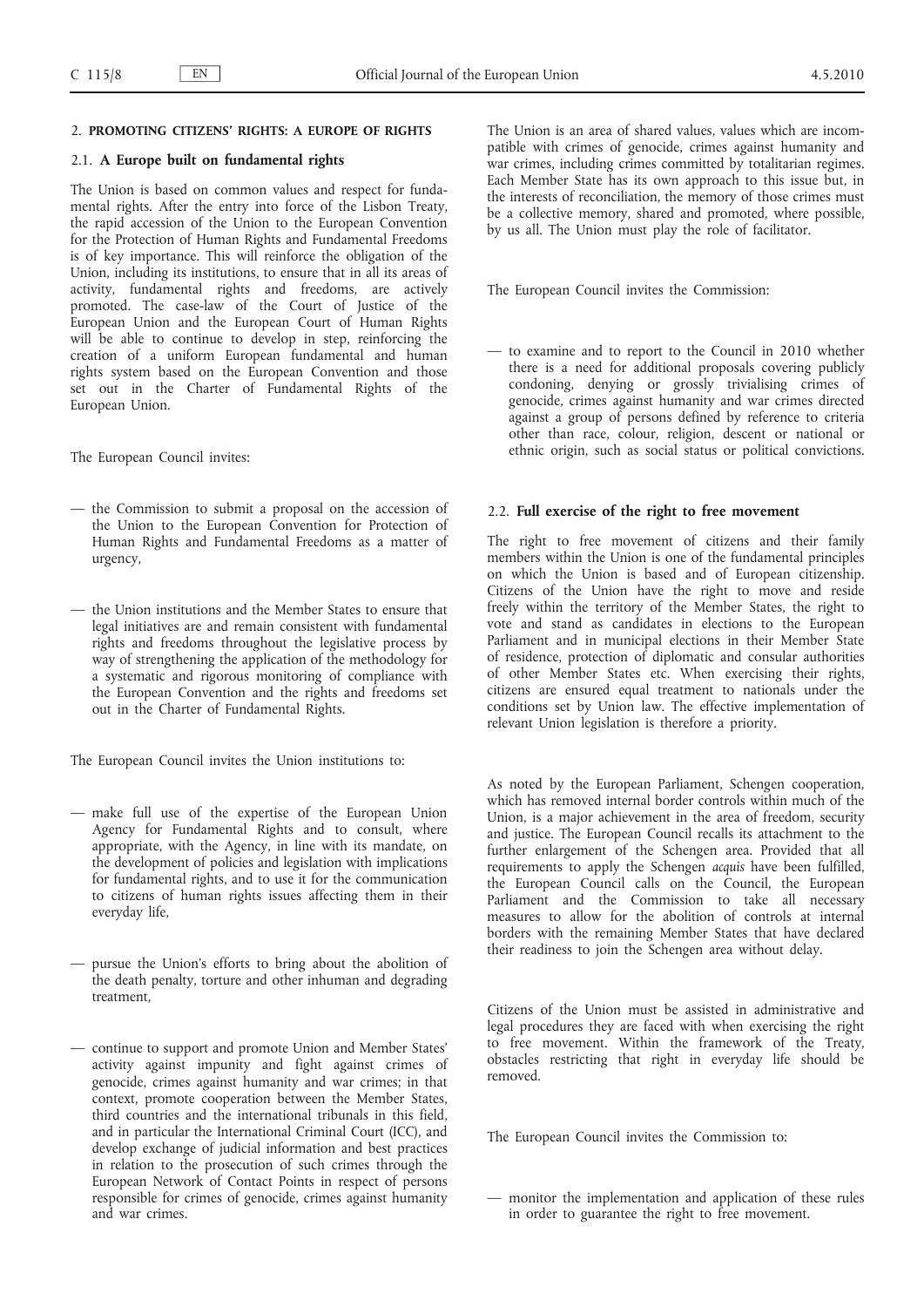Obtaining a right of residence under Union law for the citizens of the Union and their family members is an advantage inherent in the exercise of the right to free movement. The purpose of that right is however not to circumvent immigration rules. Freedom of movement not only entails rights but also imposes obligations on those that benefit from it; abuses and fraud should be avoided. Member States should further safeguard and protect the right to free movement by working together, and with the Commission, to combat actions of a criminal nature with forceful and proportionate measures, with due regard to the applicable law.

The European Council therefore further invites the Commission to:

- monitor the implementation and application of these rules to avoid abuse and fraud,
- examine how best to exchange information, *inter alia*, on residence permits and documentation and how to assist Member States' authorities to tackle abuse of this fundamental right effectively.

With this aim in mind, Member States should also closely monitor the full and correct implementation of the existing *acquis* and tackle possible abuse and fraud of the right to free movement of persons and exchange information and statistics on such abuse and fraud. If systematic trends in abuse and fraud of the right to free movement are identified, Member States should report such trends to the Commission, which will suggest to the Council how these trends might be addressed through the most appropriate means.

#### 2.3. **Living together in an area that respects diversity and protects the most vulnerable**

Since diversity enriches the Union, the Union and its Member States must provide a safe environment where differences are respected and the most vulnerable protected. Measures to tackle discrimination, racism, anti-semitism, xenophobia and homophobia must be vigorously pursued.

### 2.3.1. *Racism and xenophobia*

The European Council invites the Commission to:

— report during the period of the Stockholm Programme on the transposition of Council Framework Decision 2008/913/JHA of 28 November 2008 on combating certain forms and expressions of racism and xenophobia by means of criminal law by 28 November 2013, and, if appropriate, to make proposals for amending it,

— make full use of the existing instruments, in particular the financing programmes to combat racism and xenophobia.

The Member States should implement that Framework Decision as soon as possible and at the latest by 28 November 2010.

# 2.3.2. *Rights of the child*

The rights of the child, namely the principle of the best interest of the child being the child's right to life, survival and development, non-discrimination and respect for the children's right to express their opinion and be genuinely heard in all matters concerning them according to their age and level of development as proclaimed in the Charter of Fundamental Rights of the European Union and the United Nations Convention on the Rights of the Child, concern all Union policies. They must be systematically and strategically taken into account with a view to ensuring an integrated approach. The Commission Communication of 2006 entitled 'Towards an EU Strategy on the rights of the child' reflect important considerations in this regard. An ambitious Union strategy on the rights of the child should be developed.

The European Council calls upon the Commission to:

— identify measures, to which the Union can bring added value, in order to protect and promote the rights of the child. Children in particularly vulnerable situations should receive special attention, notably children that are victims of sexual exploitation and abuse as well as children that are victims of trafficking and unaccompanied minors in the context of Union migration policy.

As regards parental child abduction, apart from effectively implementing existing legal instruments in this area, the possibility to use family mediation at international level should be explored, while taking account of good practices in the Member States. The Union should continue to develop criminal child abduction alert mechanisms, by promoting cooperation between national authorities and interoperability of systems.

#### 2.3.3. *Vulnerable groups*

All forms of discrimination remain unacceptable. The Union and the Member States must make a concerted effort to fully integrate vulnerable groups, in particular the Roma community, into society by promoting their inclusion in the education system and labour market and by taking action to prevent violence against them. For this purpose, Member States should ensure that the existing legislation is properly applied to tackle potential discrimination. The Union will offer practical support and promote best practice to help Member States achieve this. Civil society will have a special role to play.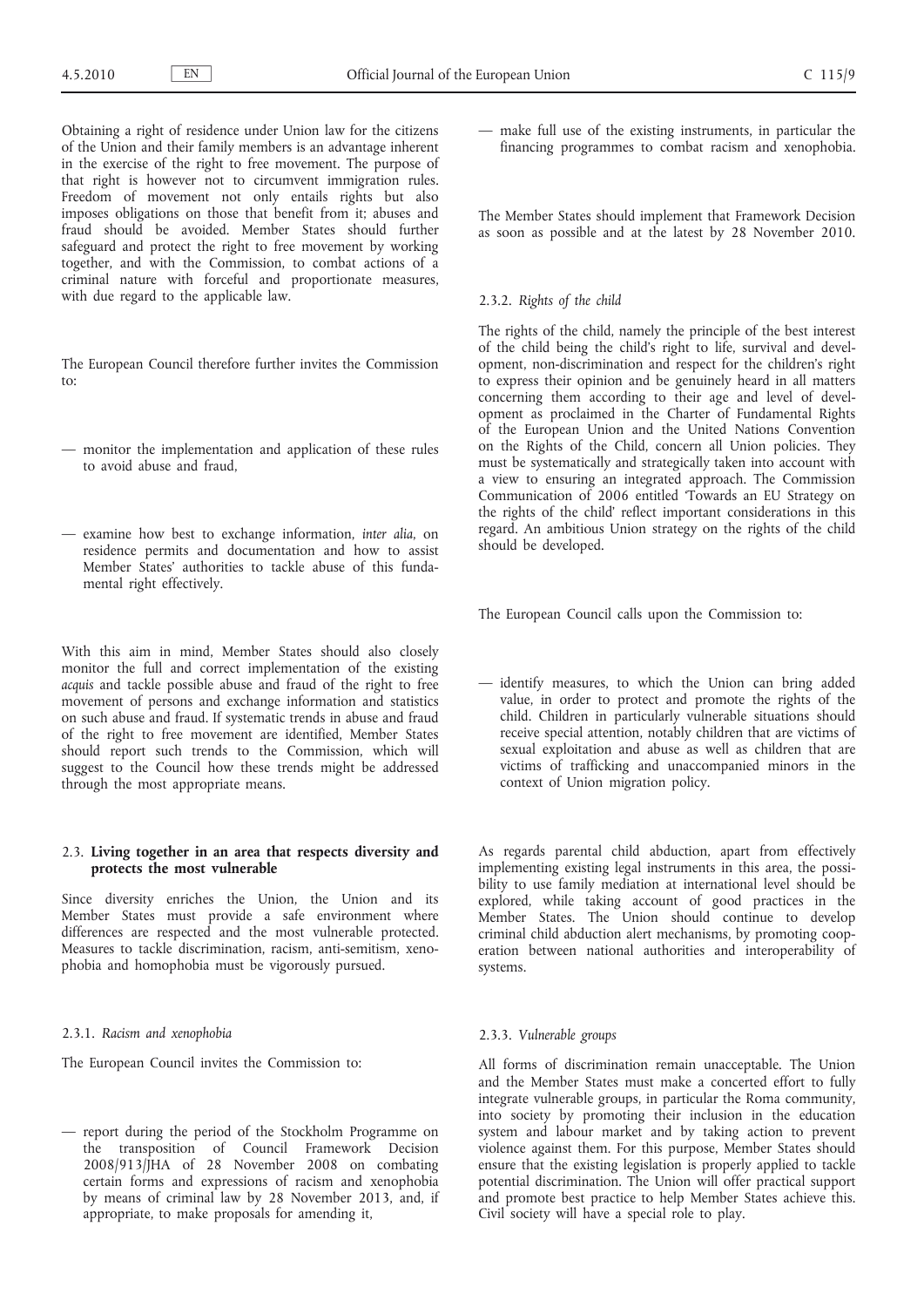Vulnerable groups in particularly exposed situations, such as women who are the victims of violence or of genital mutilation or persons who are harmed in a Member State of which they are not nationals or residents, are in need of greater protection, including legal protection. Appropriate financial support will be provided, through the available financing programmes.

The need for additional proposals as regards vulnerable adults should be assessed in the light of the experience acquired from the application of the 2000 Hague Convention on the International Protection of Adults by the Member States which are parties or which will become parties in the future. The Member States are encouraged to join the Convention as soon as possible.

#### 2.3.4. *Victims of crime, including terrorism*

Those who are most vulnerable or who find themselves in particularly exposed situations, such as persons subjected to repeated violence in close relationships, victims of gender based violence, or persons who fall victim to other types of crimes in a Member State of which they are not nationals or residents, are in need of special support and legal protection. Victims of terrorism also need special attention, support and social recognition. An integrated and coordinated approach to victims is needed, in line with the Council conclusions on a strategy to ensure fulfilment of the rights of, and improve support for, persons who fall victims of crime.

The European Council calls on the Commission and the Member States to:

- examine how to improve legislation and practical support measures for the protection of victims and to improve the implementation of existing instruments,
- offer better support to victims in other ways, possibly through existing European networks that provide practical help, and put forward proposals to that end,
- examine the opportunity of making one comprehensive legal instrument on the protection of victims, by joining together Council Directive 2004/80/EC of 29 April 2004 relating to compensation to crime victims and Council Framework Decision 2001/220/JHA of 15 March 2001 on the standing of victims in criminal proceedings, on the basis of an evaluation of these two instruments.

Increased use of the financing programmes should be made in accordance with their respective legal frameworks.

#### 2.4. **Rights of the individual in criminal proceedings**

The protection of the rights of suspected and accused persons in criminal proceedings is a fundamental value of the Union, which is essential in order to maintain mutual trust between the Member States and public confidence in the Union. The European Council therefore welcomes the adoption by the Council of the Roadmap for strengthening procedural rights of suspected or accused persons in criminal proceedings, which will strengthen the rights of the individual in criminal proceedings when fully implemented. That Roadmap will henceforth form part of the Stockholm Programme.

The European Council invites the Commission to:

- put forward the foreseen proposals in the Roadmap for its swift implementation, on the conditions laid down therein,
- examine further elements of minimum procedural rights for suspected and accused persons, and to assess whether other issues, for instance the presumption of innocence, needs to be addressed, to promote better cooperation in this area.

### 2.5. **Protecting citizen's rights in the information society**

When it comes to assessing the individual's privacy in the area of freedom, security and justice, the right to freedom is overarching. The right to privacy and the right to the protection of personal data are set out in the Charter of Fundamental Rights. The Union must therefore respond to the challenge posed by the increasing exchange of personal data and the need to ensure the protection of privacy. The Union must secure a comprehensive strategy to protect data within the Union and in its relations with other countries. In that context, it should promote the application of the principles set out in relevant Union instruments on data protection and the 1981 Council of Europe Convention for the Protection of Individuals with regards to Automatic Processing of Personal Data as well as promoting accession to that Convention. It must also foresee and regulate the circumstances in which interference by public authorities with the exercise of these rights is justified and also apply data protection principles in the private sphere.

The Union must address the necessity for increased exchange of personal data whilst ensuring the utmost respect for the protection of privacy. The European Council is convinced that the technological developments not only present new challenges to the protection of personal data, but also offer new possibilities to better protect personal data.

Basic principles such as purpose limitation, proportionality, legitimacy of processing, limits on storage time, security and confidentiality as well as respect for the rights of the individual, control by national independent supervisory authorities, and access to effective judicial redress need to be ensured and a comprehensive protection scheme must be established. These issues are also dealt with in the context of the Information Management Strategy for EU internal security referred to in Chapter 4.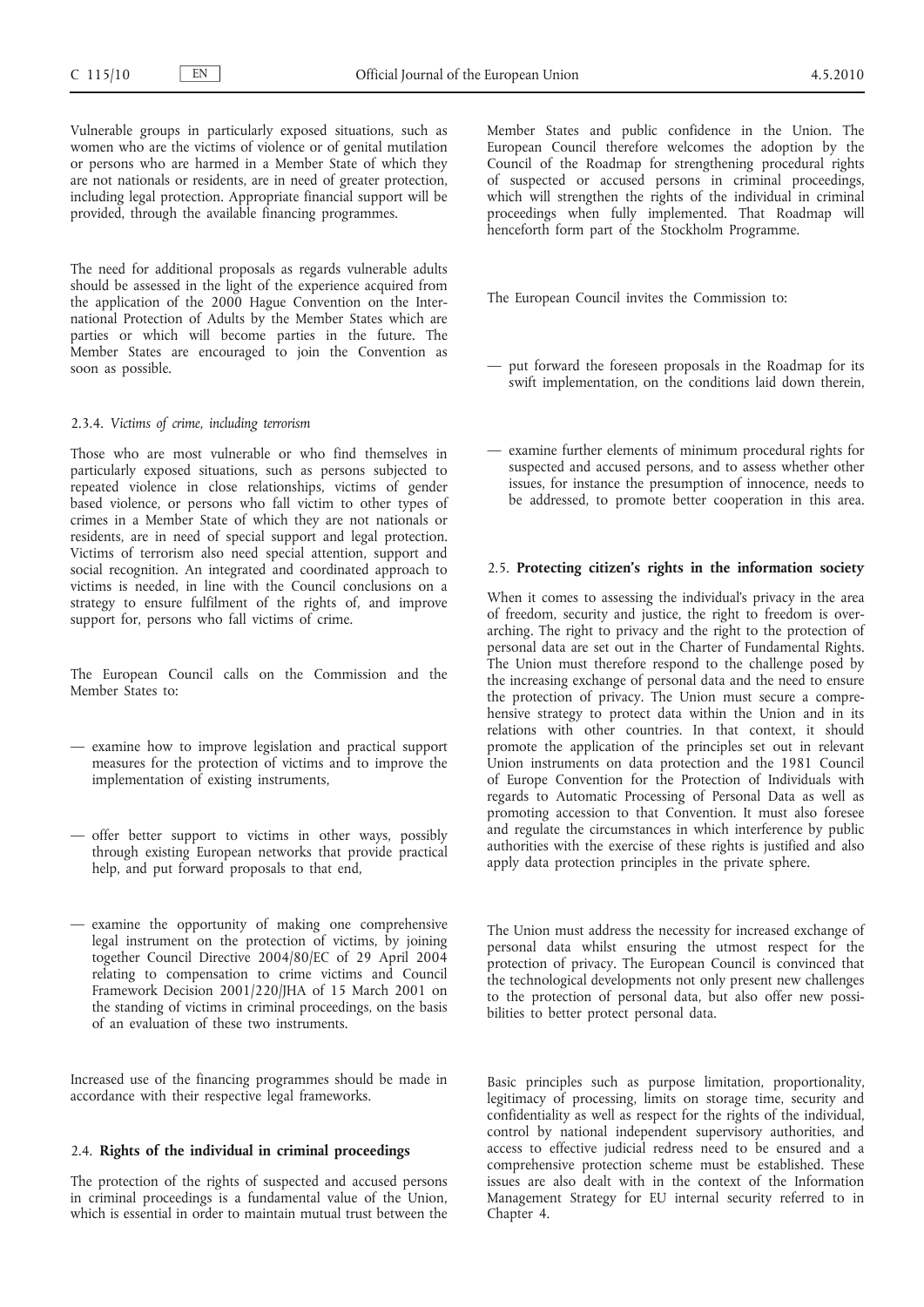The European Council invites the Commission to:

- evaluate the functioning of the various instruments on data protection and present, where necessary, further legislative and non-legislative initiatives to maintain the effective application of the above principles,
- propose a Recommendation for the negotiation of a data protection and, where necessary, data sharing agreements for law enforcement purposes with the United States of America, building on the work carried out by the EU-US High Level Contact Group on Information Sharing and Privacy and Personal Data Protection,
- consider core elements for data protection agreements with third countries for law enforcement purposes, which may include, where necessary, privately held data, based on a high level of data protection,
- improve compliance with the principles of data protection through the development of appropriate new technologies, improving cooperation between the public and private sectors, particularly in the field of research,
- examine the introduction of a European certification scheme for 'privacy-aware' technologies, products and services,
- conduct information campaigns, in particular to raise awareness among the public.

On a broader front, the Union must be a driving force behind the development and promotion of international standards for personal data protection, based on relevant Union instruments on data protection and the 1981 Council of Europe Convention for the Protection of Individuals with regard to Automatic Processing of Personal Data, and in the conclusion of appropriate bilateral or multilateral instruments.

### 2.6. **Participation in the democratic life of the Union**

The European Council recalls that transparency of decisionmaking, access to documents and good administration contribute to citizens' participation in the democratic life of the Union. Furthermore, the Union citizens' initiative introduced by Article 11 TEU will create a new mechanism for civic participation. That mechanism should be realised rapidly.

The European Council invites the Commission to:

— examine how best to ensure transparency of decisionmaking, access to documents and good administration of justice in the light of the new opportunities provided by the Lisbon Treaty and to make appropriate proposals to that end.

With a view to the European elections in 2014, careful consideration should be given to how to encourage citizens to vote. Voter turnout has diminished by 20 % since 1979 while at the same time the powers of the European Parliament as co-legislator have increased considerably. Measures such as making it easier to register on the electoral roll should be explored.

In addition, the European Council invites the Commission, before December 2012, to:

— report to the European Council on national practices and traditions on elections to the European Parliament, and propose, on the basis of the report, how to achieve a common election day for elections to the European Parliament. In the light of that report, the European Council will consider how to take this issue forward.

### 2.7. **Entitlement to protection in non-Member States**

A citizen of the Union travelling to or living in a third country where his or her Member State is not represented is entitled to protection by the diplomatic and consular authorities of any Member State under the same conditions as the nationals of that Member State. This right, enshrined in the Treaties, is not well publicised, and more effort is needed to ensure its full application. Targeted communication campaigns could be conducted in connection with this right.

The European Council invites the Commission to:

— consider appropriate measures establishing coordination and cooperation necessary to facilitate consular protection in accordance with Article 23 TFEU.

#### 3. **MAKING PEOPLE'S LIVES EASIER: A EUROPE OF LAW AND JUSTICE**

The European Council declared at its meeting in Tampere in 1999 that enhanced mutual recognition of judicial decisions and judgments and the necessary approximation of legislation would facilitate cooperation between authorities and the judicial protection of individual rights and that the principle of mutual recognition should be the cornerstone of judicial cooperation in both civil and criminal matters. This principle is now expressed in the Treaty.

In the Hague Programme, adopted in 2004, the European Council noted that in order for the principle of mutual recognition to become effective, mutual trust needed to be strengthened by progressively developing a European judicial culture based on the diversity of legal systems and unity through European law. The judicial systems of the Member States should be able to work together coherently and effectively in accordance with their national legal traditions.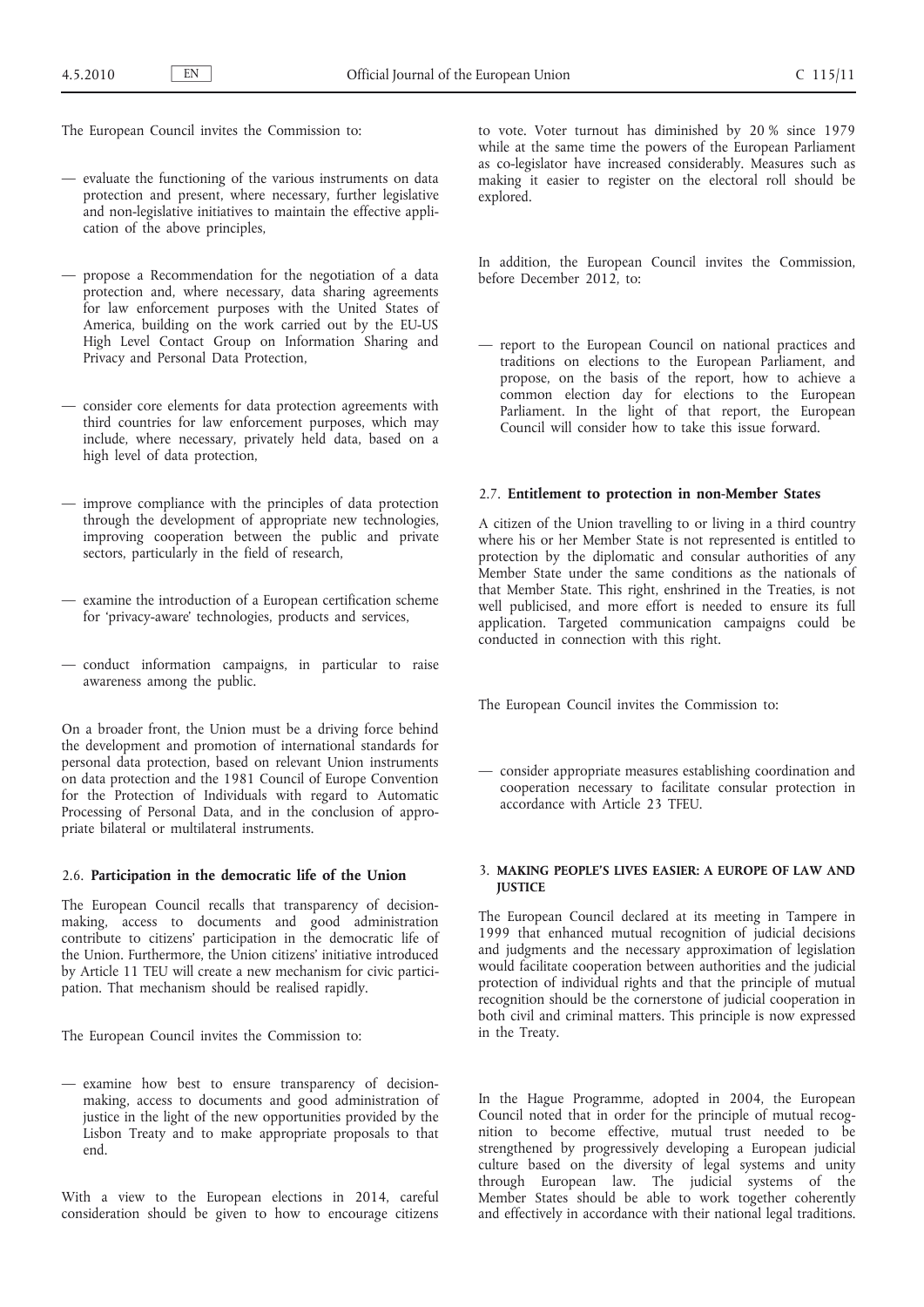The Union should continue to enhance mutual trust in the legal systems of the Member States by establishing minimum rights as necessary for the development of the principle of mutual recognition and by establishing minimum rules concerning the definition of criminal offences and sanctions as defined by the Treaty. The European judicial area must also allow citizens to assert their rights anywhere in the Union by significantly raising overall awareness of rights and by facilitating their access to justice.

In this respect, the European Council emphasises the horizontal importance of e-Justice, which is not confined to specific areas of law. It should be integrated into all areas of civil, criminal and administrative law in order to ensure better access to justice and strengthened cooperation between administrative and judicial authorities.

### 3.1. **Furthering the implementation of mutual recognition**

The European Council notes with satisfaction that considerable progress has been achieved in implementing the two programmes on mutual recognition adopted by the Council in 2000 and emphasises that the Member States should take all necessary measures to transpose at national level the rules agreed at European level. In this context the European Council emphasises the need to evaluate the implementation of these measures and to continue the work on mutual recognition.

#### 3.1.1. *Criminal law*

In the face of cross-border crime, more efforts should be made to make judicial cooperation more efficient. The instruments adopted need to be more 'user-friendly' and focus on problems that are constantly occurring in cross-border cooperation, such as issues regarding time limits and language conditions or the principle of proportionality. In order to improve cooperation based on mutual recognition, some matters of principle should also be resolved. For example, there may be a need for a horizontal approach regarding certain recurring problems during negotiations on instruments. The approximation, where necessary, of substantive and procedural law should facilitate mutual recognition.

Mutual recognition could extend to all types of judgments and decisions of a judicial nature, which may, depending on the legal system, be either criminal or administrative.

Victims of crime or witnesses who are at risk can be offered special protection measures which should be effective within the Union.

The European Council considers that the setting up of a comprehensive system for obtaining evidence in cases with a cross-border dimension, based on the principle of mutual recognition, should be further pursued. The existing instruments in this area constitute a fragmentary regime. A new approach is needed, based on the principle of mutual recognition but also taking into account the flexibility of the traditional system of mutual legal assistance. This new model could have a broader scope and should cover as many types of evidence as possible, taking account of the measures concerned.

The European Council invites the Commission to:

- propose a comprehensive system, after an impact assessment, to replace all the existing instruments in this area, including Council Framework Decision 2008/978/JHA of 18 December 2008 on the European Evidence Warrant for the purpose of obtaining objects, documents and data for use in proceedings in criminal matters, covering as far as possible all types of evidence and containing deadlines for enforcement and limiting as far as possible the grounds for refusal,
- explore whether there are other means to facilitate admissibility of evidence in this area,
- explore whether certain investigative measures could be executed by law enforcement or judicial authorities of the requesting/issuing Member State in liaison and in agreement with the authorities of the executing state in accordance with Article 89 TFEU, and, where appropriate, make necessary proposals,
- explore if and how authorities of one Member State could obtain information rapidly from private or public entities of another Member State without use of coercive measures or by using judicial authorities of the other Member State,
- explore the results of the evaluation of the European Arrest Warrant, and, where appropriate, make proposals to increase efficiency and legal protection for individuals in the process of surrender, by adopting a step-by-step approach to other instruments on mutual recognition,
- prepare a comprehensive study on existing legal and administrative obstacles to cross-border enforcement of penalties and administrative decisions for road traffic offences, and to present, where necessary, further legislative and non-legislative initiatives to improve road safety in the Union.

The Union should aim for the systematic exchange of information and, as a long term goal, mutual recognition of judgments imposing certain types of disqualification.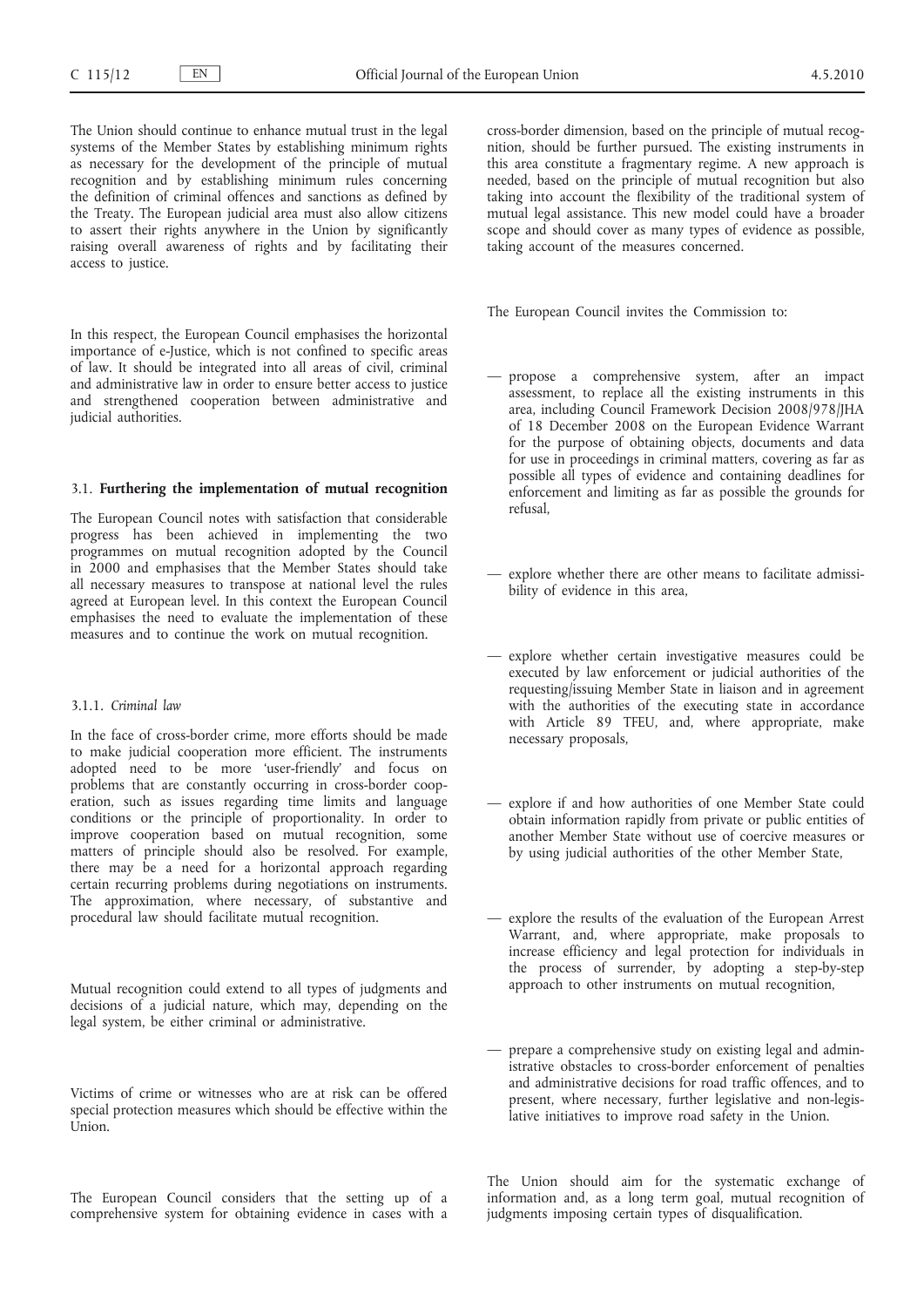The European Council invites the Commission to:

— study the use of disqualification in the Member States and propose to the Council a programme of measures, including exchange of information on certain types of disqualifications and, by adopting a long term step-by-step approach, which accords priority to cases where disqualification is most likely to affect personal safety or business life.

In the field of judicial cooperation, the European Council emphasises the need for Member States and Eurojust to implement thoroughly Council Decision 2009/426/JHA of 16 December 2008 on the strengthening of Eurojust, which, together with the Lisbon Treaty, offers an opportunity for the further development of Eurojust in the coming years, including in relation to initiation of investigations and resolving conflicts of competence. On the basis of an assessment of the implementation of this instrument, new possibilities could be considered in accordance with the relevant provisions of the Treaty, including giving further powers to the Eurojust national members, reinforcement of the powers of the College of Eurojust or the setting-up of a European Public Prosecutor.

#### 3.1.2. *Civil law*

As regards civil matters, the European Council considers that the process of abolishing all intermediate measures (the exequatur), should be continued during the period covered by the Stockholm Programme. At the same time the abolition of the exequatur will also be accompanied by a series of safeguards, which may be measures in respect of procedural law as well as of conflict-of-law rules.

Mutual recognition should, moreover, be extended to fields that are not yet covered but are essential to everyday life, for example succession and wills, matrimonial property rights and the property consequences of the separation of couples, while taking into consideration Member States' legal systems, including public policy, and national traditions in this area.

The European Council considers that the process of harmonising conflict-of-law rules at Union level should also continue in areas where it is necessary, like separation and divorces. It could also include the area of company law, insurance contracts and security interests.

The European Council also highlights the importance of starting work on consolidation of the instruments adopted so far in the area of judicial cooperation in civil matters. First and foremost the consistency of Union legislation should be enhanced by streamlining the existing instruments. The aim should be to ensure the coherence and user-friendliness of the instruments, thus ensuring a more efficient and uniform application thereof.

The European Council invites the Commission to:

- assess which safeguards are needed to accompany the abolition of exequatur and how these could be streamlined,
- assess whether there are grounds for consolidation and simplification in order to improve the consistency of existing Union legislation,
- follow up on the recent study on the possible problems encountered with regard to civil status documents and access to registers of such documents.

In light of the findings, the Commission could submit appropriate proposals taking into account the different legal systems and legal traditions in the Member States. In the short term a system allowing citizens to obtain their own civil status documents easily could be envisaged. In the long term, it might be considered whether mutual recognition of the effects of civil status documents could be appropriate, at least in certain areas. Work developed by the International Commission on Civil Status should be taken into account in this particular field.

#### 3.2. **Strengthening mutual trust**

One of the consequences of mutual recognition is that rulings made at national level have an impact in other Member States, in particular in their judicial systems. Measures aimed at strengthening mutual trust are therefore necessary in order to take full advantage of these developments.

The Union should support Member States' efforts to improve the efficiency of their judicial systems by encouraging exchanges of best practice and the development of innovative projects relating to the modernisation of justice.

#### 3.2.1. *Training*

Training of judges (including administrative courts), prosecutors and other judicial staff is essential to strengthen mutual trust (see also Chapter 1.2.6). The Union should continue to support and strengthen measures to increase training in line with Articles 81 and 82 TFEU.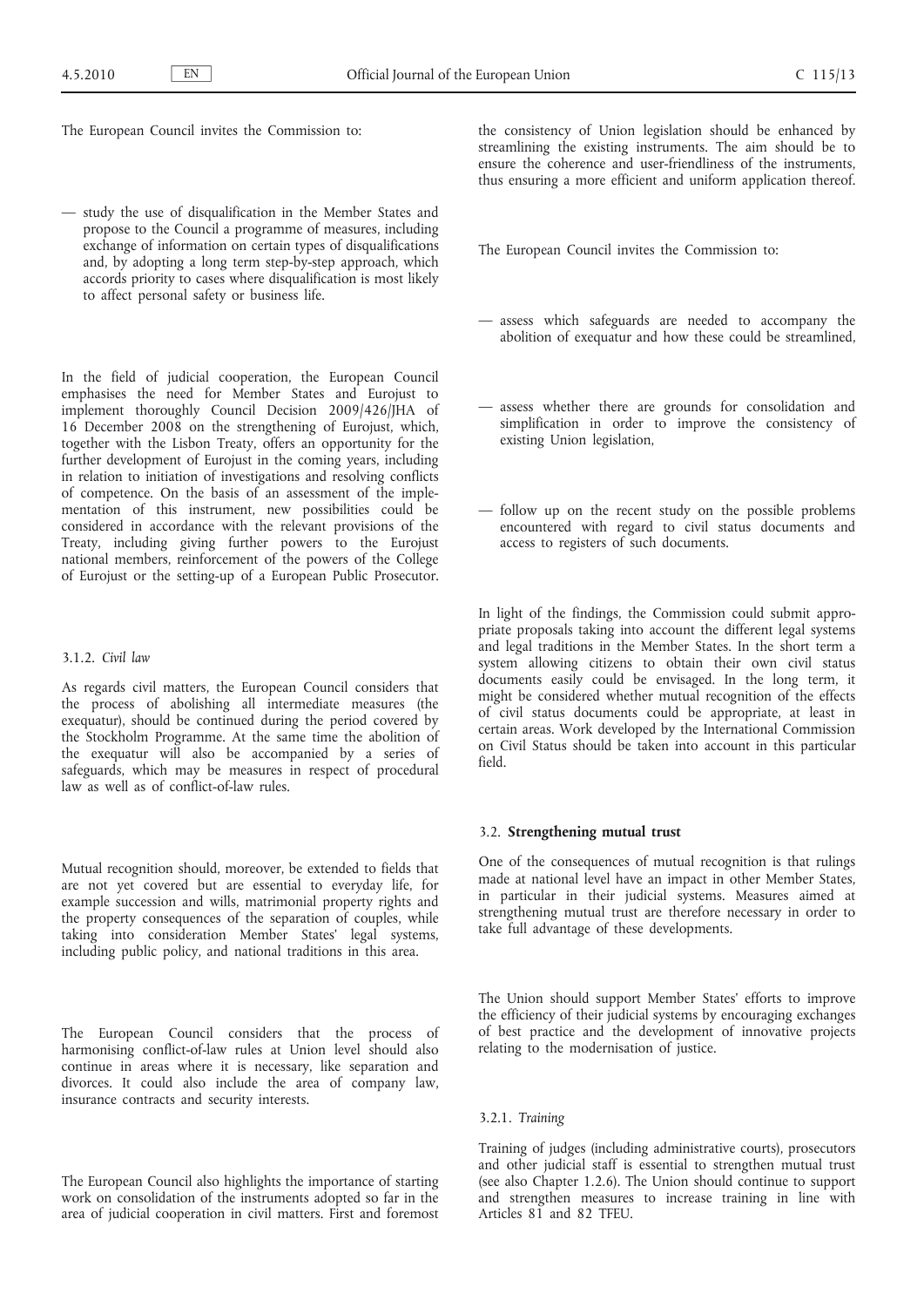### 3.2.2. *Developing networks*

The European Council considers that contacts between senior officials of the Member States in areas covered by Justice and Home Affairs are valuable and should be promoted by the Union in so far as possible. Such areas could be, depending on national structures, senior police chiefs or prosecutors, heads of training institutes, heads of prison administrations, general directors of customs administration. Where appropriate, these networks should also be informed of the work of the Standing Committee on Internal Security (COSI), or be able to take part in the development of the Organised Crime Threat Assessment and other strategic tools of the Union. Such networks should primarily meet using existing structures such as Europol, Eurojust and Frontex or at the invitation of the Presidency as host country. Other Networks of professionals existing in this area should also continue to receive Union support. Among those are the European Network of Councils for the Judiciary and the Network of the Presidents of the Supreme Judicial Courts of the European Union.

### 3.2.3. *Evaluation*

As in other areas, the development of mutual recognition in the judicial sphere must go hand in hand with improvements in evaluation, both ex-ante and ex-post (See also Chapter 1.2.5).

#### 3.2.4. *Improving the tools*

The European Council calls for the enhancement of the operational capabilities of and tools for judges, prosecutors and all other actors involved in the field of justice. To that end, the European Council calls for the more active involvement of Eurojust and the European Judicial Networks in civil and criminal law to participate in improving cooperation and the effective application of Union law by all practitioners. Work should continue on improving the electronic tools that have so far been developed and the necessary resources should be provided for pursuing this work.

### 3.2.5. *Implementation*

A priority of the Union should be the implementation of decisions which have already been taken. This should be done in several ways: by accompanying the implementation of Union legislation more closely, through the better use of the financing instruments, by increasing the training of judges and other professionals and by enhancing evaluation mechanisms and practical measures.

Without prejudice to the role of the Commission and the Court of Justice of the European Union, implementation is primarily a matter for the Member States, but as mutual recognition instruments are common tools, the Union should better accompany implementation of them by enabling the sharing of experiences and best practices.

The European Council invites the Commission to:

— ensure the sharing of information by way of developing handbooks or national facts sheets together with experts in civil and criminal law and Member States, on the use of mutual recognition instruments, in the same manner as what has been done for the European Arrest Warrant. The aim should be to have a handbook or national fact sheet for each of the instruments that have been adopted so far at the end of the 5-year period.

The European Council also considers that all modern means of electronic communication should be used to the fullest extent, and that the judicial authorities as soon as possible should be given means for secure electronic communications to enable safe correspondence. The Union should also put an emphasis on videoconferencing and on assisting the development of translation tools in order to make them as accurate as possible. These developments should be accompanied by and form part of the implementation of the e-Justice action plan. In addition, measures should be taken to enhance cooperation, while taking full account of data protection rules, between competent authorities so as to detect addresses where persons live as their habitual residence, in connection with service of documents.

#### 3.2.6. *Detention*

The European Council considers that efforts should be undertaken to strengthen mutual trust and render more efficient the principle of mutual recognition in the area of detention. Efforts to promote the exchange of best practices should be pursued and implementation of the European Prison Rules, approved by the Council of Europe, should be supported. Issues such as alternatives to imprisonment, pilot projects on detention and best practices in prison management could also be addressed. The Commission is invited to reflect on this issue further within the possibilities offered by the Lisbon Treaty.

### 3.3. **Developing a core of common minimum rules**

To the extent necessary to facilitate mutual recognition of judgments and judicial decisions and police and judicial cooperation in criminal matters, the Union may adopt common minimum rules. The European Council considers that a certain level of approximation of laws is necessary to foster a common understanding of issues among judges and prosecutors, and hence to enable the principle of mutual recognition to be applied properly, taking into account the differences between legal systems and legal traditions of Member States.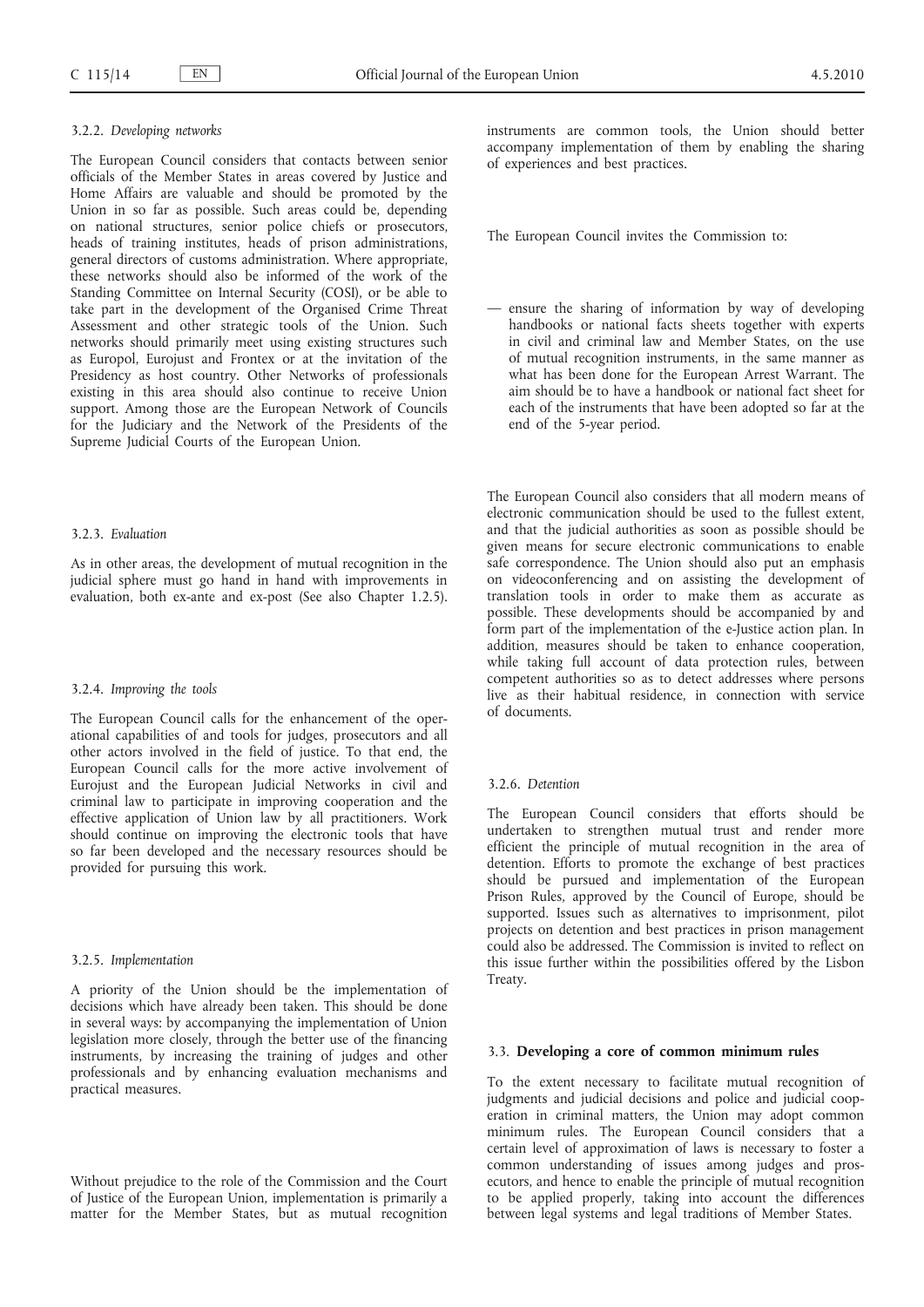#### 3.3.1. *Criminal law*

Criminal behaviour in the areas of particularly serious crime with a cross-border dimension resulting from the nature or impact of such offences or from a special need to combat them on a common basis should become the object of common definitions of criminal offences and common minimum levels of maximum sanctions. These are the serious criminal offences referred to in Article 83(1) TFEU. Priority should be given to terrorism, trafficking in human beings, illicit drug trafficking, sexual exploitation of women and children and child pornography and computer crime.

The European Council invites the Commission to:

— examine whether the level of approximation is sufficient in relation to the adopted framework decisions and report on the need to establish common definitions and sanctions and to consider submitting new legislative proposals where further approximation is needed.

The relationship between approximation of criminal offences or their definition and the double criminality rule in the framework of mutual recognition should be further explored. The Commission is invited to make a report to the Council on this issue. One of the issues may be the necessity and feasibility of approximation or definition of criminal offence for which double criminality does not apply.

Criminal law provisions should be introduced when they are considered essential in order for the interests to be protected and, as a rule, be used only as a last resort.

Minimum rules with regard to the definition of criminal offences and sanctions may also be established when the approximation of criminal laws and regulations of the Member States proves essential to ensure the effective implementation of a Union policy which has been subject to harmonisation measures.

The European Council stresses the importance of the coherence of criminal law provisions in the various Union instruments and invites the Council to:

— implement the work on model standard provisions in criminal law and the Council and the Commission to continue to reflect, together with the European Parliament, on how to improve the coherence of criminal law provisions in various Union instruments,

and the Commission to:

— examine the possibilities of using the existing programmes to finance pilot schemes in the Member States testing alternatives to imprisonment.

### 3.3.2. *Civil law*

The abolition of exequatur will be accompanied by a series of safeguards, especially regarding judgments taken by default, which may be measures in respect of procedural law as well as of conflict-of-law rules (for example the right to be heard, the servicing of documents, time required for providing opinions, etc). The main policy objective in the area of civil procedural law is that borders between Member States should not constitute an obstacle either to the settlement of civil matters or to initiating court proceedings, or to the enforcement of decisions in civil matters. With the Conclusions of the Tampere European Council and the Hague programme: strengthening freedom, security and justice in the European Union, major steps have been taken to reach this goal. However, the European Council notes that the effectiveness of Union instruments in this field still needs to be improved.

The European Council invites the Commission:

- as a first step, to submit a report on the functioning of the present Union regime on civil procedural law across borders, and on the basis of that report put forward a proposal aimed at improving the consistency of existing Union legislation,
- to assess, also in the course of upcoming reviews of existing regulations, the need to establish common minimum standards or standard rules of civil procedure for the cross-border execution of judgments and decisions on matters such as the serving of documents, the taking of evidence, review procedures and enforcement, the establishment of minimum standards in relation to the recognition of decisions on parental responsibility and, where appropriate, to submit proposals on these issues,
- to continue the work on common conflict-of-law rules, where necessary.

### 3.4. **The benefits for citizens of a European judicial area**

### 3.4.1. *Providing easier access to justice*

Access to justice in the European judicial area must be made easier, particularly in cross-border proceedings. At the same time, efforts must continue to improve alternative methods of settling disputes, particularly in consumer law. Action is needed to help people overcome the language barriers that obstruct their access to justice.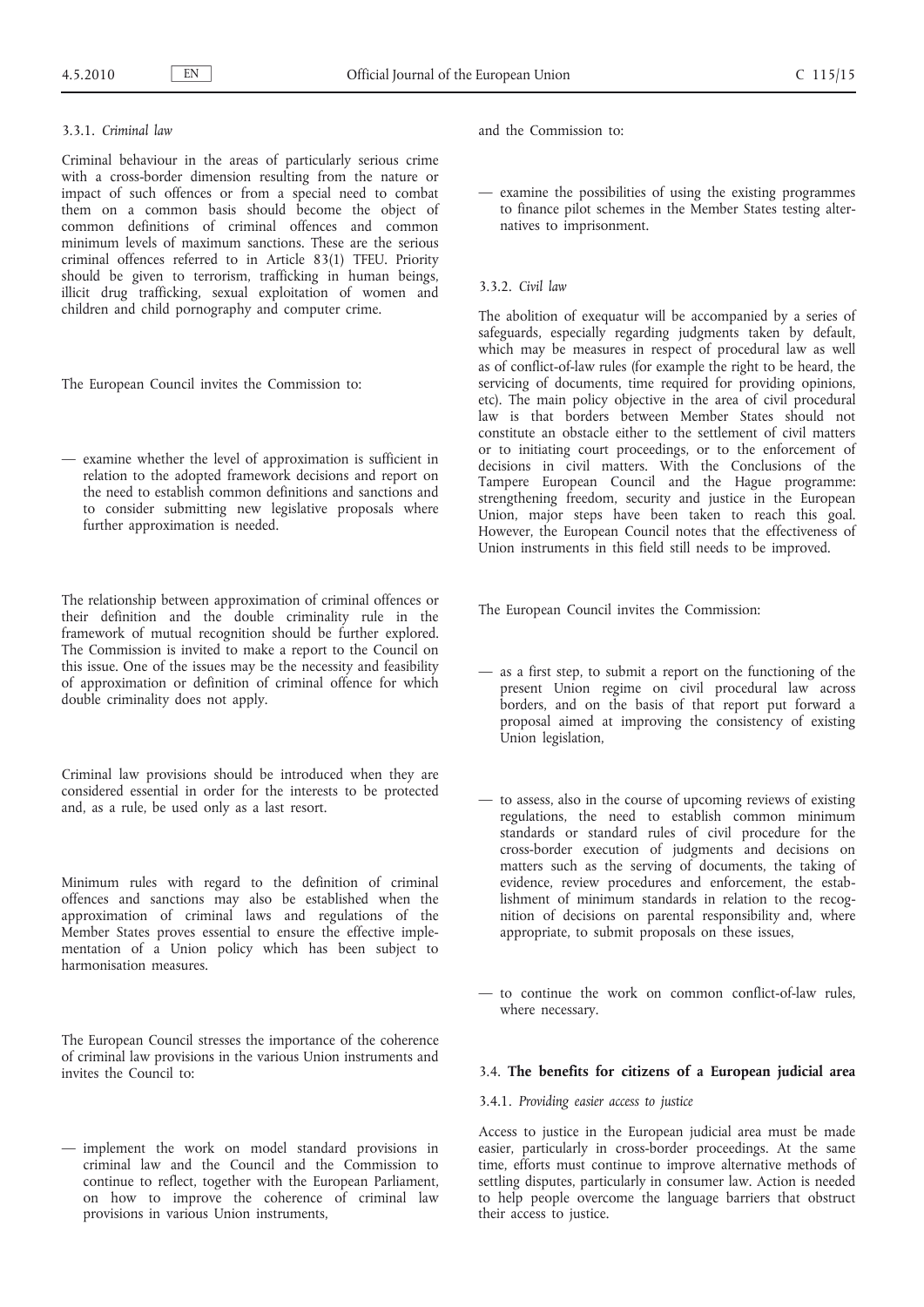The European Council considers that e-Justice presents an excellent opportunity to provide easier access to justice. The multiannual European e-Justice action plan, adopted at the end of November 2008 by the Council, sets the framework for developing European e-Justice activities until the end of 2013. The European e-Justice portal will be a way of keeping people better informed of their rights and giving them access to a range of information and services on the various judicial systems. Better use should be made of videoconferencing, for example to spare victims the effort of needless travel and the stress of participating in court proceedings. In accordance with data protection rules, some national registers will be gradually interconnected (for example registers on insolvency, interpreters, translators and wills). Some existing databases may also be partially integrated into the portal (for example the European Business Register and the European Land Information Service). In the medium term, some European and national cross-border procedures could be dealt with on-line (for example the European order for payment, the European small claims procedure and mediation). Furthermore, the use of electronic signatures should be promoted within the framework of the e-Justice project.

The European Council invites the Council, the Commission and the Member States to:

— create effective conditions to enable the parties to communicate with courts by electronic means in the context of legal proceedings. For that purpose, dynamic forms should be made available through the e-Justice portal as regards certain European procedures, such as the European order for payment procedure and the European small claims procedure. During this phase, electronic communication between judicial authorities should be improved decisively in the area of the application of e-Justice.

The European Council further encourages the Union institutions and the Member States to:

— devote efforts to the full implementation of the e-Justice action plan. In that context, the Commission is invited to put forward proposals within the framework of the financial perspectives for an adequate funding of e-Justice projects and in particular horizontal large-scale IT projects.

Certain formalities for the legalisation of documents also represent an obstacle or an excessive burden. Given the possibilities offered by the use of new technologies, including digital signatures, the Union should consider abolishing all formalities for the legalisation of documents between Member States. Where appropriate, thought should be given to the possibility of creating, in the long term, authentic European documents. The European Council invites the Commission to:

examine the possibility of dispensing with the formalities for the legalisation of documents between Member States, and submit a proposal to that effect.

### 3.4.2. *Supporting economic activity*

The European judicial area should serve to support economic activity in the single market.

The European Council invites the Commission to:

- assess the need for, and the feasibility of, providing for certain provisional, including protective, measures at Union level, to prevent for example the disappearance of assets before the enforcement of a claim,
- put forward appropriate proposals for improving the efficiency of enforcement of judgments in the Union regarding bank accounts and debtors' assets, based on the 2006 and 2008 Green Papers.

When devising measures of this kind, account should be taken on the impact they will have on the right to privacy and the right to the protection of citizens' personal data.

The European Council reaffirms that the common frame of reference for European contract law should be a non-binding set of fundamental principles, definitions and model rules to be used by the law-makers at Union level to ensure greater coherence and quality in the law-making process. The Commission is invited to submit a proposal on a common frame of reference.

The current financial crisis has emphasised the need to regulate financial markets and to prevent abuse. There is also a need to study further measures regarding business law, and to create a clear regulatory environment allowing small and medium enterprises in particular to take full advantage of the internal market so that they can grow and operate across borders as they do in their domestic market. There is a need to explore whether common rules determining the law applicable to matters of company law, rules on insolvency for banks and transfer of claims could be devised. The issue of contractual law also needs to be examined further.

The European Council invites the Commission to:

— consider whether there is a need to take measures in these areas, and, where appropriate, to put forward proposals in this respect.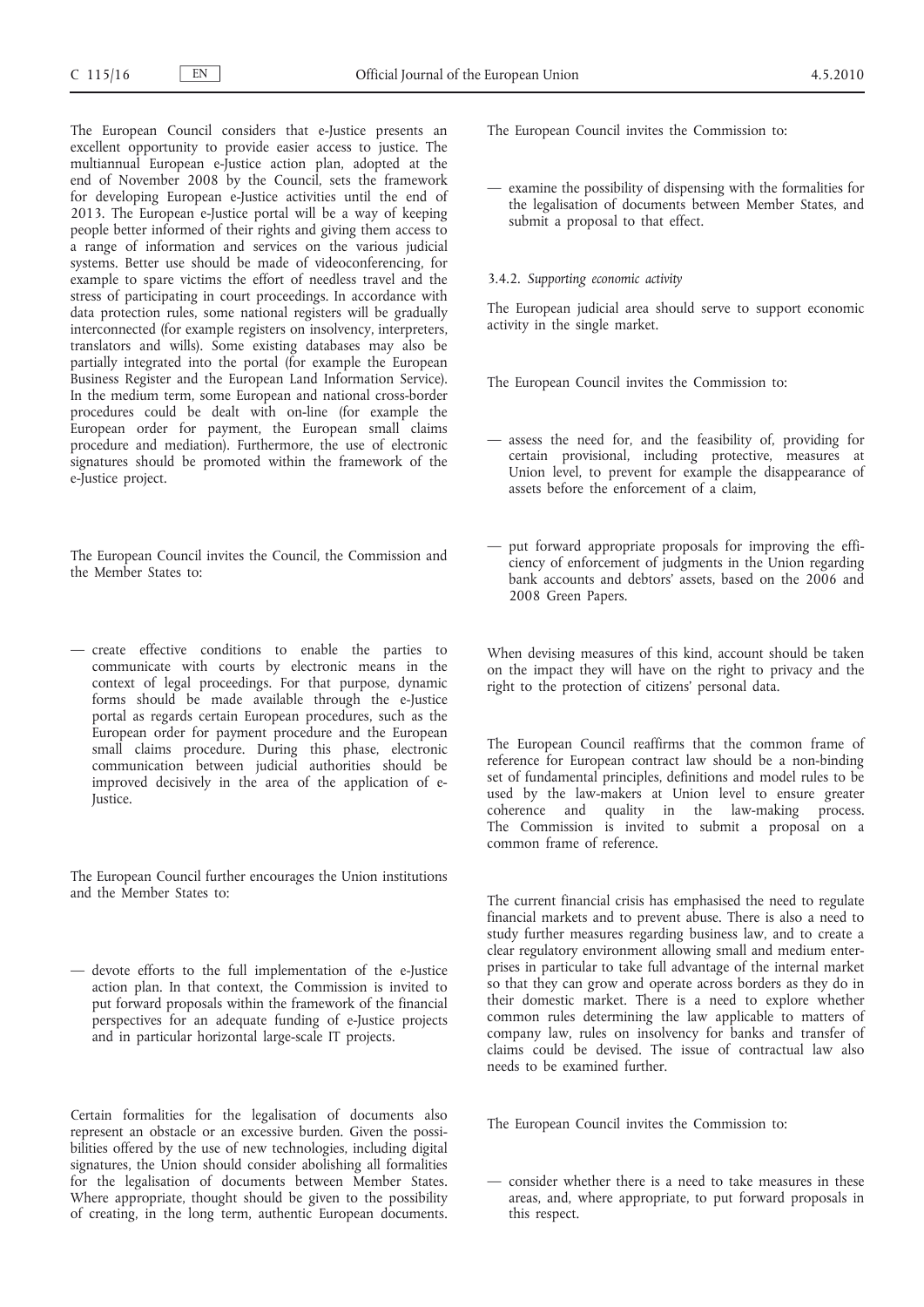### 3.5. **Increasing the Union's international presence in the legal field**

### 3.5.1. *Civil law*

The European Council considers that clearly defining Union external interests and priorities in the area of judicial cooperation in civil matters is very important with a view to interacting with third countries in a secure legal environment.

The 1988 Lugano Convention on Jurisdiction and the Enforcement of Judgements in Civil and Commercial Matters is open to the accession by other States and the Union should assess, in cooperation with the other Contracting Parties, which third countries could be encouraged to accede to it.

The Union should use its membership of The Hague Conference on Private International Law to actively promote the widest possible accession to the most relevant Conventions and to offer as much assistance as possible to other States with a view to the proper implementation of these instruments. The European Council invites the Council, the Commission and the Member States to encourage all partner countries to accede to those Conventions which are of particular interest to the Union.

In cases where no legal framework is in place for relations between the Union and partner countries, and where the development of new multilateral cooperation is not possible from the Union's standpoint, the option of bilateral agreements should be explored, on a case-by-case basis.

The European Council invites the Council and the Commission to:

— define a strategy in the area of civil matters for the coming years which is coherent with overall Union external action.

### 3.5.2. *Criminal law*

As regards the criminal law field, it will be necessary to identify priorities for the negotiations of mutual assistance and extradition agreements. The Union should actively promote the widest possible accession of the partner countries to the most relevant and functioning Conventions and to offer as much assistance as possible to other States with a view to the proper implementation of the instruments. The Union institutions should ensure, to the furthest extent possible, coherence between the Union and the international legal order. Where possible, synergy with the Council of Europe work should be considered.

The European Council calls upon the Commission, the Council and the European Parliament where appropriate to:

— develop a policy aimed at the establishment of agreements on international judicial cooperation with third countries of interest or within international organisations. In particular, the following criteria should be taken into account when deciding on the priority countries: strategic relationship,

whether bilateral agreements already exist, whether the country in question adheres to Human Rights' principles, whether it cooperates with the Union in general and its Member States, and priorities of law enforcement and judicial cooperation,

- sponsor exchanges of best practice and the pooling of experience with non-Member States and, in particular with regard to enlargement countries, make full use of the instruments the Union has at its disposal to promote judicial reform and strengthen the rule of law, such as twinning schemes and peer reviews, also in cooperation with the Council of Europe,
- offer steady support to the justice systems in partner countries in order to promote the rule of law throughout the world,
- continue to promote the Rome Statute of the ICC principle of complementarity and compliance with Rome Statute obligations.

The European Council further invites the Commission to:

— submit to the Council in 2010 a list of countries that have requested to conclude agreements on mutual legal assistance and extradition with the Union as well as an assessment, based on the above mentioned principles of the appropriateness and urgency of concluding such agreements with these or other countries.

### 4. **A EUROPE THAT PROTECTS**

### 4.1. **Internal Security Strategy**

The European Council is convinced that the enhancement of actions at European level, combined with better coordination with actions at regional and national level, are essential to protection from trans-national threats. Terrorism and organised crime, drug trafficking, corruption, trafficking in human beings, smuggling of persons and trafficking in arms, inter alia, continue to challenge the internal security of the Union. Cross-border wide-spread crime has become an urgent challenge which requires a clear and comprehensive response. Action of the Union will enhance the work carried out by Member States' competent authorities and will improve the outcome of their work.

The European Council calls upon the Council and the Commission to:

- define a comprehensive Union internal security strategy based, in particular, on the following principles:
	- clarity on the division of tasks between the Union and the Member States, reflecting a shared vision of today's challenges,
	- respect for fundamental rights, international protection and the rule of law,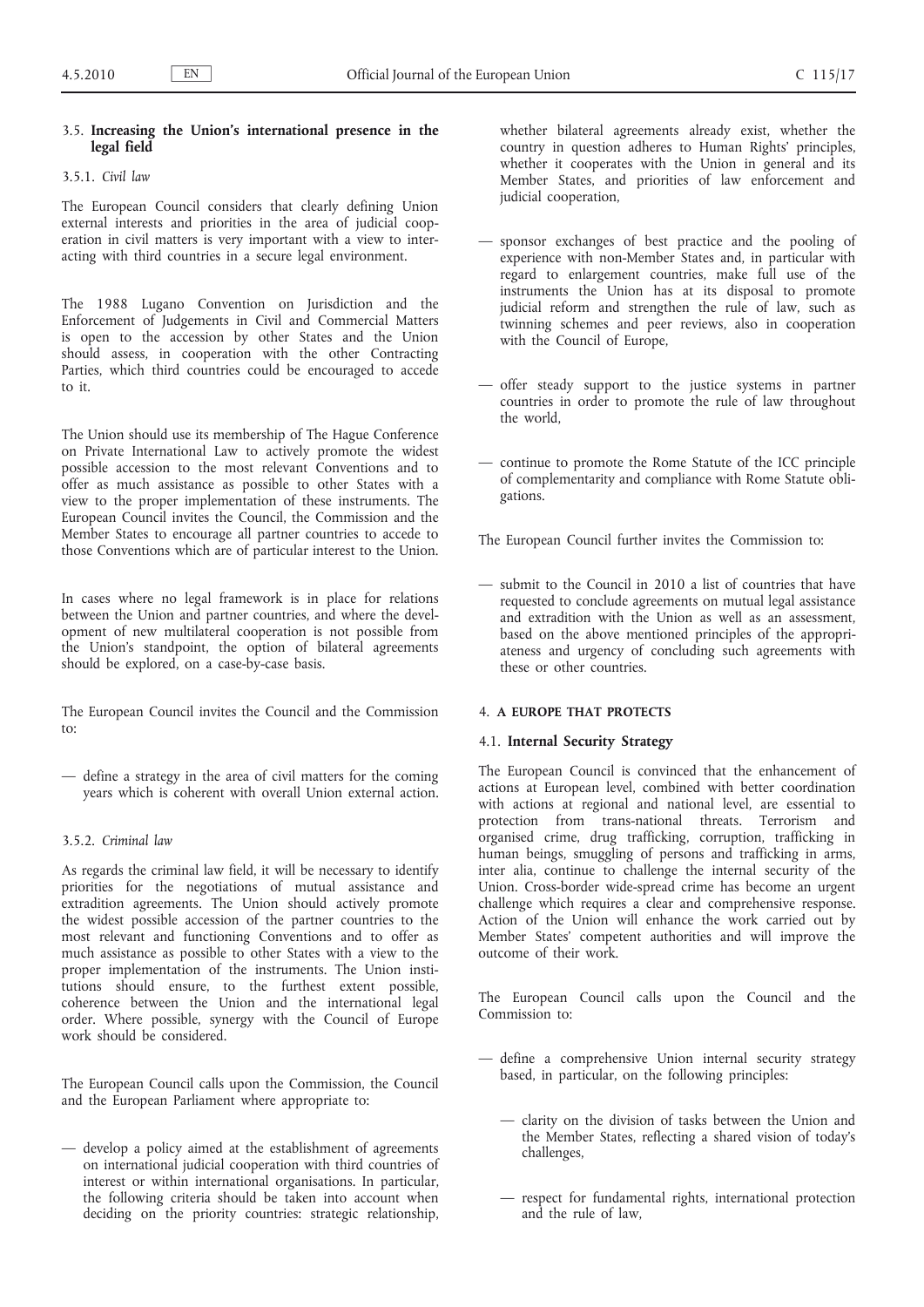- solidarity between Member States,
- reflection of a proactive and intelligence-led approach,
- the need for a horizontal and cross-cutting approach in order to be able to deal with complex crises or natural or man-made disasters,
- stringent cooperation between the Union agencies, including further improving their information exchange,
- a focus on implementation and streamlining as well as on improvement of preventive action,
- the use of regional initiatives and regional cooperation,
- the aim of making citizens aware of the importance of the Union's work to protect them.

Developing, monitoring and implementing the internal security strategy should become one of the priority tasks of COSI set up under Article 71 TFEU. In order to ensure the effective enforcement of the internal security strategy, it shall also cover security aspects of an integrated border management and, where appropriate, judicial cooperation in criminal matters relevant to operational cooperation in the field of internal security.

The internal security strategy should also take into account the external security strategy developed by the Union as well as by other Union policies, in particular those concerning the internal market. Account should also be taken of the impact it may have on relations with the Union's neighbourhood and particularly with the candidate and potential candidate countries, since internal security is interlinked with the external dimension of the threats. In a global world, crime knows no borders. As the policies followed in the area of freedom, security and justice gradually reach maturity, they should support each other and grow in consistency. In the years to come they should fit smoothly together with the other policies of the Union.

The European Council asks the Commission:

— to consider the feasibility of setting up of an Internal Security Fund to promote the implementation of the Internal Security Strategy so that it becomes an operational reality.

#### 4.2. **Upgrading the tools for the job**

Security in the Union requires an integrated approach where security professionals share a common culture, pool information as effectively as possible and have the right technological infrastructure to support them.

#### 4.2.1. *Forging a common culture*

The European Council stresses the need to enhance mutual trust between all the professionals concerned at national and Union level. A genuine European law enforcement culture should be developed through exchange of experiences and good practice as well as the organisation of joint training courses and exercises in line with Chapter 1.2.6.

The European Council encourages Member States to devise mechanisms that gives incentives to professionals for taking up duties related to cross-border cooperation and thereby favour the creation of a Union-wide response at all levels.

#### 4.2.2. *Managing the flow of information*

The European Council notes with satisfaction that developments over the past years in the Union have led to a wide choice and created an extensive toolbox for collecting, processing and sharing information between national authorities and other European players in the area of freedom, security and justice. The principle of availability will continue to give important impetus to this work.

The European Council acknowledges the need for coherence and consolidation in developing information management and exchange and invites the Council and the Commission to:

— implement the Information Management Strategy for EU internal security  $(1)$ , which includes a strong data protection regime. Development must be coherent with the priorities set for the area of freedom, security and justice and the internal security strategy, supporting the business vision for law enforcement, judicial cooperation, border management and public protection.

In this context, the European Council invites the Commission to:

— assess the need for developing a European Information Exchange Model based on the evaluation of the current instruments, including Council Decision 2008/615/JHA of 23 June 2008 on the stepping up of cross-border cooperation, particularly in combating terrorism and crossborder crime and Council Decision 2008/616/JHA of 23 June 2008 on the implementation of Decision 2008/615/JHA (Prüm framework) and Council Framework Decision 2006/960/JHA of 18 December 2006 on simplifying the exchange of information and intelligence between law enforcement authorities of the Member States of the European Union (the so-called 'Swedish Framework Decision'). These assessments will determine whether these instruments function as originally intended and meet the goals of the Information Management Strategy.

<sup>(</sup> 1) See Council document 16637/09 JAI 873.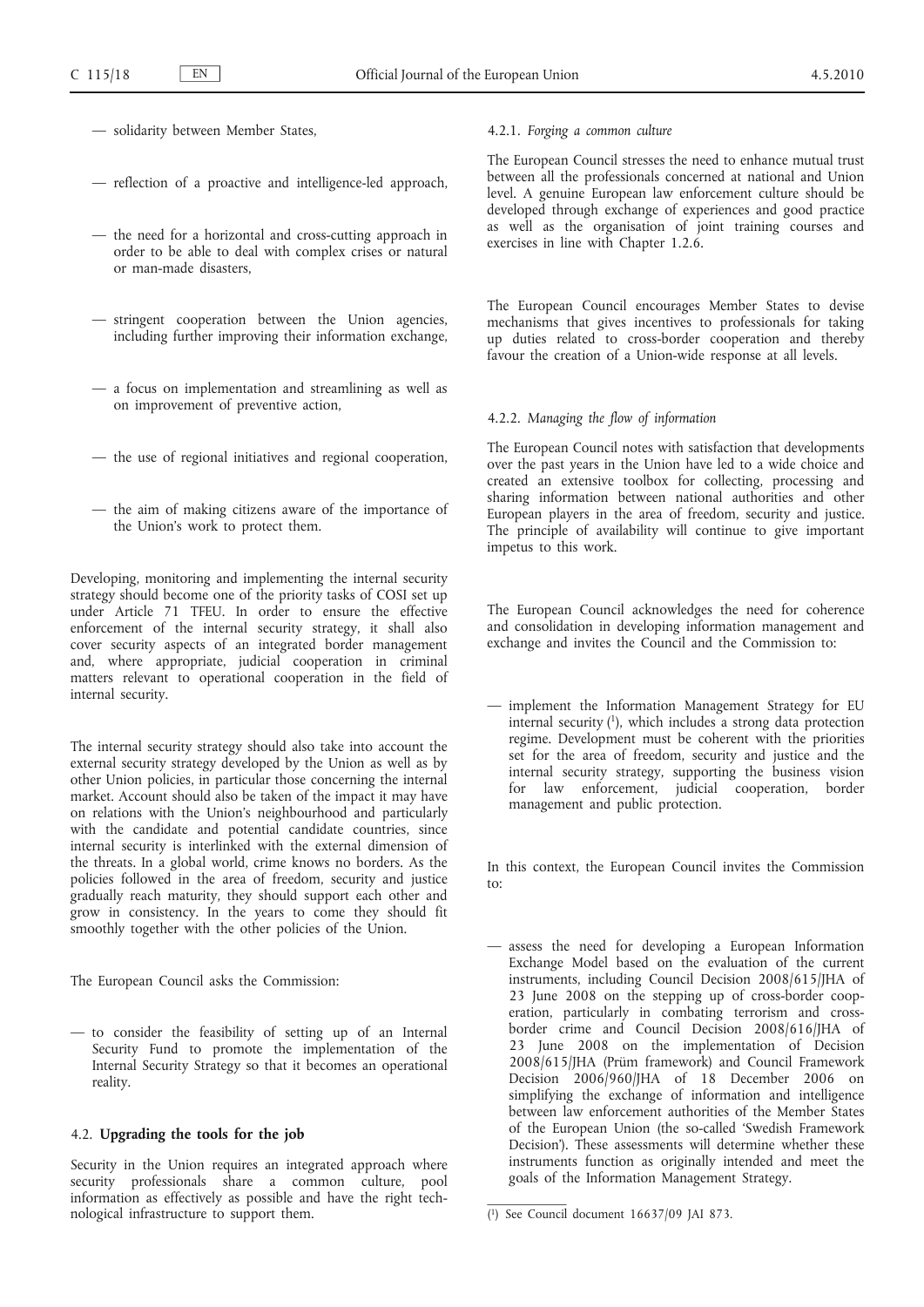The Information Management Strategy for EU internal security is based on:

- business-driven development (a development of information exchange and its tools that is driven by law enforcement needs,
- a strong data protection regime consistent with the strategy for protection of personal data referred to in Chapter 2,
- a well targeted data collection, both to protect fundamental rights of citizens and to avoid an information overflow for the competent authorities,
- guiding principles for a policy on the exchange of information with third countries for law enforcement purposes,
- interoperability of IT systems ensuring full conformity with data protection and data security principles when developing such systems,
- a rationalisation of the different tools, including the adoption of a business plan for large IT systems,
- overall coordination, convergence and coherence.

The necessary Union and national structures need to be in place to ensure the implementation and management of the different information management tools. The European Council also calls for the establishment of an administration, as proposed by the Commission, having the competence and capacity to develop technically and manage large-scale IT systems in the area of freedom, security and justice, as referred to in the joint statements of the European Parliament, the Council and the Commission in December 2006 and October 2007. Possible additional tasks should be considered by the Council in the light of the Information Management Strategy.

Reflecting the discussions in the Council and the European Parliament, with a view to setting up an Union Passenger Names Record (PNR) system, the European Council calls upon the Commission:

- to propose an Union measure, that ensures a high level of data protection, on PNR for the purpose of preventing, detecting, investigating and prosecuting terrorist offences and serious crime, based on an impact assessment.
- 4.2.3. *Mobilising the necessary technological tools*

The European Council, while ensuring consistency with the strategy for protection of personal data referred to in Chapter 2, stresses the need for new technologies to keep pace with and promote the current trends towards mobility, while ensuring that people are safe, secure and free.

The European Council invites the Council, the Commission, the European Parliament, where appropriate, and the Member States to:

- draw up and implement policies to ensure a high level of network and information security throughout the Union and improve measures aimed at protection, security preparedness and resilience of critical infrastructure, including Information and Communication Technology (ICT) and services infrastructure,
- promote legislation that ensures a very high level of network security and allows faster reactions in the event of cyber attacks.

The European Council also invites the Council and the Commission to:

— ensure that the priorities of the internal security strategy are tailored to the real needs of users and focus on improving interoperability. Research and development in the field of security should be supported by public-private partnerships.

The European Council invites:

- the Member States to implement the European Criminal Records Information System (ECRIS) as soon as possible,
- the Commission to assess whether the networking of criminal records makes it possible to prevent criminal offences from being committed (for example through checks on access to certain jobs, particularly those relating to children), and whether it is possible to extend the exchange of information on supervision measures,
- the Commission to propose, in addition to ECRIS, a register of third-country nationals who have been convicted by the courts of the Member States.

The European Council recalls the need for ensuring consistency with the strategy for the protection of personal data and the business plan for setting up large scale IT systems as referred to in Chapter 2, and calls on the Commission to:

- make a feasibility study on the need for, and the added value of, setting up a European Police Records Index system (EPRIS) and to make a report to the Council in the course of 2012 on the issue,
- to reflect on how to further develop the use of existing databases for law enforcement purposes, while fully respecting data protection rules, so as to make full use of new technologies with a view to protecting the citizens,
- examine how best to promote that Member States' competent authorities can exchange information on travelling violent offenders including those attending sporting events or large public gatherings.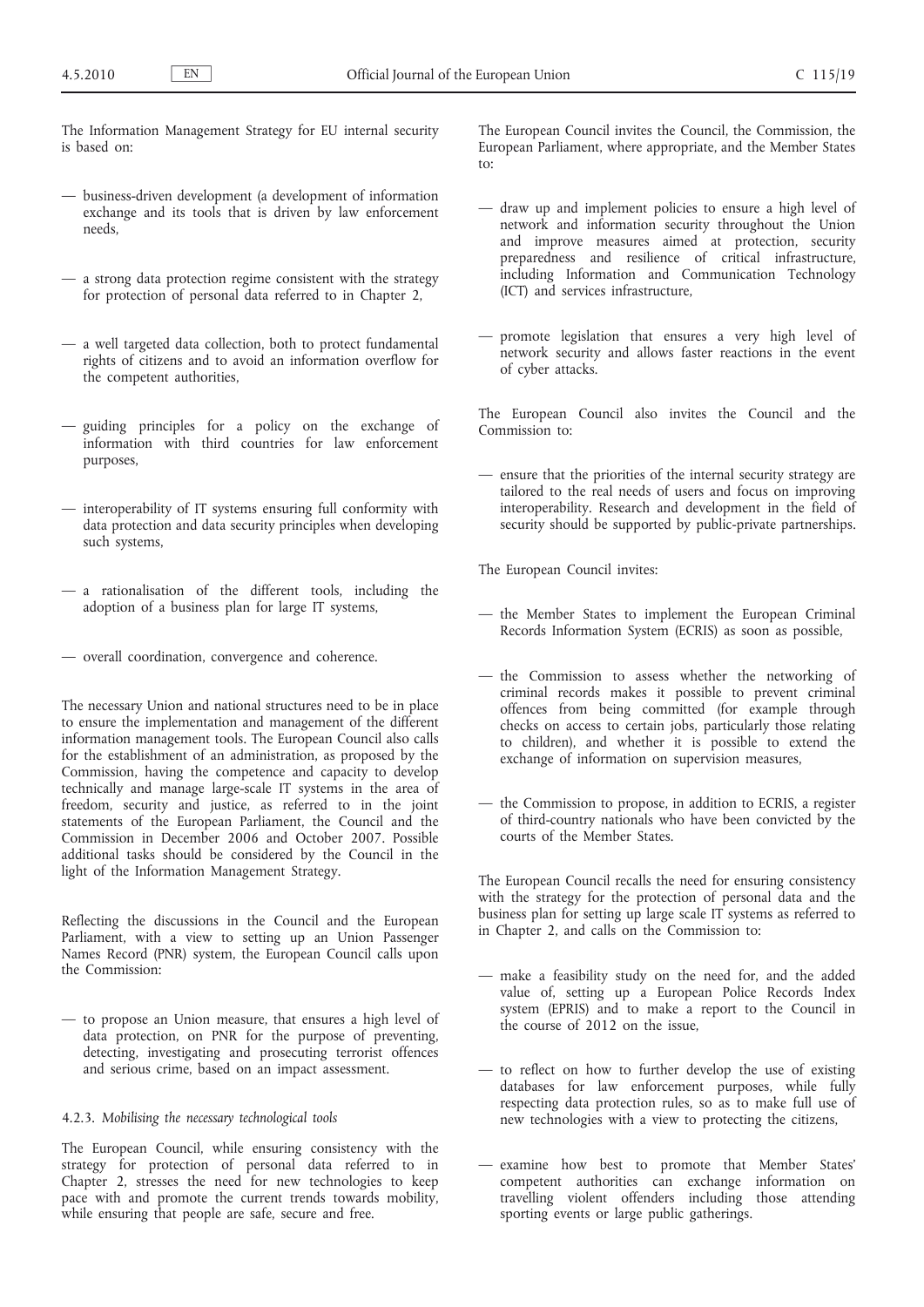### 4.3. **Effective policies**

### 4.3.1. *More effective European law enforcement cooperation*

The prime objective of Union law enforcement cooperation is to combat forms of crime that have typically a cross-border dimension. Focus should not only be placed on combating terrorism and organised crime but also cross-border widespread crime that have a significant impact on the daily life of the citizens of the Union. Europol should become a hub for information exchange between the law enforcement authorities of the Member States, a service provider and a platform for law enforcement services.

The European Council encourages Member States' competent authorities to use the investigative tool of Joint Investigative Teams (JITs) as much as possible in appropriate cases. Europol and Eurojust should be systematically involved in major cross-border operations and informed when JITs are set up. The model agreement for setting up JITs should be updated. Europol and Eurojust should step up their cooperation further. Eurojust should ensure that its work is followed up at judicial level. Europol and Eurojust should expand their work with third countries especially by forging closer links with the regions and countries neighbouring the Union. Europol should work more closely with Common Security and Defence Policy (CSDP) police missions and help promote standards and good practice for European law enforcement cooperation in countries outside the Union. Cooperation with Interpol should be stepped up with a view to creating synergies and avoiding duplication.

The European Council invites the Commission, and, where appropriate, the Council and the High Representative of the Union for foreign affairs and security policy, to:

- examine how it could be ensured that Europol receives information from Member States law enforcement authorities so that the Member States can make full use of Europol capacities,
- examine how operational police cooperation could be stepped up, for example as regards incompatibility of communication systems and other equipment, use of undercover agents, and, where necessary, draw operational conclusions to that end,
- issue as soon as possible a reflection document on how best to ensure that the activities of Europol may be scrutinised and evaluated by the European Parliament, together with national parliaments in line with Articles 85 and 88 TFEU,
- consider developing a Police Cooperation Code which would consolidate existing instruments and, where necessary, amend and simplify them,
- make a proposal to the Council and the European Parliament to adopt a decision on the modalities of cooperation, including on exchange of information between Union agencies, in particular Europol, Eurojust and Frontex, which ensures data protection and security,
- propose measures on how the Union agencies in this area could conclude operational arrangements between themselves and how they should develop their participation in regional initiatives conducted by Member States and in regional bodies that further law enforcement cooperation,
- agree on common quality standards within the forensic field, *inter alia*, to develop best practice for crime scene investigations,
- examine whether there are obstacles to cooperation between CSDP police missions and Europol and make appropriate proposals to eliminate such obstacles.

Pilot projects in cross-border regional cooperation dealing with joint operational activities and/or cross-border risk assessments, such as Joint Police and Customs Centres, should be promoted by the Union, *inter alia*, through financing programmes.

The development of ad hoc law enforcement cooperation at sporting events or large public gatherings (for example. the 2012 Olympic Games, Euro 2012) should be implemented.

#### 4.3.2. *More effective crime prevention*

The best way to reduce the level of crime is to take effective measures to prevent them from ever occurring, including promoting social inclusion, by using a multidisciplinary approach which also includes taking administrative measures and promoting cooperation between administrative authorities, citizens of the Union that have similar experiences and are affected in similar ways by crime and related insecurity in their everyday lives.

The awareness of the links between local crime and organised crime and its complex cross-border dimensions is increasing. Member States have developed different methods to prevent crime and should be encouraged to share experiences and best practice and, in doing so, to add to the general knowledge and its respective effectiveness and efficiency, thereby avoiding the duplication of work.

In addition, the cross-border dimension underlines the importance of enhancing and developing knowledge at European level on how crime and criminality in the Member States is interconnected, to support Member States when taking individual or joint action, and to call for action by Union institutions when deemed necessary. With the Lisbon Treaty, cooperation within the area of crime prevention will be further recognised with a new legal basis.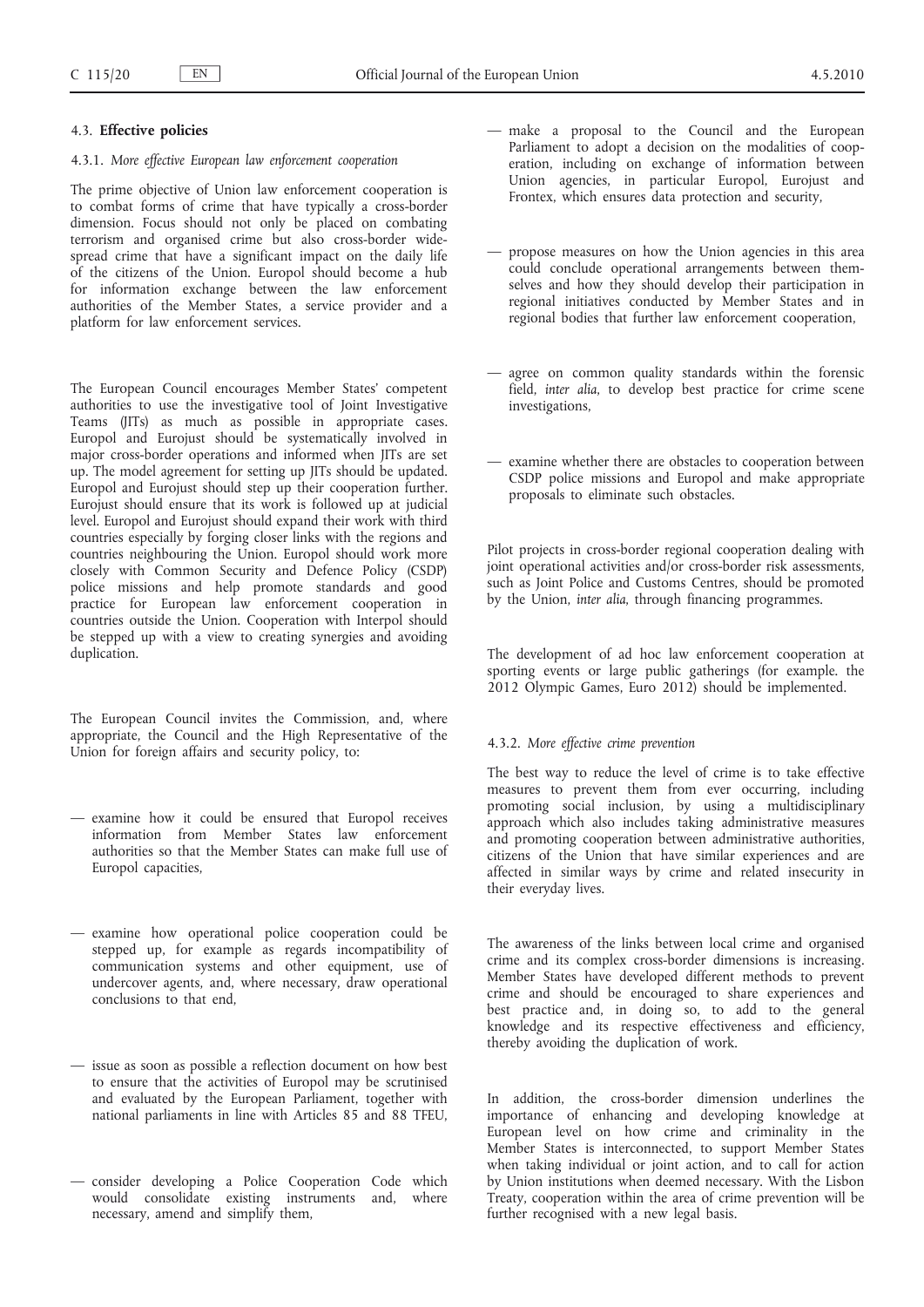The European Council invites Member States and the Commission to actively promote and support crime prevention measures focusing on prevention of mass criminality and crossborder crime affecting the daily life of our citizens in accordance with Article 84 TFEU.

The European Council invites the Commission to submit a proposal building on the evaluation of the work carried out within the European Crime Prevention Network (EUCPN) with a view to setting up an Observatory for the Prevention of Crime (OPC), the tasks of which will be to collect, analyse and disseminate knowledge on crime, including organised crime (including statistics) and crime prevention, to support and promote Member States and Union institutions when they take preventive measures and to exchange best practice. The OPC should build on the work carried out within the framework of the EUCPN and the evaluation of it. It should include or replace the EUCPN, with a secretariat located within an existing Union agency and functioning as a separate unit. The European Council invites the Commission to:

— submit a proposal on setting up the OPC by 2013 at the latest.

#### 4.3.3. *Statistics*

Adequate, reliable and comparable statistics (both over time and between Member States and regions) are a necessary prerequisite, *inter alia*, for evidence-based decisions on the need for action, on the implementation of decisions and on the effectiveness of action.

The European Council invites the Commission to:

— continue developing statistical tools to measure crime and criminal activities and reflect on how to further develop, after 2010, the actions outlined and partly implemented in the Union Action plan for 2006-2010 on developing a comprehensive and coherent Union strategy to measure crime and criminal justice, in view of the increased need for such statistics in a number of areas within the area of freedom, security and justice.

#### 4.4. **Protection against serious and organised crime**

#### 4.4.1. *Combating serious and organised crime*

As organised crime continues to become more globalised, it is increasingly important that law enforcement has the ability to work effectively across borders and jurisdictions. The Union can bring real added value to the fight against certain types of threat that require a high level of coordinated action. The fight against these criminal phenomena will involve systematic exchange of information, widespread use of the Union agencies and investigative tools and, where necessary, the development of common investigative and prevention techniques and increased cooperation with third countries.

The European Council therefore calls upon the Council and the Commission:

- to adopt an organised crime strategy, within the framework of the Internal Security Strategy,
- set its priorities in crime policy by identifying the types of crime against which it will deploy the tools it has developed, while continuing to use the Organised Crime Threat Assessment Report (OCTA) and its regional versions.

Criminal phenomena to be tackled as a priority at European level should be selected. The European Council considers that the following types of crime deserve special priority in the years to come.

#### 4.4.2. *Trafficking in human beings*

Trafficking in human beings and smuggling of persons are very serious crimes involving violations of human rights and human dignity that the Union cannot condone. The European Council finds it necessary to strengthen and enhance the prevention and combating of trafficking and smuggling. This calls for a coordinated and coherent policy response which goes beyond the area of freedom, security and justice and, while taking account of new forms of exploitation, includes external relations, development cooperation, social affairs and employment, education and health, gender equality and non-discrimination. It should also benefit from a broad dialogue between all stakeholders, including civil society, and be guided by an improved understanding and research of trafficking in human beings and smuggling of persons at Union and at international level.

In this context, cooperation and coordination with third countries is of crucial importance. The Action-Oriented Paper on the fight against trafficking in human beings, adopted by the Council on 30 November 2009 should be used to its fullest extent.

It is necessary that the Union develops a consolidated Union policy against trafficking in human beings aiming at further strengthening the commitment of, and efforts made, by the Union and the Member States to prevent and combat such trafficking. This includes building up and strengthening partnerships with third countries, improving coordination and cooperation within the Union and with the mechanisms of the Union external dimension as an integral part of such a policy. Progress should also be monitored and COSI regularly informed of coordination and cooperation against trafficking. The fight against human trafficking must mobilise all means of action, bringing together prevention, law enforcement, and victim protection, and be tailored to combating trafficking into, within and out of the Union.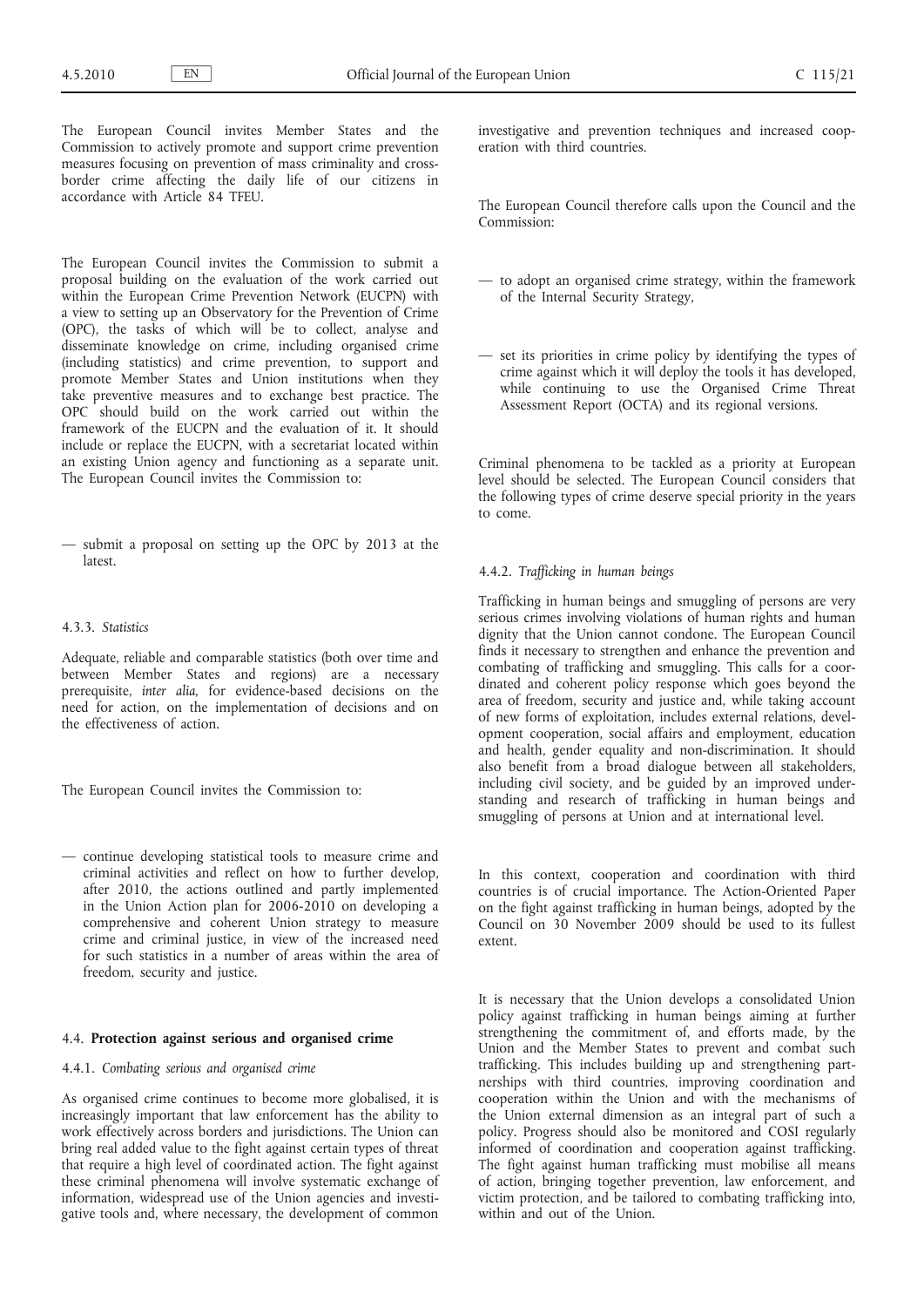The European Council therefore invites the Council to consider establishing an EU Anti-Trafficking Coordinator (EU ATC) and, if it decides so, to determine the modalities therefore in such a way that all competences of the Union can be used in the most optimal way in order to reach a well coordinated and consolidated Union policy against trafficking in human beings.

The European Council calls for:

- the adoption of new legislation on combating trafficking and protecting victims,
- the Commission to examine whether ad hoc cooperation agreements with specific third countries to be identified by the Council could be a way to enhance fight against trafficking and to make proposals to that end. In particular, such agreements could involve full use of all leverage available to the Union, including use of financing programmes, cooperation for the exchange of information, judicial cooperation and migration tools,
- Europol, with the support of the Member States, to step up support for information gathering and strategic analysis, to be carried out in cooperation with the countries of origin and of transit,
- Eurojust to step up its efforts to coordinate investigations conducted by Member States' authorities into trafficking in human beings,
- the Commission:
	- to propose further measures to protect and assist victims through an array of measures including the development of compensation schemes, safe return and assistance with reintegration into society in their country of origin if they return voluntarily and those relating to their stay; the Union should establish partnerships with the main countries of origin,
	- to propose cooperative measures to mobilise consular services in the countries of origin with a view to preventing the fraudulent issuing of visas. Information campaigns aimed at potential victims, especially women and children, could be conducted in the countries of origin in cooperation with the authorities there,
	- to propose measures to make border checks more efficient in order to prevent human trafficking, in particular the trafficking of children.
- 4.4.3. *Sexual exploitation of children and child pornography*

Protecting children against the danger of sexual abuse is an important element in the strategy of children's rights.

The European Council invites:

- the Council and the European Parliament to adopt new legislation on combating sexual abuse, sexual exploitation of children and child pornography,
- the Commission to accompany this legislation, once adopted, by measures supported under the Safer Internet Programme 2009-2013,
- The Commission to examine how Member States' competent authorities could exchange information on best practices,
- the Commission to explore how the Union could promote partnerships with the private sector on this subject and expand such public-private partnerships to the financial sector in order to disrupt the money transfers related to websites with child abuse content,
- the Commission to build on the child alert mechanism and explore the creation of an Union-wide child abduction Network in order to promote cooperation between the competent authorities of the Member States, with a view to ensuring interoperability,
- the Commission, in order to prevent child abuse, to explore ways to enhance cooperation between Member States' competent authorities in response to the movement of child sex offenders known to be an ongoing threat.
- 4.4.4. *Cyber crime*

The Internet has considerably facilitated communication and promoted global development and interaction. At the same time, new, modern challenges have emerged in the form of cyber crime as criminal groups have taken effectively advantage of technologies. This in turn makes investigations more complicated for law enforcement authorities. The Union should therefore promote policies and legislation that ensure a very high level of network security and allow faster reactions in the event of cyber disruptions or cyber attacks.

As soon as possible, Member States should ratify the 2001 Council of Europe Convention on Cybercrime. This Convention should become the legal framework of reference for fighting cyber crime at global level. Europol could play a role as a European resource centre by creating a European platform for identifying offences which should also assist Member States national alert platforms to exchange best practices.

The European Council also calls upon the Member States to:

— give their full support to the national alert platforms in charge of the fight against cyber crime and emphasises the need for cooperation with countries outside the Union.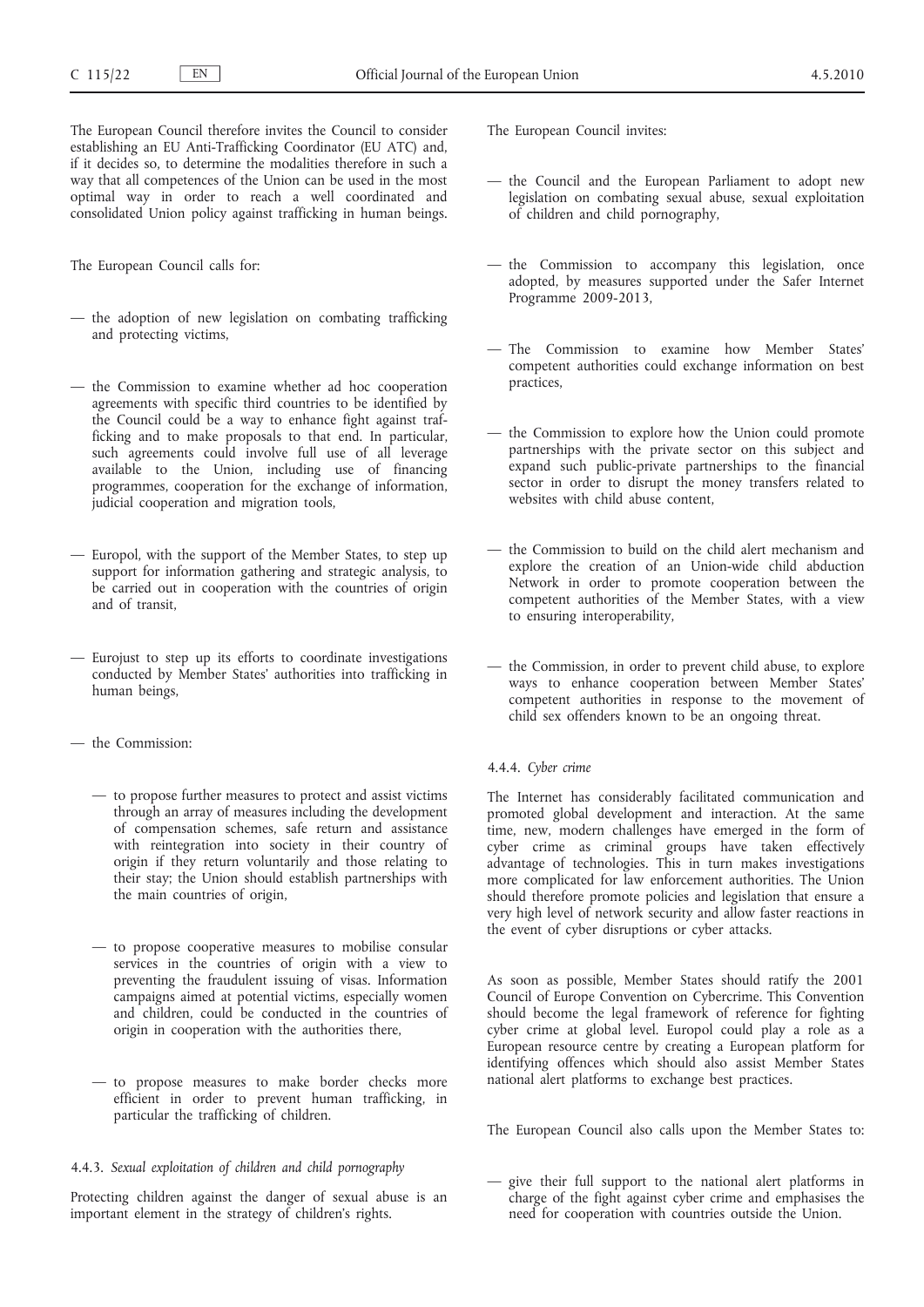The European Council invites:

- the Commission to take measures for enhancing/improving public-private partnerships,
- Europol to step up strategic analysis on cyber crime.

The Union should also clarify the rules on jurisdiction and the legal framework applicable to cyberspace within the Union, including how to obtain evidence in order to promote crossborder investigations.

The European Council:

- calls upon the Member States to improve judicial cooperation in cyber crime cases,
- requests the Commission to make proposals for clarifying, where needed, the legal framework on investigations in the cyber space within the Union.

Cooperation should also become more efficient in relation to the sale of fake pharmaceuticals on the Internet.

#### 4.4.5. *Economic crime and corruption*

The Union must reduce the number of opportunities available to organised crime as a result of a globalised economy, in particular during a crisis that is exacerbating the vulnerability of the financial system, and allocate appropriate resources to meet these challenges effectively.

The European Council calls upon the Member States and, where appropriate, the Commission to:

- enhance the capacity for financial investigations and combine all available instruments in fiscal, civil and criminal law. Forensic financial analysis must be developed by pooling resources, in particular for training. The confiscation of assets of criminals should be made more efficient and cooperation between Asset Recovery Offices made stronger,
- to identify assets of criminals more effectively and seize them and, whenever possible, consider re-using them wherever they are found in the Union,
- further develop information exchange between the Financial Intelligence Units (FIUs), in the fight against money laundering. Within the framework of the European Information Management System, their analyses could feed a database on suspicious transactions, for example, within Europol,
- mobilise and coordinate sources of information to identify suspicious cash transactions and to confiscate the proceeds from crime in line with the 1990 Council of Europe Convention on Laundering, Search, Seizure and Confiscation of the Proceeds from Crime, for instance through legislation determining whether proceeds are legitimate or not,
- improve the prosecution of tax evasion and corruption in the private sector and the early detection of fraudulent market abuse (such as insider dealing and market manipulation), as well as the misappropriation of funds,
- facilitate the exchange of best practice in prevention and law enforcement, in particular within the framework of the Asset Recovery Office Network and the Anti-Corruption Network.

The European Council invites the Commission to:

- develop indicators, on the basis of existing systems and common criteria, to measure efforts in the fight against corruption, in particular in the areas of the *acquis* (public procurement, financial control, etc) and to develop a comprehensive anti-corruption policy, in close cooperation with the Council of Europe Group of States against Corruption (GRECO). The Commission should submit a report in 2010 to the Council on the modalities for the Union to accede to GRECO.
- with a view to preventing financial crime, consider measures to facilitate identification of beneficial owners behind assets and increase transparency of legal persons and legal arrangements,
- increase coordination between Member States in the framework of the United Nations Convention against Corruption (UNCAC), GRECO and the Organisation for Economic Cooperation and Development (OECD) work in the field of combating corruption,

— to reflect on how to improve prevention of financial crime.

Counterfeiting poses a serious danger for consumers and economies. The Union must make further studies of this phenomenon and ensure that greater account is taken of law enforcement aspects in the work of the future European Observatory on Counterfeiting and Piracy. The European Council calls upon the Council and the European Parliament to consider as soon as possible legislation on criminal measures aimed at ensuring the enforcement of intellectual property rights.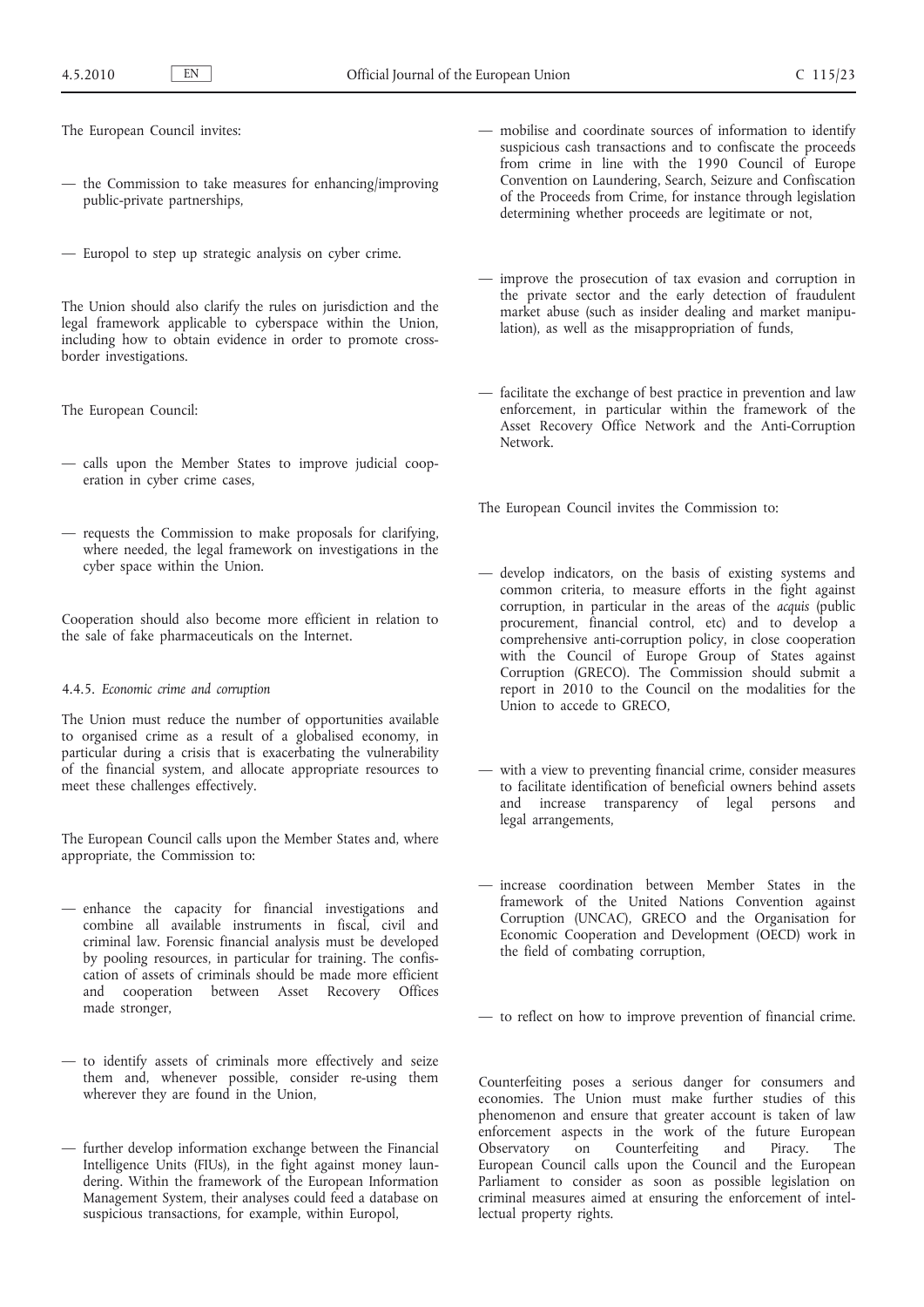### 4.4.6. *Drugs*

The Union Drugs Strategy (2005-2012) advocates for a global, balanced approach, based on the simultaneous reduction of supply and demand. This strategy will expire during the Stockholm Programme. It must be renewed on the basis of a detailed evaluation of the EU Drugs Action Plan for 2009-2012, carried out by the Commission with the support of the European Monitoring Centre for Drugs and Drug Addiction and Europol.

This renewed Strategy should be founded on three principles:

- improving coordination and cooperation by using all available means under the Lisbon Treaty, and in particular in the Western Balkans, Latin America, Eastern Partnership countries, West Africa, Russia, Central Asia including Afghanistan and the United States,
- the mobilisation of civil society, in particular, by reinforcing initiatives such as the European Action on Drugs,
- contributing to research and comparability of information in order to obtain access to reliable data.

The European Council invites the Council and the Commission to ensure that the new Drugs Strategy supports the Union's Internal Security Strategy and dovetails with other related policy tools such as OCTA, the future Organised Crime Strategy and the Council conclusions on the fight against serious and organised crime.

### 4.5. **Terrorism**

The European Council considers that the threat from terrorists remains significant and is constantly evolving in response to both the international community's attempts at combating it and new opportunities that present themselves. We must not lower our guard against these heinous criminals.

Respect for the Rule of Law, fundamental rights and freedoms is one of the bases for the Union's overall counter-terrorism work. Measures in the fight against terrorism must be undertaken within the framework of full respect for fundamental rights and freedoms so that they do not give rise to challenge. Moreover, all the parties concerned should avoid stigmatising any particular group of people, and should develop intercultural dialogue in order to promote mutual awareness and understanding.

The Union must ensure that all tools are deployed in the fight against terrorism while fully respecting fundamental rights and

freedoms. The European Council reaffirms its counter-terrorism strategy consisting of four strands of work — prevent, pursue, protect and respond — and calls for a reinforcement of the prevention strand.

The European Council reaffirms the importance of the role of the EU Counter Terrorism Coordinator in ensuring implementation and evaluation of the Counter Terrorist strategy, coordinating Counter Terrorist work within the Union, and fostering better communication between the Union and third countries.

The European Council calls upon:

- Member States to develop prevention mechanisms, in particular to allow the early detection of signs of radicalisation or threats, including threats from violent, militant extremism,
- the Commission, the Council and Member States to improve initiatives to counter radicalisation in all vulnerable populations on the basis of an evaluation of the effectiveness of national policies. Member States should identify best practices and specific operational tools to be shared with other Member States. New areas of work could include integration and the fight against discrimination,
- Member States, government institutions and the Commission, together with the civil society, to enhance their efforts and cooperate even more closely, especially at local level, in order to understand all the factors underlying the phenomenon and to promote strategies that encourage people to give up terrorism. To that end, a network of local professionals should be set up and networks for exchanging practices on prevention should be developed.

The European Council stresses the importance of better understanding the methods used for dissemination of terrorist propaganda, including on Internet. This will require better technical resources and know-how. Work on aviation and maritime security need to be developed, along with threat analysis, in close cooperation with transport operators in order to mitigate the impact on the travelling public. Greater attention should be paid to potential targets such as urban mass transit and high speed rail networks, as well as energy and water infrastructures.

The European Council considers that the instruments for combating the financing of terrorism must be adapted to the new potential vulnerabilities of the financial system, as well as cash smuggling and abuse of money services, and to new payment methods used by terrorists.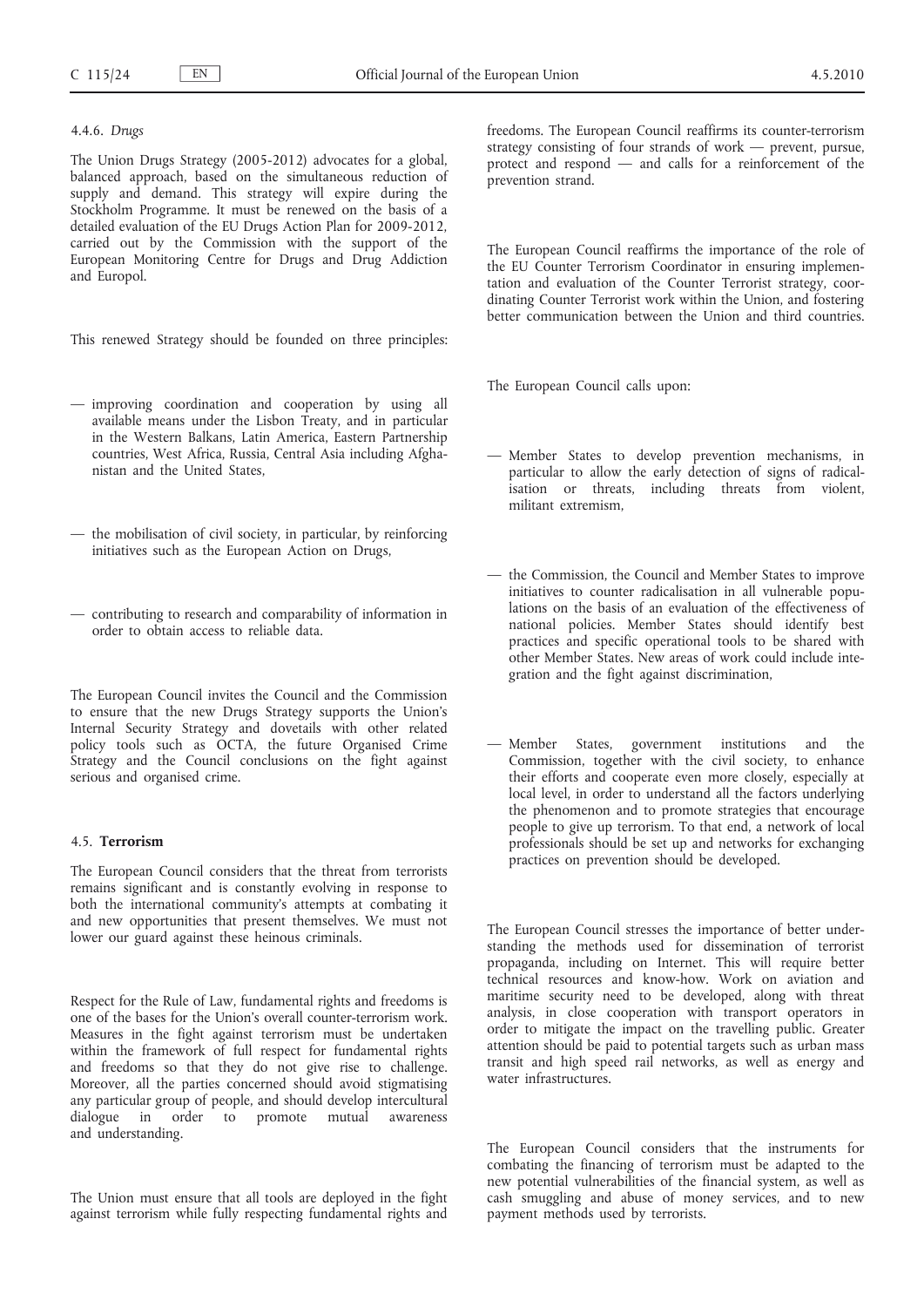The European Council calls upon the Commission to:

- promote increased transparency and responsibility for charitable organisations with a view to ensuring compatibility with Special Recommendation (SR) VIII of the Financial Action Task Force (FATF),
- take into account new payment methods in the elaboration/ update of Counter Terrorist Financing measures,
- examine the possibilities to track terrorist financing within the Union,
- present measures to improve feedback to financial institutions regarding the outcome of their cooperation in the fight against financing of terrorism.

The Union must ensure that its policies are in full compliance with international law, in particular, human rights law. It will play an active role in the fight against terrorism in different multilateral forums, and in particular in the United Nations (UN), where it will continue to work with partners towards a Comprehensive Convention on International Terrorism and towards enhancing the design, implementation and effectiveness of sanctions by the UN Security Council with a view to safeguarding fundamental rights and freedoms and ensuring fair and clear procedures. Cooperation with third countries in general and within international organisations need to be strengthened.

In order to be able to analyse the threats at European level, a methodology based on common parameters should be established. Full use should be made of Europol, SitCen and Eurojust in the fight against terrorism.

The EU Action Plan on Enhancing the security of Explosives should be implemented and better information on the safety of explosives provided. A legislative framework to address the dangers associated with precursors should be developed.

### 4.6. **Comprehensive and effective Union Disaster Management: reinforcing the Union's capacities to prevent, prepare for and respond to all kinds of disasters**

Natural and man-made disasters such as forest fires, earthquakes, floods and storms, as well as terrorist attacks, increasingly affect the safety and security of citizens and call for the further development of Union action in disaster management.

Union disaster management should be based on an integrated approach, covering the whole disaster cycle encompassing prevention, preparedness, response and recovery for actions both inside and outside the Union.

Union disaster management is built on two main principles: the responsibility of Member States for providing their citizens with the necessary protection in view of the existing risks and threats, and solidarity amongst the Member States to assist each other both before, during and after disasters, if catastrophes overwhelm national capacities or affect more than one Member State. The European Council considers that future Union action should be guided by the objectives of reducing vulnerability to disasters by developing a strategic approach to disaster prevention and by further improving preparedness and response while recognising national responsibility. Guidelines for hazard and risk-mapping methods, assessments and analyses should be developed as well as an overview of the natural and man-made risks that the Union may face in the future. Continued efforts are necessary to strengthen the Union Civil Protection Mechanism and to improve the civil protection instruments, including the availability, interoperability and use of and support for the coordination of assistance also outside the Union's territory on occasions of serious emergencies involving citizens of the Union abroad. The Monitoring and Information Centre (MIC) should be reinforced in order to improve the coordination of Member States' assistance, provide mapping and analytical support to the Member States for the further identification and registration of national and multinational civil protection modules and develop training and exercises in order to contribute to an efficient Union disaster response.

Reducing vulnerability to attacks is one of the major objectives pursued with the Union action concerning the protection of Union Critical Infrastructure. Council Directive 2008/114/EC of 8 December 2008 on the identification and designation of European Critical Infrastructures and the assessment of the need to improve their protection, when implemented, should be analysed and reviewed in due course in order to consider the possible inclusion of additional policy sectors.

The chemical, biological, radiological and nuclear (CBRN) risk, and in particular the threat of terrorist groups using CBRN materials, has led to action at national and Union level. The overall goal of the policy on CBRN security is to present a prioritised, relevant and effective European strategy to enhance the protection of citizens of the Union from incidents involving CBRN materials. In order to achieve this goal, the implementation of the EU CBRN Action Plan based on an all-hazards approach, including actions to prevent, detect, prepare and respond to larger incidents with high risk CBRN materials, is vital.

Increasingly research will be of importance to support all areas of disaster management. Possibilities for research within the Seventh Framework Programme for research and technological development for the period 2007 to 2013 and within the following framework programmes need to be analysed and appropriate proposals should be made to support that goal.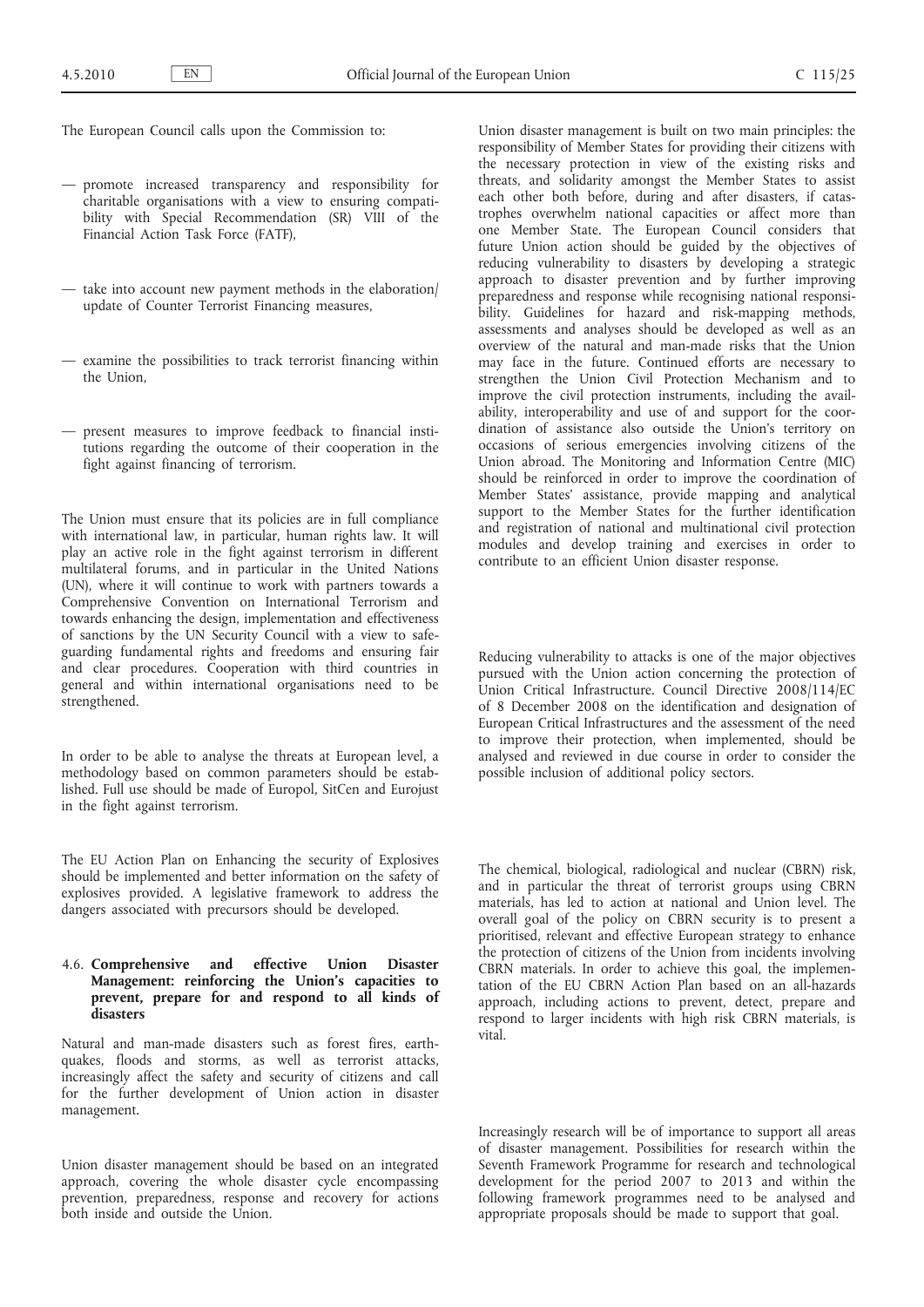Close cooperation with international organisations, in particular UN, which has an overall coordinating role in international humanitarian response should continue to be a priority for interventions in third countries, both on the ground and in terms of preparedness (training, joint exercises). In accordance with the 2007 European Consensus on Humanitarian Aid a strong Union coordination and role will enhance the overall international humanitarian response, including concerted efforts to improve the humanitarian system, and would also reinforce the Union ambition of working closely with other humanitarian actors. The safety and security of the Union requires continuous dialogue and cooperation with third countries, and in particular neighbouring countries and countries with a Member State perspective. The Union's increasing initiatives for strengthening regional cooperation, for example for the Mediterranean, the Baltic Sea area and the Black Sea Region, as well as the Eastern partnership, are designed to contribute to this.

### 5. **ACCESS TO EUROPE IN A GLOBALISED WORLD**

### 5.1. **Integrated management of the external borders**

The Union must continue to facilitate legal access to the territory of its Member States while in parallel taking measures to counteract illegal immigration and cross-border crime and maintaining a high level of security. The strengthening of border controls should not prevent access to protection systems by those persons entitled to benefit from them, and especially people and groups that are in vulnerable situations. In this regard, priority will be given to those in need of international protection and to the reception of unaccompanied minors. It is essential that the activities of Frontex and of the EASO are coordinated when it comes to the reception of migrants at the Union's external borders. The European Council calls for the further development of integrated border management, including the reinforcement of the role of Frontex in order to increase its capacity to respond more effectively to changing migration flows.

The European Council therefore:

— requests the Commission to put forward proposals no later than early 2010 to clarify the mandate and enhance the role of Frontex, taking account of the results of the evaluation of the Agency and the role and responsibilities of the Member States in the area of border control. Elements of these proposals could contain preparation of clear common operational procedures containing clear rules of engagement for joint operations at sea, with due regard to ensuring protection for those in need who travel in mixed flows, in accordance with international law as well as increased operational cooperation between Frontex and countries of origin and of transit and examination of the possibility of regular chartering financed by Frontex. In order to promote the proper enforcement of the applicable statutory framework for Frontex operations, the Commission should consider including a mechanism for reporting and recording incidents that can be satisfactorily followed up by the relevant authorities,

- invites Frontex itself to consider, within its mandate, establishing regional and/or specialised offices to take account of the diversity of situations, particularly the land border to the East and the sea border to the South. Creating such offices should in no account undermine the unity of the Frontex agency. Before creating such offices, Frontex should report to the Council on its intentions,
- invites the Commission to initiate a debate on the long-term development of Frontex. This debate should include, as was envisaged in the Hague programme, the feasibility of the creation of a European system of border guards,
- invites the EASO to develop methods to better identify those in need of international protection in mixed flows, and to cooperate with Frontex wherever possible,
- considers that the evaluation of the Schengen area will continue to be of key importance and that it therefore should be improved by strengthening the role of Frontex in this field,
- invites the Council and the Commission to support enhanced capacity building in third countries so that they can control efficiently their external borders.

The European Council looks forward to the continued phased development of the European Border Surveillance System (Eurosur) in the Southern and Eastern borders, with a view to putting in place a system using modern technologies and supporting Member States, promoting interoperability and uniform border surveillance standards and to ensuring that the necessary cooperation is established between the Member States and with Frontex to share necessary surveillance data without delay. This development should take into account the work in other relevant areas of the Integrated Maritime Policy for the European Union as well as being able in the medium term to allow for cooperation with third countries. The European Council invites the Commission to make the necessary proposals to achieve these objectives.

The European Council takes note of the ongoing studies of Member States and Frontex in the field of automated border control and encourages them to continue their work in order to establish best practice with a view to improving border controls at the external borders.

The European Council also invites Member States and the Commission to explore how the different types of checks carried out at the external border can be better coordinated, integrated and rationalised with a view to the twin objective of facilitating access and improving security. Moreover, the potential of enhanced information exchange and closer cooperation between border guard authorities and other law enforcement authorities working inside the territory should be explored, in order to increase efficiency for all the parties involved and fight cross-border crime more effectively.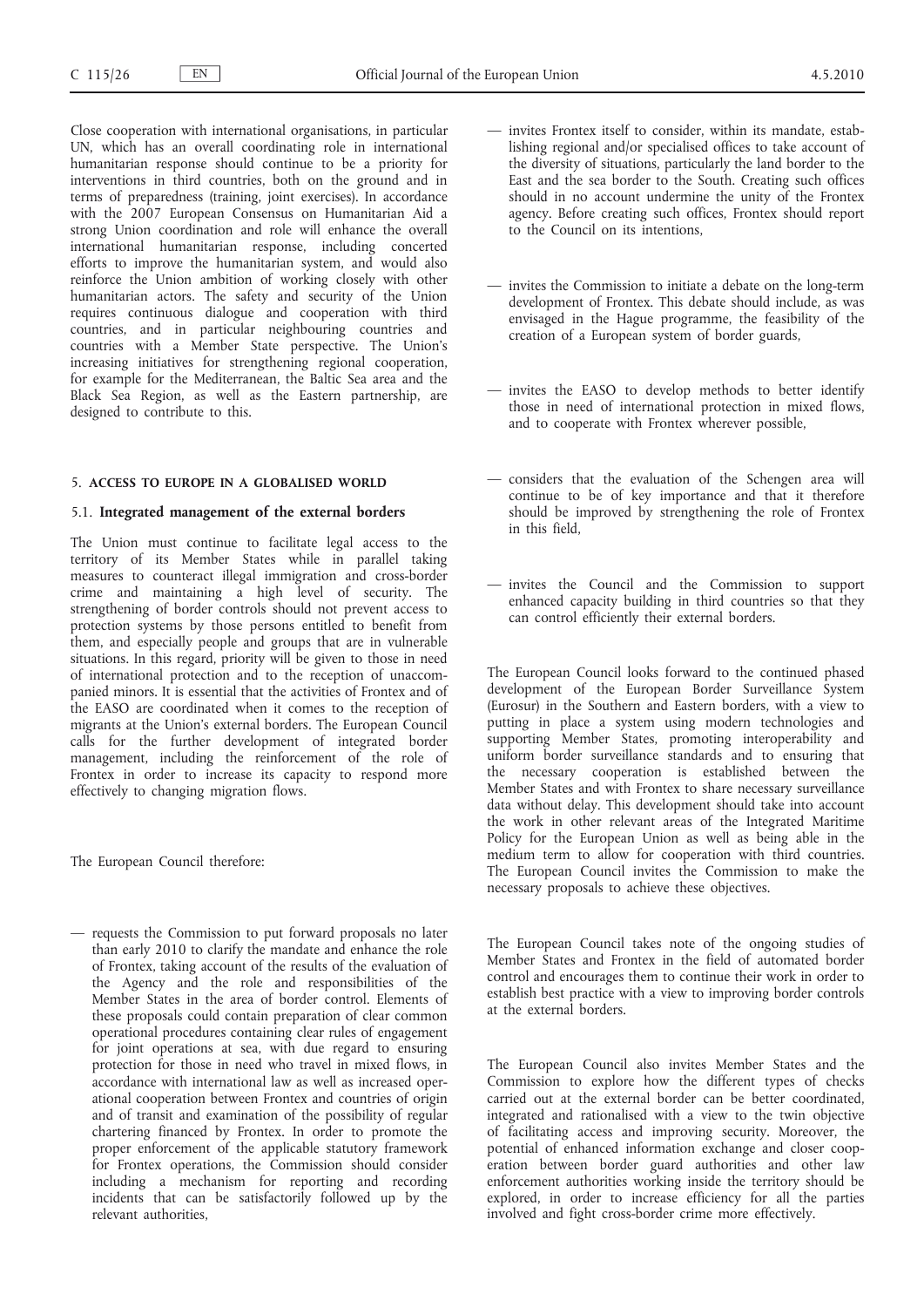The European Council considers that technology can play a key role in improving and reinforcing the system of external border controls. The entry into operation of the Second generation Schengen Information System II (SIS II) and the roll-out of the Visa Information system (VIS) therefore remains a key objective and the European Council calls on the Commission and Member States to ensure that they now become fully operational in keeping with the timetables to be established for that purpose. Before creating new systems, an evaluation of these and other existing systems should be made and the difficulties encountered when they were set up should be taken into account. The setting up of an administration for large-scale IT systems could play a central role in the possible development of IT systems in the future.

The European Council is of the opinion that an electronic system for recording entry to and exit from Member States could complement the existing systems, in order to allow Member States to share data effectively while guaranteeing data protection rules. The introduction of the system at land borders deserves special attention and the implications to infrastructure and border lines should be analysed before implementation.

The possibilities of new and interoperable technologies hold great potential for rendering border management more efficient as well as more secure but should not lead to discrimination or unequal treatment of passengers. This includes, *inter alia*, the use of gates for automated border control.

The European Council invites the Commission to:

- present proposals for an entry/exit system alongside a fast track registered traveller programme with a view to such a system becoming operational as soon as possible,
- to prepare a study on the possibility and usefulness of developing a European system of travel authorisation and, where appropriate, to make the necessary proposals,
- to continue to examine the issue of automated border controls and other issues connected to rendering border management more efficient.

### 5.2. **Visa policy**

The European Council believes that the entry into force of the Visa Code and the gradual roll-out of the VIS will create important new opportunities for further developing the common visa policy. That policy must also be part of a broader vision that takes account of relevant internal and external policy concerns. The European Council therefore encourages the Commission and Member States to take advantage of these developments in order to intensify regional consular cooperation by means of regional consular cooperation programmes which could include, in particular, the establishment of common visa application centres, where necessary, on a voluntary basis.

The European Council also invites:

- the Commission and Council to continue to explore the possibilities created by the conclusion of visa facilitation agreements with third countries in appropriate cases,
- the Commission to keep the list of third countries whose nationals are or are not subject to a visa requirement under regular review in accordance with appropriate criteria relating for example to illegal immigration, public policy and security, which take account of the Union's internal and foreign policy objectives,
- the Commission to strengthen its efforts to ensure the principle of visa reciprocity and prevent the (re)introduction of visa requirements by third countries towards any Member State and to identify measures which could be used prior to imposing the visa reciprocity mechanism towards those third countries.

The European Council, with a view to creating the possibility of moving to a new stage in the development of the common visa policy, while taking account of Member States competences in this area, invites the Commission to present a study on the possibility of establishing a common European issuing mechanism for short term visas. The study could also examine to what degree an assessment of individual risk could supplement the presumption of risk associated with the applicant's nationality.

#### 6. **A EUROPE OF RESPONSIBILITY, SOLIDARITY AND PARTNERSHIP IN MIGRATION AND ASYLUM MATTERS**

The European Council recognises both the opportunities and challenges posed by increased mobility of persons, and underlines that well-managed migration can be beneficial to all stakeholders. The European Council equally recognises that, in the context of the important demographic challenges that will face the Union in the future with an increased demand for labour, flexible migration policies will make an important contribution to the Union's economic development and performance in the longer term. The European Council is of the opinion that the long-term consequences of migration, for example on the labour markets and the social situation of migrants, have to be taken into account and that the interconnection between migration and integration remains crucial, inter alia, with regard to the fundamental values of the Union. Furthermore, the European Council recalls that the establishment of a Common European Asylum System (CEAS) by 2012 remains a key policy objective for the Union.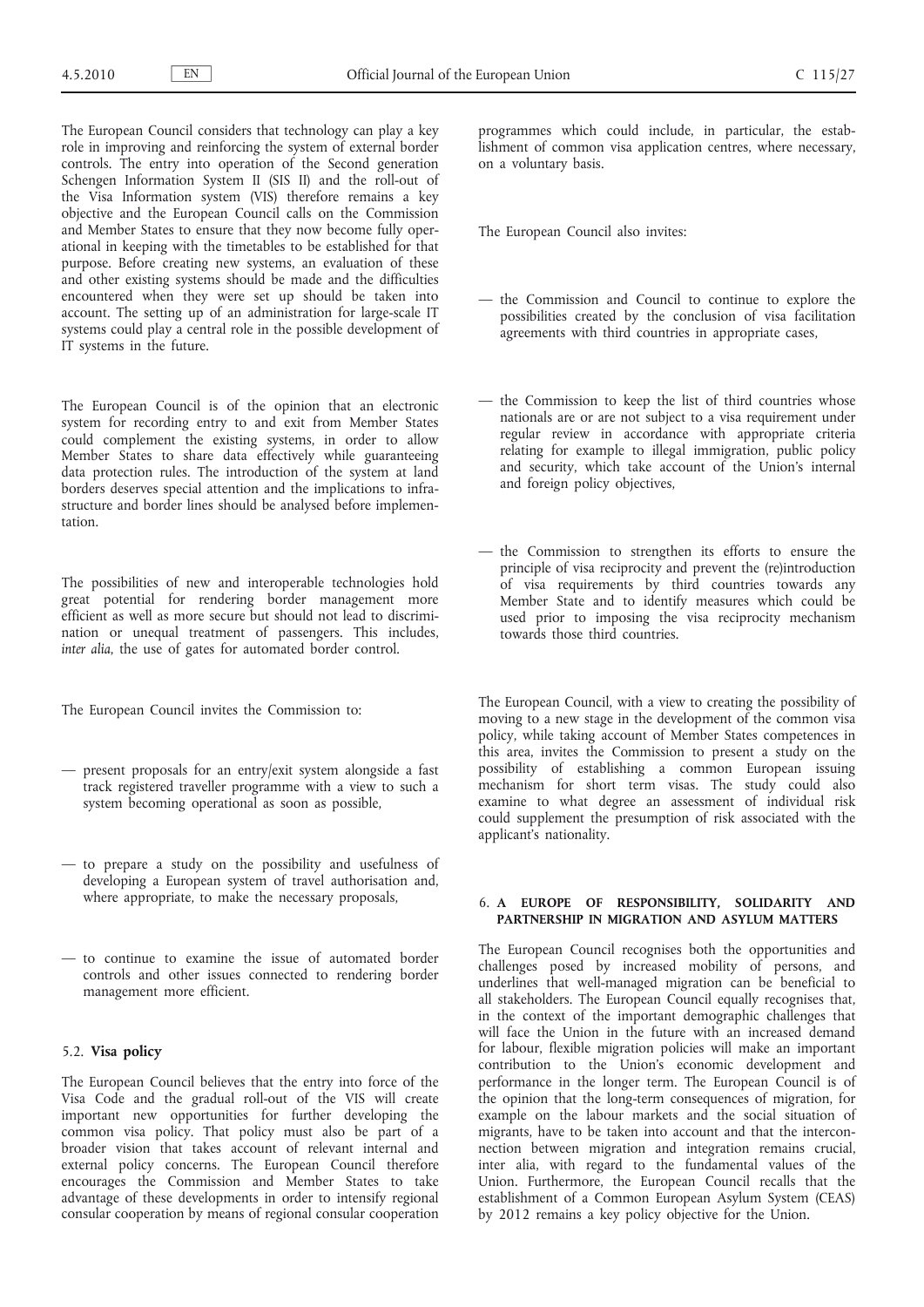The European Council calls for the development of a comprehensive and sustainable Union migration and asylum policy framework, which in a spirit of solidarity can adequately and proactively manage fluctuations in migration flows and address situations such as the present one at the Southern external borders. Serious efforts are needed to build and strengthen dialogue and partnership between the Union and third countries, regions and organisations in order to achieve an enhanced and evidence-based response to these situations, taking into account that illegal immigrants enter the Union also via other borders or through misuse of visa. An important objective is to avoid the recurrence of tragedies at sea. When tragic situations unfortunately happen, ways should be explored to better record and, where possible, identify migrants trying to reach the Union.

The European Council recognises the need to find practical solutions which increase coherence between migration policies and other policy areas such as foreign and development policy and trade, employment, health and education policy at the European level. In particular, the European Council invites the Commission to explore procedures that to a greater extent link the development of migration policy to the development of the post-Lisbon Strategy. The European Council recognises the need to make financial resources within the Union increasingly flexible and coherent, both in terms of scope and of applicability, to support policy development in the field of asylum and migration.

The European Council reaffirms the principles set out in the Global Approach to Migration as well as the European Pact on Immigration and Asylum. The European Council also recalls its conclusions of the June and October 2009 on this subject. It underlines the need to implement all measures in a comprehensive manner and evaluate them as decided. It recalls the five basic commitments set out in the Pact:

- to organise legal migration to take account of the priorities, needs and reception capacities determined by each Member State, and to encourage integration,
- to control illegal immigration by ensuring that illegal immigrants return to their countries of origin or to a country of transit,
- to make border controls more effective,
- to construct a Europe of asylum,
- to create a comprehensive partnership with the countries of origin and of transit in order to encourage the synergy between migration and development.

#### 6.1. **A dynamic and comprehensive migration policy**

### 6.1.1. *Consolidating, developing and implementing the Global Approach to Migration*

The European Council has consistently underlined the need for Union migration policy to be an integral part of Union foreign policy and recognises that the Global Approach to Migration has proven its relevance as the strategic framework for this purpose. Based on the original principles of solidarity, balance and true partnership with countries of origin and of transit outside the Union and in line with what already has been accomplished, the European Council calls for the further development and consolidation of this integrated approach. The implementation of the Global Approach to Migration needs to be accelerated by the strategic use of all its existing instruments and improved by increased coordination. A balance between the three areas (promoting mobility and legal migration, optimising the link between migration and development, and preventing and combating illegal immigration) should be maintained. The principal focus should remain on cooperation with the most relevant countries in Africa and Eastern and South-Eastern Europe. Dialogue and cooperation should be further developed also with other countries and regions such as those in Asia and Latin America on the basis of the identification of common interests and challenges.

To this end, the European Council emphasises the following priorities:

- strategic, evidence-based and systematic use of all available instruments of the Global Approach to Migration migration profiles, migration missions, cooperation platforms on migration and development and Mobility partnerships — for long-term cooperation on all dimensions of this policy in close partnership with selected third countries along priority migratory routes,
- continued and expanded use of the Mobility partnership instrument as the main strategic, comprehensive and longterm cooperation framework for migration management with third countries, adding value to existing bilateral frameworks. Success in implementing these partnerships requires improved coordination and substantial capacitybuilding efforts in countries of origin, of transit and of destination. The European Council calls for further development of the Mobility partnership instrument, while respecting their voluntary nature. Partnerships should be flexible and responsive to the needs of both the Union and the partner countries, and should include cooperation on all areas of the Global Approach to Migration,
- more efficient use of the Union's existing cooperation instruments to increase the capacity of partner countries, with a view to ensuring well-functioning infrastructures and sufficient administrative capacity to handle all aspects of migration, including improving their capacity to offer adequate protection and increasing the benefits and opportunities created by mobility.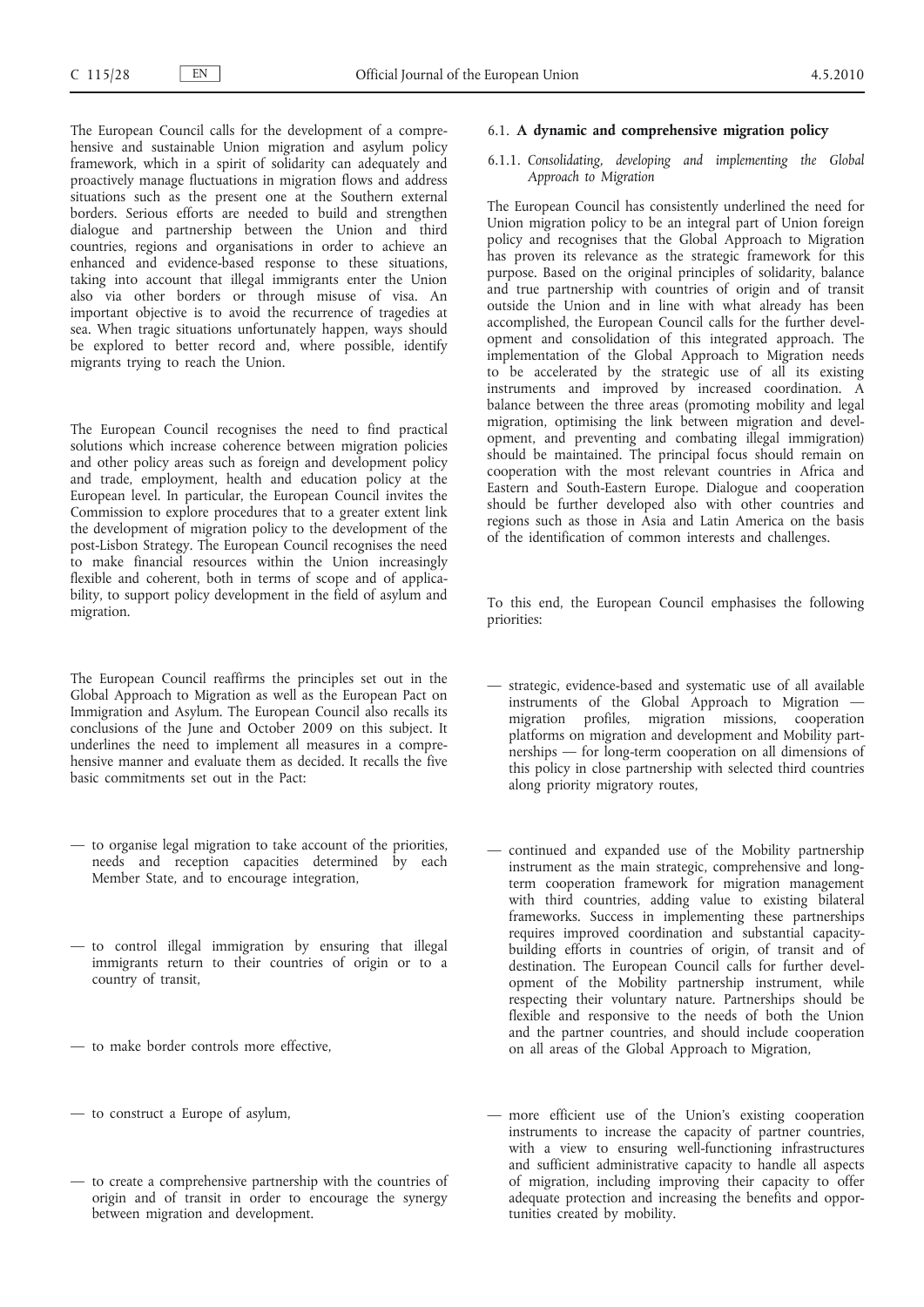The successful implementation of the Global Approach to Migration should be underpinned by regular evaluations, increased commitment and capacity as well as improved flexibility of the financial instruments of both the Union and the Member States available in this field.

#### 6.1.2. *Migration and development*

The European Council underlines the need to take further steps to maximise the positive and minimise the negative effects of migration on development in line with the Global Approach on Migration. Effective policies can provide the framework needed to enable countries of destination and of origin and migrants themselves to work in partnership to enhance the effects of international migration on development.

Efforts to promote concerted mobility and migration with countries of origin should be closely linked with efforts to promote the development of opportunities for decent and productive work and improved livelihood options in third countries in order to minimise the brain drain.

To that end, the European Council invites the Commission to submit proposals before 2012 on:

- how to further ensure efficient, secure and low-cost remittance transfers, and enhance the development impact of remittance transfers, as well as to evaluate the feasibility of creating a common Union portal on remittances to inform migrants about transfer costs and encourage competition among remittance service providers,
- how diaspora groups may be further involved in the Union development initiatives, and how Member States may support diaspora groups in their efforts to enhance development in their countries of origin,
- ways to further explore the concept of circular migration and study ways to facilitate orderly circulation of migrants, either taking place within, or outside, the framework of specific projects or programmes including a wide-ranging study on how relevant policy areas may contribute to and affect the preconditions for increased temporary and circular mobility.

The European Council recognises the need for increased policy coherence at European level in order to promote the positive development effects of migration within the scope of the Union's activities in the external dimension and to align international migration more closely to the achievement of the

Millennium Development Goals. The European Council calls on the Council to ensure that it acts in a coordinated and coherent manner in this field.

The connection between climate change, migration and development needs to be further explored, and the European Council therefore invites the Commission to present an analysis of the effects of climate change on international migration, including its potential effects on immigration to the Union.

6.1.3. *A concerted policy in keeping with national labour-market requirements*

The European Council recognises that labour immigration can contribute to increased competitiveness and economic vitality. In this sense, the European Council is of the opinion that the Union should encourage the creation of flexible admission systems that are responsive to the priorities, needs, numbers and volumes determined by each Member State and enable migrants to take full advantage of their skills and competence. In order to facilitate better labour matching, coherent immigration policies as well as better integration assessments of the skills in demand on the European labour markets are carried out. These systems must have due regard for Member States' competences, especially for managing their labour markets, and the principle of Union preference.

The European Council invites:

- the Commission and Council to continue to implement the Policy Plan on Legal Migration,
- the Commission to consider how existing information sources and networks can be used more effectively to ensure the availability of the comparable data on migration issues with a view to better informing policy choices, which also takes account of recent developments,
- the Commission and the Council to evaluate existing policies that should, *inter alia*, improve skills recognition and labour matching between the Union and third countries and the capacity to analyze labour market needs, the transparency of European on-line employment and recruitment information, training, information dissemination, and skills matching in the country of origin,
- the Commission to assess the impact and effectiveness of measures adopted in this area with a view to determining whether there is a need for consolidating existing legislation, including regarding categories of workers currently not covered by Union legislation.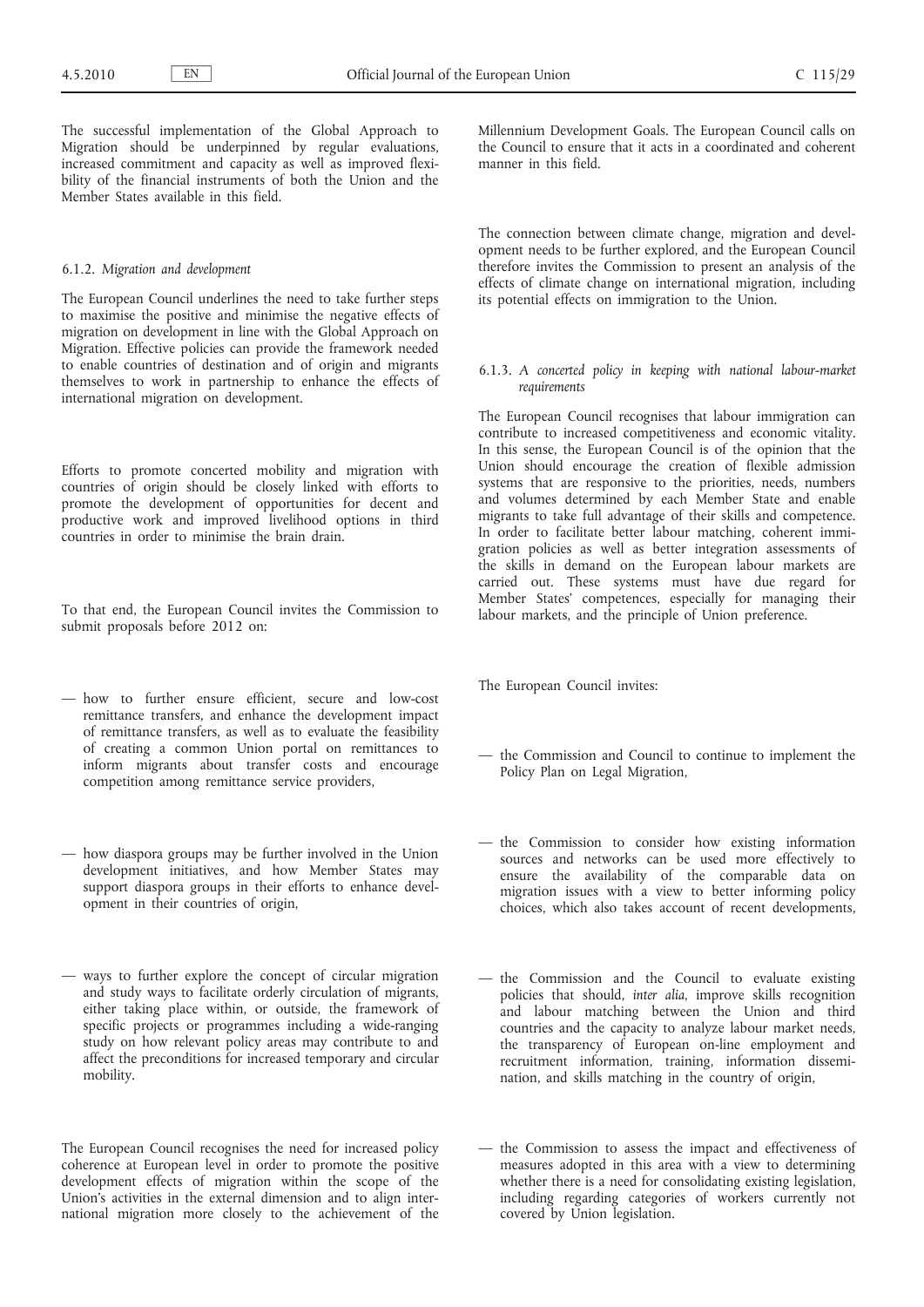### 6.1.4. *Proactive policies for migrants and their rights*

The Union must ensure fair treatment of third country nationals who reside legally on the territory of its Member States. A more vigorous integration policy should aim at granting them rights and obligations comparable to those of citizens of the Union. This should remain an objective of a common immigration policy and should be implemented as soon as possible, and no later than 2014.

The European Council therefore invites the Commission to submit proposals for:

- consolidation of all legislation in the area of immigration, starting with legal migration, which would be based on an evaluation of the existing *acquis* and include amendments needed to simplify and/or, where necessary, extend the existing provisions and improve their implementation and coherence,
- evaluation and, where necessary, review of Council Directive 2003/86/EC of 22 September 2003 on the right to family reunification, taking into account the importance of integration measures.

#### 6.1.5. *Integration*

The successful integration of legally residing third-country nationals remains the key to maximising the benefits of immigration. European cooperation can contribute to more effective integration policies in the Member States by providing incentives and support for the action of Member States. The objective of granting comparable rights, responsibilities, and opportunities for all is at the core of European cooperation in integration, taking into account the necessity of balancing migrants' rights and duties.

Integration is a dynamic, two-way process of mutual interaction, requiring not only efforts by national, regional and local authorities but also a greater commitment by the host community and immigrants.

Member States' integration policies should be supported through the further development of structures and tools for knowledge exchange and coordination with other relevant policy areas, such as employment, education and social inclusion. Access to employment is central to successful integration.

The European Council also invites the Commission to support Member States' efforts:

— through the development of a coordination mechanism involving the Commission and the Member States using a

common reference framework, which should improve structures and tools for European knowledge exchange,

- to incorporate integration issues in a comprehensive way in all relevant policy areas,
- towards the identification of joint practices and European modules to support the integration process, including essential elements such as introductory courses and language classes, a strong commitment by the host community and the active participation of immigrants in all aspects of collective life,
- towards the development of core indicators in a limited number of relevant policy areas (for example employment, education and social inclusion) for monitoring the results of integration policies, in order to increase the comparability of national experiences and reinforce the European learning process,
- for improved consultation with and involvement of civil society, taking into account integration needs in various policy areas and making use of the European Integration Forum and the European website on Integration,
- to enhance democratic values and social cohesion in relation to immigration and integration of immigrants and to promote intercultural dialogue and contacts at all levels.

### 6.1.6. *Effective policies to combat illegal immigration*

The European Council is convinced that effective action against illegal immigration remains essential when developing a common immigration policy. The fight against trafficking in human beings and smuggling of persons, integrated border management and cooperation with countries of origin and of transit, supported by police and judicial cooperation, in particular, must remain a key priority for this purpose. Our aim must be to prevent the human tragedies which result from the activities of traffickers.

An effective and sustainable return policy is an essential element of a well-managed migration system within the Union. The Union and the Member States should intensify the efforts to return illegally residing third-country nationals. Necessary financial means should be allocated for this purpose. Such a policy must be implemented with full respect for the principle of '*non-refoulement*' and for the fundamental rights and freedoms and the dignity of the individual returnees. Voluntary return should be preferred, while acknowledging the inevitable need for efficient means to enforce returns where necessary.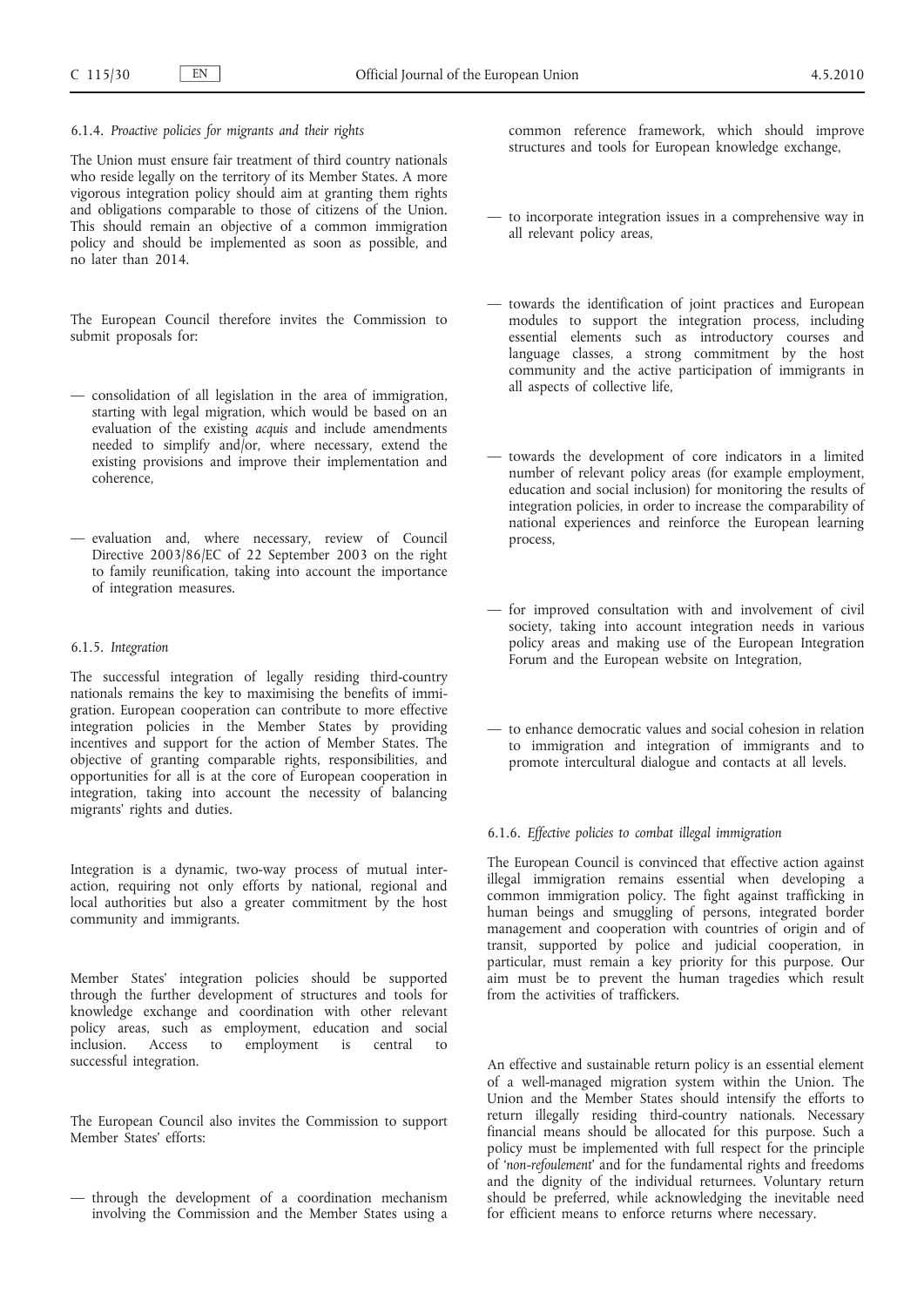In order to create a comprehensive approach on return and readmission, it is necessary to step up cooperation with countries of origin and of transit within the framework of the Global Approach to Migration and in line with the European Pact on Immigration and Asylum, while recognising that all States are required to readmit their own nationals who are illegally staying on the territory of another State.

It is important to ensure that the implementation of the newly adopted instruments in the area of return and sanctions against employers, as well as the readmission agreements in force, is closely monitored in order to ensure their effective application.

The European Council believes that the focus should be placed on:

- encouraging of voluntary return, including through the development of incentive systems, training, reintegration and subsidies, and by using the possibilities offered by existing financial instruments,
- Member States:
	- to put into full effect the Union provisions pursuant to which a return decision issued by one Member State is applicable throughout the Union and the effective application of the principle of mutual recognition of return decisions by recording entry bans in SIS and facilitating exchange of information,
	- to improve the exchange of information on developments at national level in the area of regularisation, with a view to ensuring consistency with the principles of the European Pact on Immigration and Asylum,
- assistance by the Commission, Frontex and Member States on a voluntary basis, to Member States which face specific and disproportionate pressures, in order to ensure the effectiveness of their return policies towards certain third countries,
- more effective action against illegal immigration and trafficking in human beings and smuggling of persons by developing information on migration routes as well as aggregate and comprehensive information which improves our understanding of and response to migratory flows, promoting cooperation on surveillance and border controls, facilitating readmission by promoting support measures for return and reintegration, capacity building in third countries,
- the conclusion of effective and operational readmission agreements, on a case-by-case basis at Union or bilateral level,
- ensuring that the objective of the Union's efforts on readmission should add value and increase the efficiency of return policies, including existing bilateral agreements and practices,
- the presentation by the Commission of an evaluation, also of ongoing negotiations, during 2010 of the EC/EU readmission agreements and propose a mechanism to monitor their implementation. The Council should define a renewed, coherent strategy on readmission on that basis, taking into account the overall relations with the country concerned, including a common approach towards third countries that do not cooperate in readmitting their own nationals,
- increased practical cooperation between Member States, for instance by regular chartering of joint return flights, financed by Frontex and the verification of the nationality of third-country nationals eligible for return, and the procurement from third countries of travel documents,
- increased targeted training and equipment support,
- a coordinated approach by Member States by developing the network of liaison officers in countries of origin and of transit.

#### 6.1.7. *Unaccompanied minors*

Unaccompanied minors arriving in the Member States from third countries represent a particularly vulnerable group which requires special attention and dedicated responses, especially in the case of minors at risk. This is a challenge for Member States and raises issues of common concern. Areas identified as requiring particular attention are the exchange of information and best practice, minor's smuggling, cooperation with countries of origin, the question of age assessment, identification and family tracing, and the need to pay particular attention to unaccompanied minors in the context of the fight against trafficking in human beings. A comprehensive response at Union level should combine prevention, protection and assisted return measures while taking into account the best interests of the child.

The European Council therefore welcomes the Commission's initiative to:

— develop an action plan, to be adopted by the Council, on unaccompanied minors which underpins and supplements the relevant legislative and financial instruments and combines measures directed at prevention, protection and assisted return. The action plan should underline the need for cooperation with countries of origin, including cooperation to facilitate the return of minors, as well as to prevent further departures. The action plan should also examine practical measures to facilitate the return of the high number of unaccompanied minors that do not require international protection, while recognising that the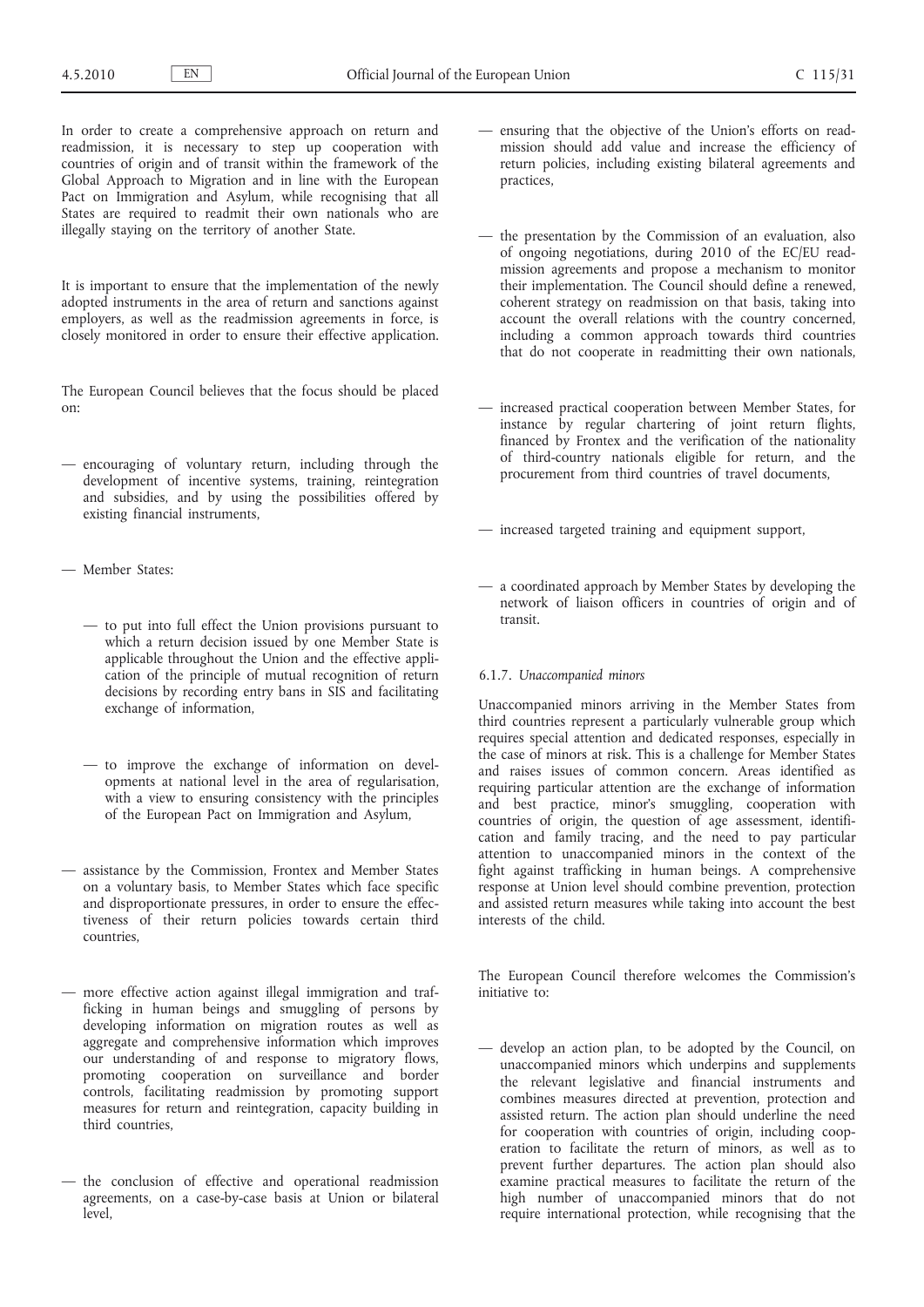best interests for many may be the reunion with their families and development in their own social and cultural environment.

#### 6.2. **Asylum: a common area of protection and solidarity**

The European Council remains committed to the objective of establishing a common area of protection and solidarity based on a common asylum procedure and a uniform status for those granted international protection. While CEAS should be based on high protection standards, due regard should also be given to fair and effective procedures capable of preventing abuse. It is crucial that individuals, regardless of the Member State in which their application for asylum is lodged, are offered an equivalent level of treatment as regards reception conditions, and the same level as regards procedural arrangements and status determination. The objective should be that similar cases should be treated alike and result in the same outcome.

### 6.2.1. *A common area of protection*

There are still significant differences between national provisions and their application. In order to achieve a higher degree of harmonisation, the establishment of CEAS, should remain a key policy objective for the Union. Common rules, as well as a better and more coherent application of them, should prevent or reduce secondary movements within the Union, and increase mutual trust between Member States.

The development of a Common Policy on Asylum should be based on a full and inclusive application of the 1951 Geneva Convention relating to the Status of Refugees and other relevant international treaties. Such a policy is necessary in order to maintain the long-term sustainability of the asylum system and to promote solidarity within the Union. Subject to a report from the Commission on the legal and practical consequences, the Union should seek accession to the Geneva Convention and its 1967 Protocol.

The EASO will be an important tool in the development and implementation of the CEAS and should contribute to strengthening all forms of practical cooperation between the Member States. Therefore the Member States should play an active role in the work of the EASO. It should further develop a common educational platform for national asylum officials, building in particular on the European Asylum Curriculum (EAC). Enhancing the convergence and ongoing quality with a view to reducing disparities of asylum decisions will be another important task.

The Dublin System remains a cornerstone in building the CEAS, as it clearly allocates responsibility for the examination of asylum application.

The European Council accordingly invites:

— the Council and the European Parliament to intensify the efforts to establish a common asylum procedure and a uniform status in accordance with Article 78 TFEU for those who are granted asylum or subsidiary protection by 2012 at the latest,

- the Commission to consider, once the second phase of the CEAS has been fully implemented and on the basis of an evaluation of the effect of that legislation and of the EASO, the possibilities for creating a framework for the transfer of protection of beneficiaries of international protection when exercising their acquired residence rights under Union law,
- the Commission to undertake a feasibility study on the Eurodac system as a supporting tool for the entire CEAS, while fully respecting data protection rules,
- the Commission to consider, if necessary, in order to achieve the CEAS, proposing new legislative instruments on the basis of an evaluation,
- invites the Commission to finalise its study on the feasibility and legal and practical implications to establish joint processing of asylum applications.
- 6.2.2. *Sharing of responsibilities and solidarity between the Member States*

Effective solidarity with the Member States facing particular pressures should be promoted.

This should be achieved through a broad and balanced approach. Mechanisms for the voluntary and coordinated sharing of responsibility between the Member States should therefore be further analyzed and developed. In particular as one of the keys to a credible and sustainable CEAS is for Member States to build sufficient capacity in the national asylum systems, the European Council urges the Member States to support each other in building sufficient capacity in their national asylum systems. The EASO should have a central role in coordinating these capacitybuilding measures.

The European Council therefore invites the Commission to examine the possibilities for:

- developing the above mentioned mechanism for sharing responsibility between the Member States while assuring that asylum systems are not abused, and the principles of the CEAS are not undermined,
- creating instruments and coordinating mechanisms which will enable Member States to support each other in building capacity, building on Member States own efforts to increase their capacity with regard to their national asylum systems,
- using, in a more effective way, existing Union financial systems aiming at reinforcing internal solidarity,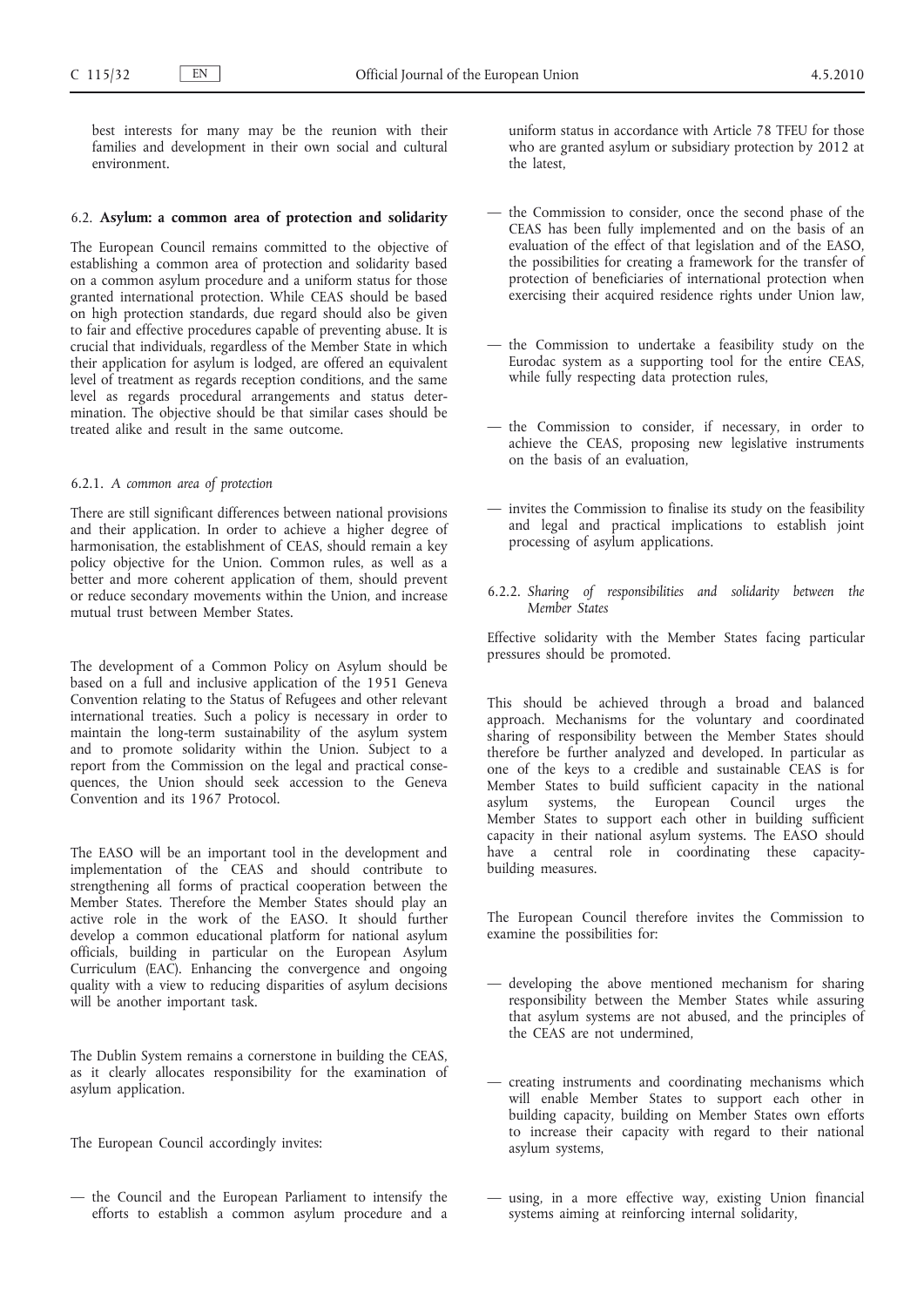— the EASO to evaluate and develop procedures that will facilitate the secondment of officials in order to help those Member States facing particular pressures of asylum seekers.

### 6.2.3. *The external dimension of asylum*

The Union should act in partnership and cooperate with third countries hosting large refugee populations. A common Union approach can be more strategic and thereby contribute more efficiently to solving protracted refugee situations. Any development in this area needs to be pursued in close cooperation with the United Nations High Commissioner for Refugees (UNHCR) and, if appropriate, other relevant actors. The EASO should be fully involved in the external dimension of the CEAS. In its dealings with third countries, the Union has the responsibility to actively convey the importance of acceding to, and implementing of, the 1951 Geneva Convention and its Protocol.

Promoting solidarity within the Union is crucial but not sufficient to achieve a credible and sustainable common policy on asylum. It is therefore important to further develop instruments to express solidarity with third countries in order to promote and help building capacity to handle migratory flows and protracted refugee situations in these countries.

The European Council invites:

- the Council and the Commission to enhance capacity building in third countries, in particular, their capacity to provide effective protection, and to further develop and expand the idea of Regional Protection Programmes, on the basis of the forthcoming evaluations. Such efforts should be incorporated into the Global Approach to Migration, and should be reflected in national poverty reduction strategies and not only be targeting refugees and internally displaced persons but also local populations,
- the Council, the European Parliament and the Commission to encourage the voluntary participation of Member States in the joint Union resettlement scheme and increase the total number of resettled refugees, taking into consideration the specific situation in each Member State,
- the Commission to report annually to the Council and the European Parliament on the resettlement efforts made within the Union, to carry out a mid-term evaluation during 2012 of the progress made, and to evaluate the joint Union resettlement programme in 2014 with a view to identifying necessary improvements,
- the Council and the Commission to find ways to strengthen Union support for the UNHCR,
- the Commission to explore, in that context and where appropriate, new approaches concerning access to asylum

procedures targeting main countries of transit, such as protection programmes for particular groups or certain procedures for examination of applications for asylum, in which Member States could participate on a voluntary basis.

#### 7. **EUROPE IN A GLOBALISED WORLD — THE EXTERNAL DIMENSION OF FREEDOM, SECURITY AND JUSTICE**

The European Council emphasises the importance of the external dimension of the Union's policy in the area of freedom, security and justice and underlines the need for the increased integration of these policies into the general policies of the Union. The external dimension is crucial to the successful implementation of the objectives of this programme and should in particular be fully coherent with all other aspects of Union foreign policy.

The Union must continue to ensure effective implementation, and to conduct evaluations also in this area. All action should be based on transparency and accountability, in particular, with regard to the financial instruments.

As reiterated by the 2008 European Security Strategy report, internal and external security are inseparable. Addressing threats, even far away from our continent, is essential to protecting Europe and its citizens.

The European Council invites the Council and the Commission to ensure that coherence and complementary are guaranteed between the political and the operational level of activities in the area of freedom, security and justice. Priorities in external relations should inform and guide the prioritisation of the work of relevant Union agencies (Europol, Eurojust, Frontex, CEPOL, EMCDDA and EASO).

Member States' Liaison officers should be encouraged to further strengthen their cooperation, sharing of information and best practices.

The European Council underscores the need for complementarity between the Union and Member States' action. To that end, increased commitment from the Union and the Member States is required.

### 7.1. **A reinforced external dimension**

The European Council has decided that the following principles will continue to guide the Union action in the external dimension of the area of freedom, security and justice in the future:

- the Union has a single external relations policy,
- the Union and the Member States must work in partnership with third countries,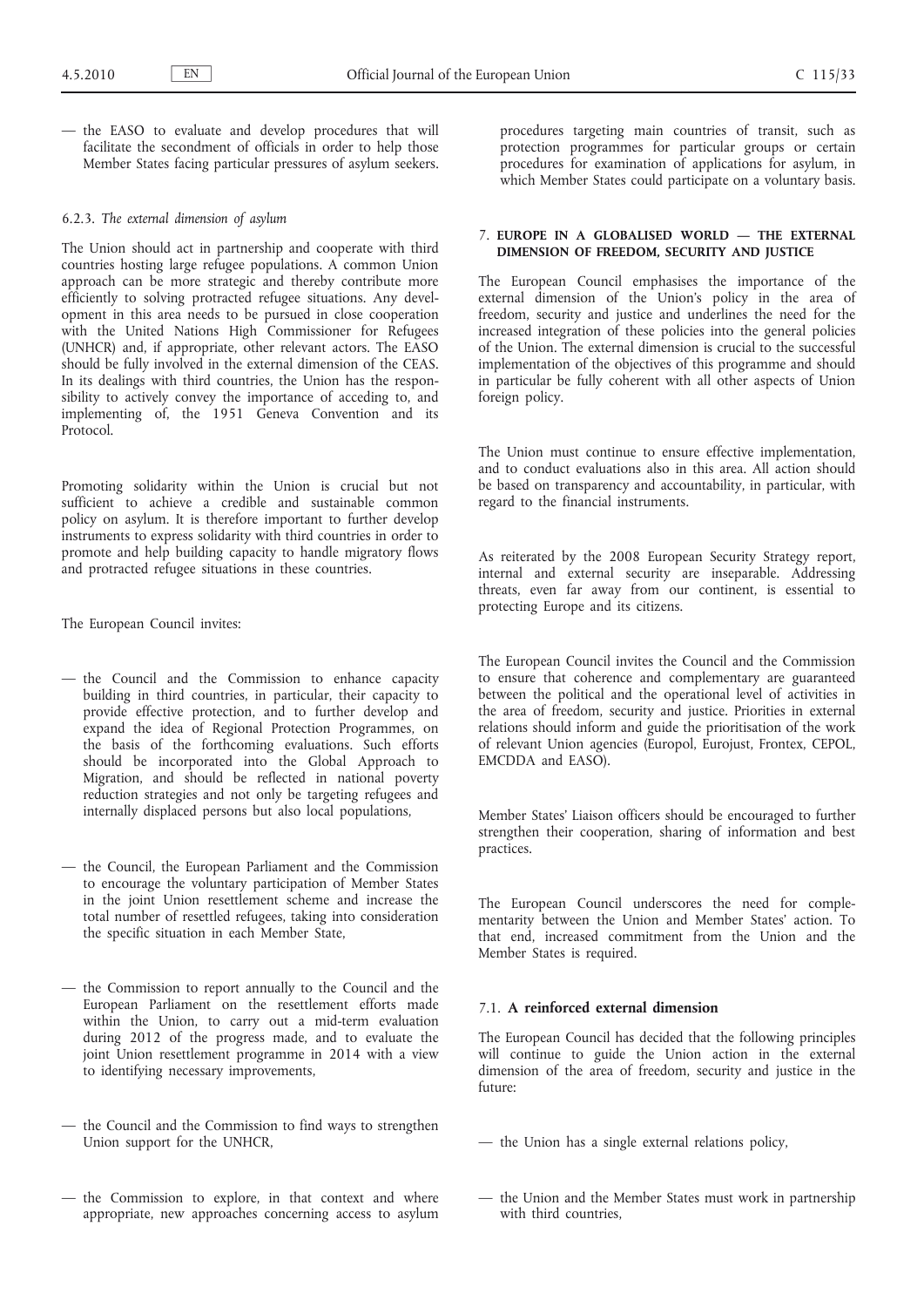- the Union and the Member States will actively develop and promote European and international standards,
- the Union and the Member States will cooperate closely with their neighbours,
- the Member States will increase further the exchange of information between themselves and within the Union on multilateral and bilateral activities,
- the Union and the Member States must act with solidarity, coherence and complementarity,
- the Union will make full use of all ranges of instruments available to it,
- the Member States should coordinate with the Union so as to optimise the effective use of resources,
- the Union will engage in information, monitoring and evaluation, inter alia, with the involvement of the European Parliament,
- the Union will work with a proactive approach in its external relations.

The European Council considers that the policies in the area of freedom, security and justice should be well integrated into the general policies of the Union. The adoption of the Lisbon Treaty offers new possibilities for the Union to act more efficiently in the external relations. The High Representative of the Union for foreign affairs and security policy, who is also a Vice President of the Commission, the European External Action Service and the Commission will ensure better coherence between traditional external policy instruments and internal policy instruments with significant external dimensions, such as freedom, security and justice. Consideration should be given to the added value that could be achieved by including specific competence in the area of freedom, security and justice in Union delegations in strategic partner countries. Furthermore, the legal personality of the Union should enable the Union to act with increased strength in international organisations.

The Council recognises that CSDP and many external actions in the area of freedom, security and justice have shared or complementary objectives. CSDP missions also make an important contribution to the Union's internal security in their efforts to support the fight against serious transnational crime in their host countries and to build respect for the rule of law. The European Council encourages greater cooperation and coherence between the policies in the area of freedom, security and justice and CSDP to further these shared objectives.

The new basis under the Treaty for concluding international agreements will ensure that the Union can negotiate more effectively with key partners. The European Council intends to capitalise on all these new instruments to the fullest extent.

The European Council underscores the need for complementary between the Union and Member States' action. This will require a further commitment from the Union and the Member States. The European Council therefore asks the Commission to report on ways to ensure complementary by December 2011 at the latest.

### 7.2. **Human rights**

The Lisbon Treaty offers the Union new instruments as regards the protection of fundamental rights and freedoms both internally and externally. The values of the Union should be promoted and strict compliance with and development of international law should be respected. The European Council calls for the establishment of a Human Rights Action Plan to promote its values in the external dimension of the policies in the area of freedom, security and justice. This Plan should be examined by the European Council and should take into account that internal and external aspects of Human Rights are interlinked, for instance as regards the principle of *nonrefoulement* or the use of death penalty by partners that the Union cooperates with. The Plan should contain specific measures in the short, medium and long term, and designate who is responsible for carrying out the actions.

### 7.3. **Continued thematic priorities with new tools**

The European Council considers that the key thematic priorities identified in the previous strategy remain valid, i.e. the fight against terrorism, organised crime, corruption, drugs, the exchange of personal data in a secure environment and managing migration flows. The fight against trafficking in human beings and smuggling of persons needs to be stepped up.

Building on the Strategy for the external dimension of JHA: Global freedom, security and justice adopted in 2005 and other relevant *acquis* in this field, such as the Global Approach to Migration, Union external cooperation should focus on areas where Union activity provides added value, in particular:

— *Migration and asylum*, with a view to increasing Union dialogue and cooperation with countries of origin and of transit in order to improve their capacity to carry out border control, to fight against illegal immigration, to better manage migration flows and to ensure protection as well as to benefit from the positive effects of migration on development; return and readmission is a priority in the Union's external relations,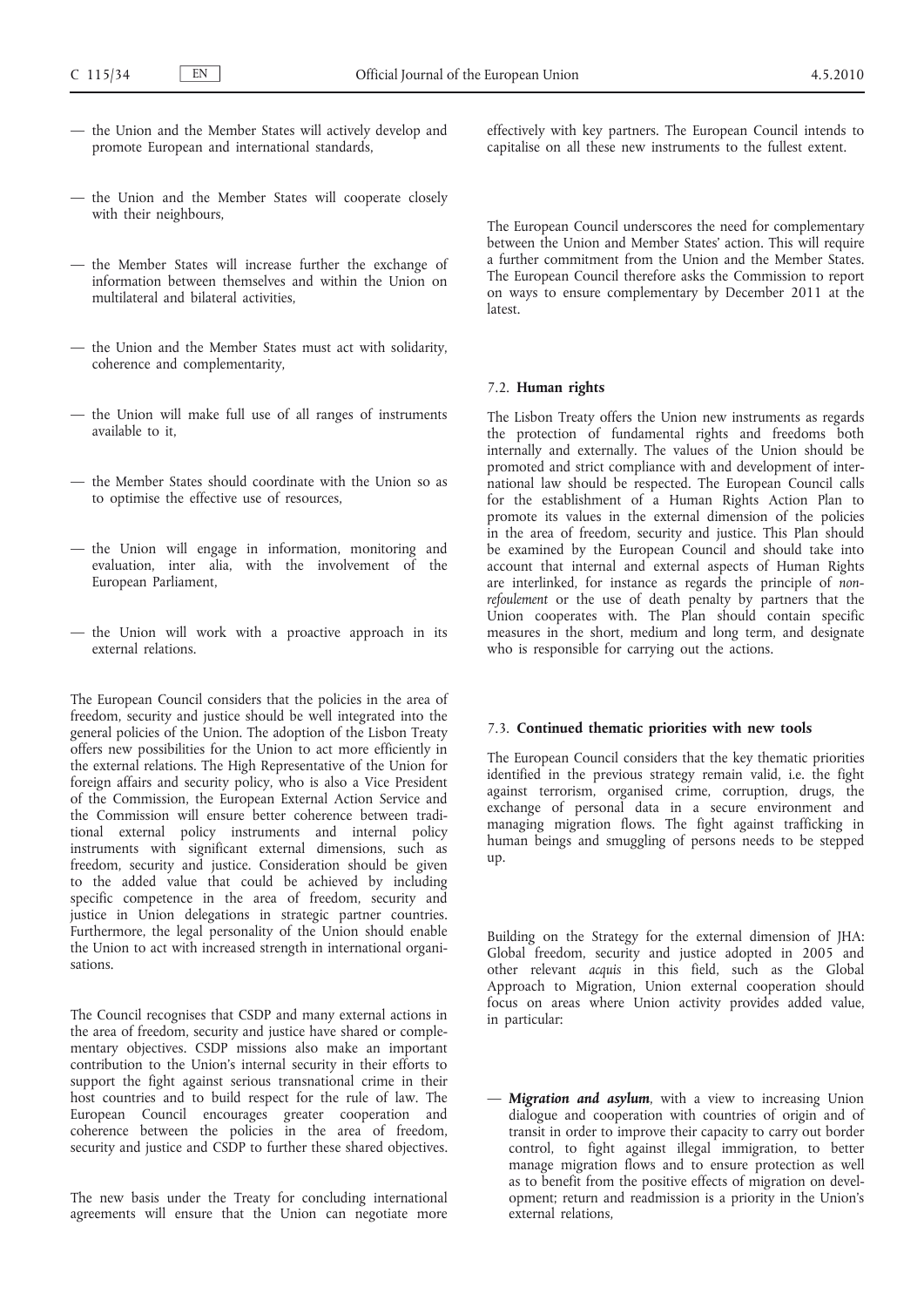- — *Security*, by engaging with third countries to combat serious and organised crime, terrorism, drugs, trafficking in human beings and smuggling of persons, inter alia, by focusing the Union's counter-terrorism activities primarily on prevention and by protecting critical infrastructures, internal and external security are inseparable. Addressing threats, even far away from our continent, is essential to protecting Europe and its citizens,
- — *Information exchange* that flows securely, efficiently and with adequate data protection standards between the Union and third countries,
- — *Justice*, to promote the rule of law and human rights, good governance, fight against corruption, the civil law dimension, promote security and stability and create a safe and solid environment for business, trade and investment,
- — *Civil protection and disaster management*, in particular to develop capacities of prevention and answers to major technological and natural catastrophes as well as to meet threats from terrorists.

The European Council invites the Commission to:

— examine whether ad hoc cooperation agreements with specific third countries to be identified by the Council could be a way of enhancing the fight against trafficking in human beings and smuggling of persons and making proposals to that end. In particular, such agreements could involve full use of all leverage available to the Union, including the use of existing financing programmes, cooperation in the exchange of information, judicial cooperation and migration tools.

The threat of terrorism and organised crime remains high. It is therefore necessary to work with key strategic partners to exchange information while continuing to work on longerterm objectives such as measures to prevent radicalisation and recruitment, as well as the protection of critical infrastructures. Operational agreements by Eurojust, Europol, as well as working arrangements with Frontex, should be strengthened.

### 7.4. **Agreements with third countries**

The Lisbon Treaty provides for new and more efficient procedures for the conclusion of agreements with third countries. The European Council recommends that such agreements, in particular, as regards judicial cooperation as well as in the field of civil law, should be considered to be used more frequently, while taking account of multilateral mechanisms. It notes however that Member States will maintain the option of entering into bilateral agreements which comply with Union law, and that a legal framework has been created for certain bilateral agreements in civil law as well.

Protection of personal data is a core activity of the Union. There is a need for a coherent legislative framework for the Union for personal data transfers to third countries for law enforcement. A framework model agreement consisting of commonly applicable core elements of data protection could be created.

#### 7.5. **Geographical priorities and international organisations**

Union action in external relations should focus on key partners, in particular:

- Candidate countries and countries with a European Union membership perspective for which the main objective would be to assist them in transposing the acquis,
- European neighbourhood countries, and other key partners with whom the Union should cooperate on all issues in the area of freedom, security and justice,
- EEA/Schengen states have a close relationship with the Union. This motivates closer cooperation, based on mutual trust and solidarity to enhance the positive effects of the internal market as well as to promote Union internal security,
- the United States of America, the Russian Federation and other strategic partners with which the Union should cooperate on all issues in the area of freedom, security and justice,
- Other countries or regions of priority, in terms of their contribution to EU strategic or geographical priorities,
- International organisations such as the UN and the Council of Europe with whom the Union needs to continue to work and within which the Union should coordinate its position.

In the *Western Balkans*, Stabilisation and Association Agreements are progressively entering into force and notable progress has been made in the area of visa policy, with visa facilitation and readmission agreements in place and a comprehensive visa liberalisation dialogue already achieved for some countries and still under way for others. Further efforts, including use of financial instruments, are needed to combat organised crime and corruption, to guarantee fundamental rights and freedoms and to build administrative capacities in border management, law enforcement and the judiciary in order to make the European perspective a reality.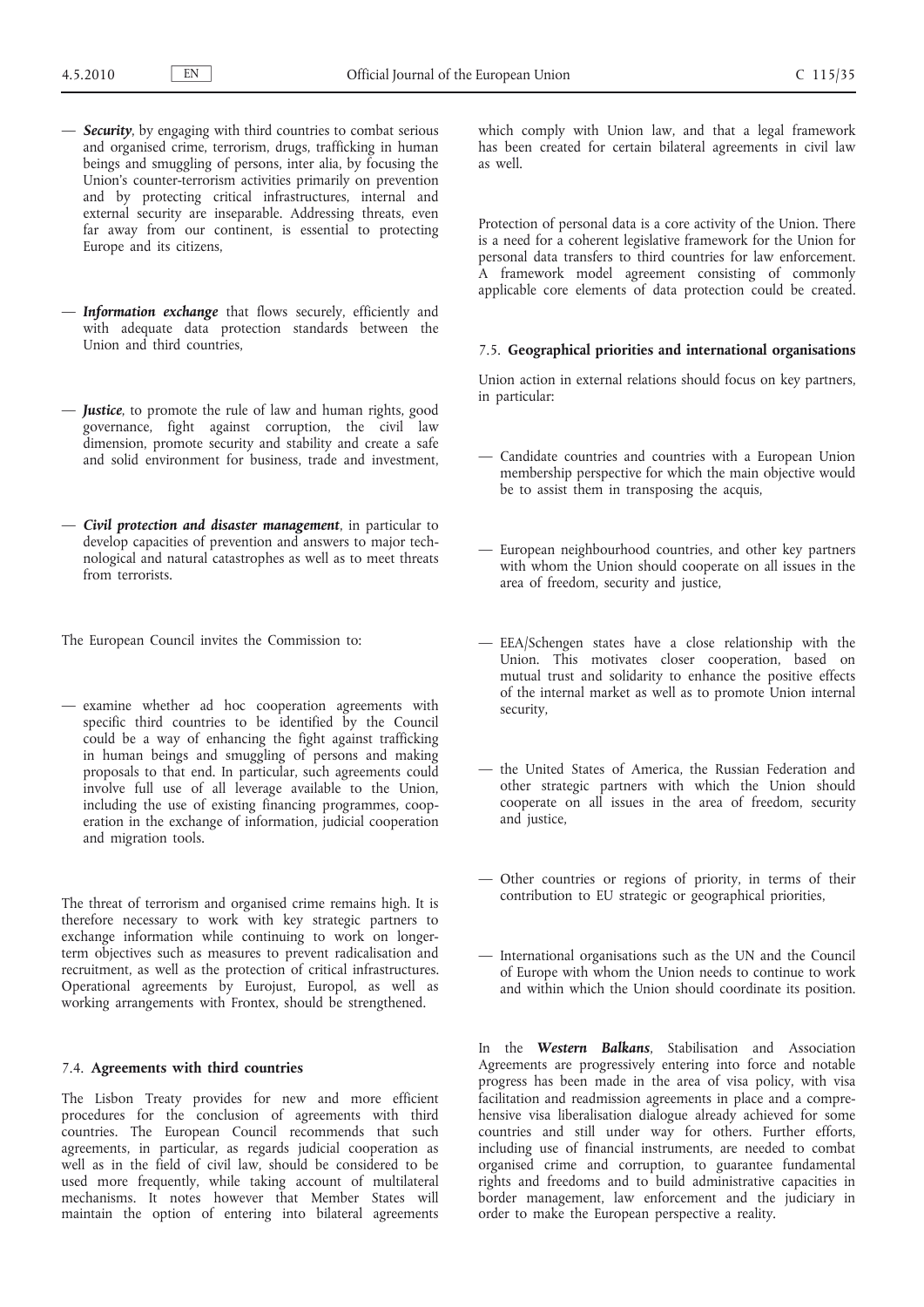The Union and *Turkey* have agreed to intensify their cooperation to meet the common challenge of managing migration flows and to tackle illegal immigration in particular. This cooperation should focus on joint responsibility, solidarity, cooperation with all Member States and common understanding, taking into account that Turkey neighbours the Union's external borders, its negotiation process and the Union's existing financial assistance in relevant areas, including border control. Concluding the negotiations on the readmission agreement with Turkey is a priority. Until then, already existing bilateral agreements should be adequately implemented.

The European Council emphasises that the *European Neigh***bourhood Policy** (ENP) offers future opportunities for the Union to act in a coordinated and efficient manner and contribute to strengthen capacity and institution-building for an independent and impartial judiciary, law enforcement authorities and anti-corruption efforts, as well as increasing and facilitating the mobility of citizens of the partner countries. As regards the Eastern Partnership countries, the Union is holding out the prospect of concluding Association Agreements (with substantial parts concerning the area of freedom, security and justice) with those countries and supporting, the mobility of citizens and, as a long-term perspective, visa liberalisation in a secure environment.

The European Council calls for the development before the end of 2010 of a plan on how to take cooperation with the Eastern Partnership countries forward, comprising freedom, security and justice aspects of the Eastern Partnership as well as chapters on freedom, security and justice of the ENP Action Plans (or their successor documents) of the countries concerned. This plan should also list the gradual steps towards full visa liberalisation as a long-term goal for individual partner countries on a caseby-case basis, as well as describe the conditions for wellmanaged and secure mobility, mentioned in the Joint Declaration of the Prague Eastern Partnership Summit. The European Council will review the plan by the end of 2012, and in particular to assess its impact on the ground.

The Union should increase its efforts to support stability and security of *the Black Sea Region* as a whole and enhance further *the Black Sea Synergy* regional cooperation initiative. Activities should in particular focus on border management, migration management, customs cooperation and the rule of law as well as fight against cross-border crime.

As regards the *Union for the Mediterranean*, it will be necessary to enhance the work started in the context of the Barcelona process and the Euro-Mediterranean Partnership, in particular regarding migration (maritime), border surveillance, preventing and fighting drug trafficking, civil protection, law enforcement and judicial cooperation. The European Council invites the Commission in cooperation with the High Representative of the Union for foreign affairs and security policy to submit such a plan in 2010 and asks Coreper to prepare as soon as possible the decisions to be taken by the Council. The European Council will review the Plan by the end of 2012, and in particular to assess its impact on the ground.

As regards the situation in the Mediterranean area, the European Council considers that a stronger partnership with third countries of transit and of origin is necessary, based on reciprocal requirements and operational support, including border control, fight against organised crime, return and readmission. Rapid action to face the challenges in this region is a priority.

Cooperation has been intensified with the *USA* in the past 10 years including on all matters relating to the area of freedom, security and justice. Regular Ministerial Troika and Senior officials' meetings are held under each Presidency. In line with what has been laid down in the 'Washington Statement' adopted at the Ministerial Troika meeting in October 2009, the dialogue should continue and be deepened.

Ongoing cooperation in the fight against terrorism and transnational crime, border security, visa policy, migration and judicial cooperation should be pursued. An agreement on the protection of personal data exchanged for law enforcement purposes needs to be negotiated and concluded rapidly. The Union and the USA will work together to complete visa-free travel between the USA and the Union as soon as possible and increase security for travellers. Joint procedures should be set up for the implementation of the agreements on judicial cooperation, and regular consultations need to take place.

The Common Space for an area of freedom, security and justice and the new agreement currently under negotiation will provide the framework for intense and improved future cooperation with the *Russian Federation*. Building also on the outcomes of the bi-annual Permanent Partnership Councils on freedom, security and justice, the Union and Russia should continue to cooperate within the framework of the visa dialogue and on legal migration, while tackling illegal immigration, enhance common fight against organised crime and particularly operational cooperation, and improve and intensify judicial cooperation. An agreement, which should satisfy high standards of data protection, should be made with Eurojust as soon as possible. A framework agreement on information exchange should be concluded in that context. The visa dialogue must continue. The visa facilitation and readmission agreement should be implemented fully.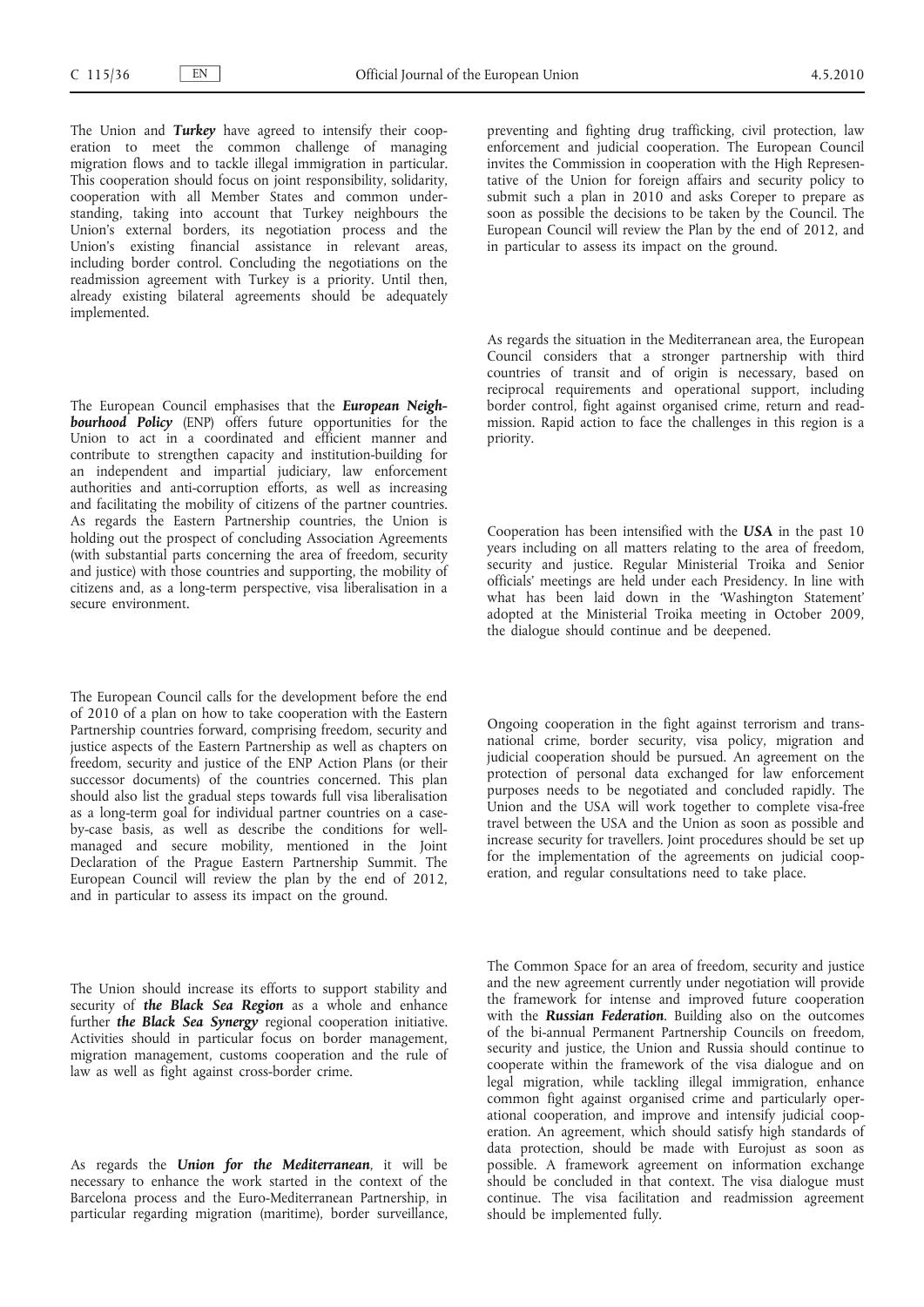The European Council notes that the 2007 *EU-Africa* Joint Strategy and Action Plan define the scope of cooperation in the areas of counter-terrorism, transnational crime and drug trafficking. Both within the EU-Africa Partnership on Mobility, Migration and Employment (MME) and the Global Approach to Migration, and the follow up process of the Rabat, Paris and Tripoli conferences, the dialogue on migration should be deepened and intensified with African Partners, focussing on countries along the irregular migration routes to Europe with a view to assisting those countries in their efforts to draw up migration policies and responding to illegal immigration at sea and on the borders. Efforts should be made to enhance cooperation, including the swift conclusion of readmission agreements, with Algeria, Morocco and Egypt, and, in line with the European Council conclusions of October 2009, with Libya.

*West Africa* has recently developed into a major hub for drug trafficking from South America to Europe and will require enhanced attention and assistance to stem drug trafficking as well as other transnational crime and terrorism (within the Sahel).

The dialogues with *China* and *India* on counter-terrorism aspects should be broadened and cover other priority areas such as intellectual property rights, migration, including fight against illegal immigration and judicial cooperation. When agreements on judicial cooperation are entered into, the Union will continue to require that the death penalty is an issue where no compromises can be made. The dialogue with India on migration should be intensified and cover all migration-related aspects. With regard to China, the dialogue on Human Rights must be continued. The dialogue with *Brazil* will have to become deeper and wider in the years to come. The Strategic Partnership and the Joint Action Plan should be implemented more efficiently and more specific measures should be considered.

With other countries and regions the Union will cooperate regionally or bilaterally as appropriate. The dialogue with Latin-American and Caribbean countries, on migration, drugs trafficking, money laundering and other fields of mutual interest should be pursued within the regional framework *(EU-LAC)* and within the framework of the FATF. Work will have to continue with the *Central Asian countries* along the trafficking routes to Europe.

Efforts should also be made to enhance cooperation with *Afghanistan* on drugs, including the implementation of the Action Oriented Paper on drug trafficking, and with Afghanistan and *Pakistan* on terrorism and migration issues.

As regards *Afghanistan and Iraq*, focus should be kept on effectively addressing the refugee situation through a comprehensive approach. Efforts should be made to address illegal immigration flows and to conclude readmission agreements with them as well as with *Bangladesh*.

#### 7.6. **International organisations and promotion of European and international standards**

The European Council reiterates its commitment to effective multilateralism that supplements the bilateral and regional partnership with third countries and regions.

The UN remains the most important international organisation for the Union. The Lisbon Treaty creates the basis for more coherent and efficient Union participation in the work of the UN and other international organisations.

The Union should continue to promote European and international standards and the ratification of international conventions, in particular those developed under the auspices of the UN and the Council of Europe.

The work of the Council of Europe is of particular importance. It is the hub of the European values of democracy, human rights and the rule of law. The Union must continue to work together with the Council of Europe based on the Memorandum of Understanding between the Council of Europe and the European Union signed in 2007 and support its important conventions such as the Convention on Action against Trafficking in Human Beings and the Convention on the Protection of Children against Sexual Exploitation and Sexual Abuse.

For law enforcement cooperation, Interpol is an important partner for the Union. Civil law cooperation is in particular made in the framework of the Hague Conference on Private International Law. The Union should continue to support the Conference and encourage its partners to ratify the conventions where the Union is or will become a Party or where all Member States are Parties.